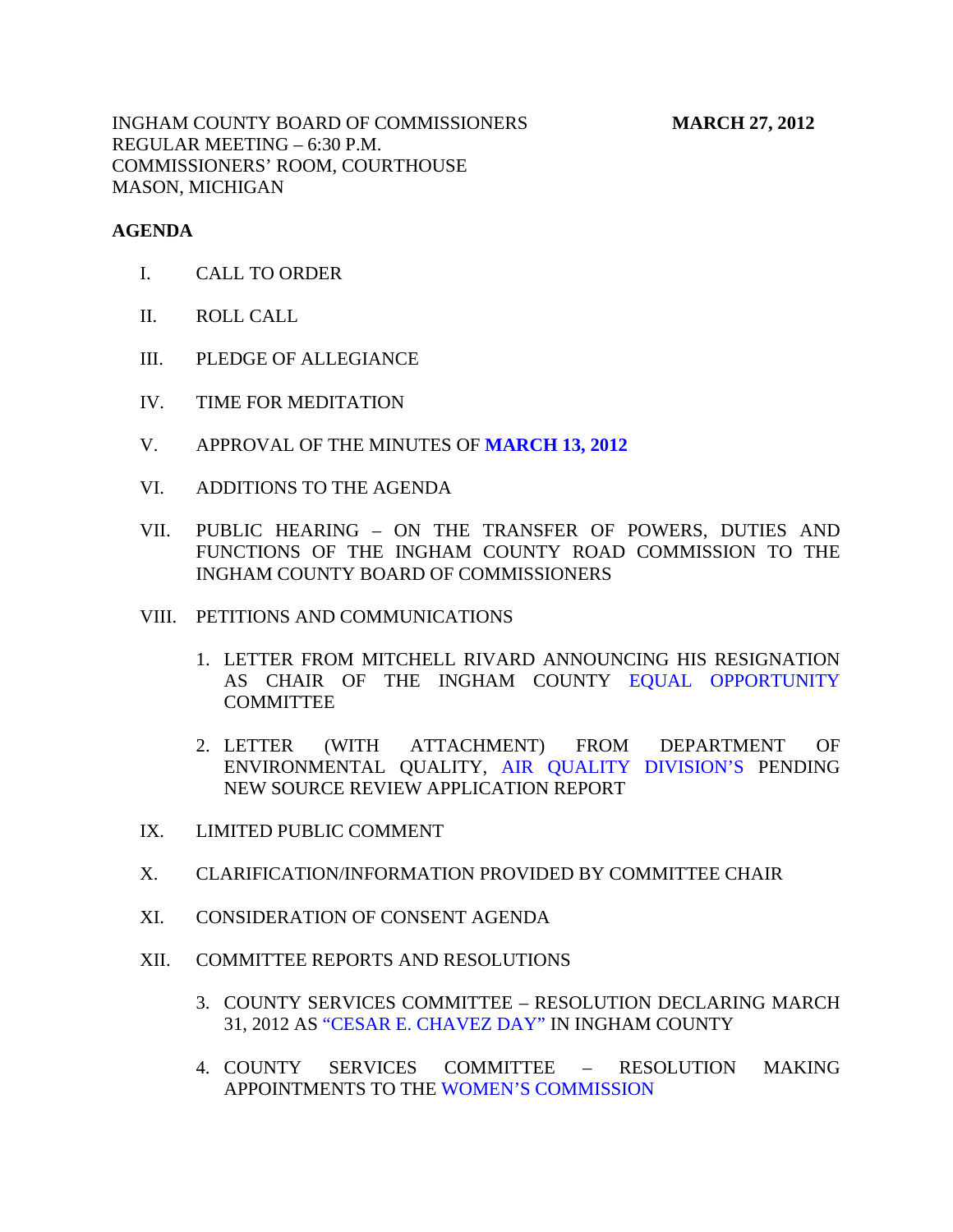## BOARD OF COMMISSIONERS **PAGE TWO** MARCH 27, 2012

- 5. COUNTY SERVICES AND FINANCE COMMITTEES RESOLUTION AUTHORIZING AN AGREEMENT WITH COMERICA, INC. FOR THE [PROCUREMENT CARD](#page-61-0) PROGRAM
- 6. COUNTY SERVICES AND FINANCE COMMITTEES RESOLUTION AUTHORIZING RENEWING A CONTRACT WITH LANSING ICE & FUEL COMPANY TO SUPPLY FUEL FO[R COUNTY-OWNED V](#page-62-0)EHICLES AND EQUIPMENT
- 7. HUMAN SERVICES AND FINANCE COMMITTEES RESOLUTION DESIGNATING THE INGHAM COUNTY DEPARTMENT OF HUMAN SERVICES AS ADMINISTRATOR OF A TARGETED ASSISTANCE PROGRAM GRANT FO[R REFUGEE SERVICES](#page-63-0)
- 8. JUDICIARY, COUNTY SERVICES AND FINANCE COMMITTEES RESOLUTION AUTHORIZING ENTERING INTO A CONTRACT WITH DLZ MICHIGAN, INC. TO PROVIDE ARCHITECTURAL AND ENGINEERING SERVICES FOR EXTERIOR REPAIRS AT THE INGHAM COUNTY FAMILY CENTER AND THE [HUMAN SERVICES](#page-64-0) BUILDING MAINTENANCE GARAGE
- 9. LAW ENFORCEMENT AND FINANCE COMMITTEES RESOLUTION TO EXTEND THE CANTEEN [INMATE COMMISSARY](#page-65-0) CONTRACT FOR THREE YEARS
- 10. LAW ENFORCEMENT AND FINANCE COMMITTEES RESOLUTION TO EXTEND THE CONTRACT WIT[H CANTEEN SERVICES T](#page-66-0)O MANAGE THE FOOD AND LAUNDRY SERVICES AT THE INGHAM COUNTY CORRECTIONAL FACILITY
- 11. LAW ENFORCEMENT, JUDICIARY, COUNTY SERVICES AND FINANCE COMMITTEES – RESOLUTION TO ELIMINATE A COURT OFFICER POSITION IN THE 55<sup>TH</sup> DISTRICT COURT AND TO AUTHORIZE THE INGHAM COUNTY SHERIFF'S OFFICE TO PROVIDE THE COURT WITH TWO [PART-TIME DEPUTIES TO](#page-68-0) SERVICE AS COURT OFFICERS
- 12. LAW ENFORCEMENT AND FINANCE COMMITTEES RESOLUTION AMENDING RESOLUTION #11-291 TO EXTEND CONTRACTS WITH LANSING AND EAST LANSING FOR TH[E 911 CENTER](#page-70-0) FY 2011/2012 **OPERATIONS**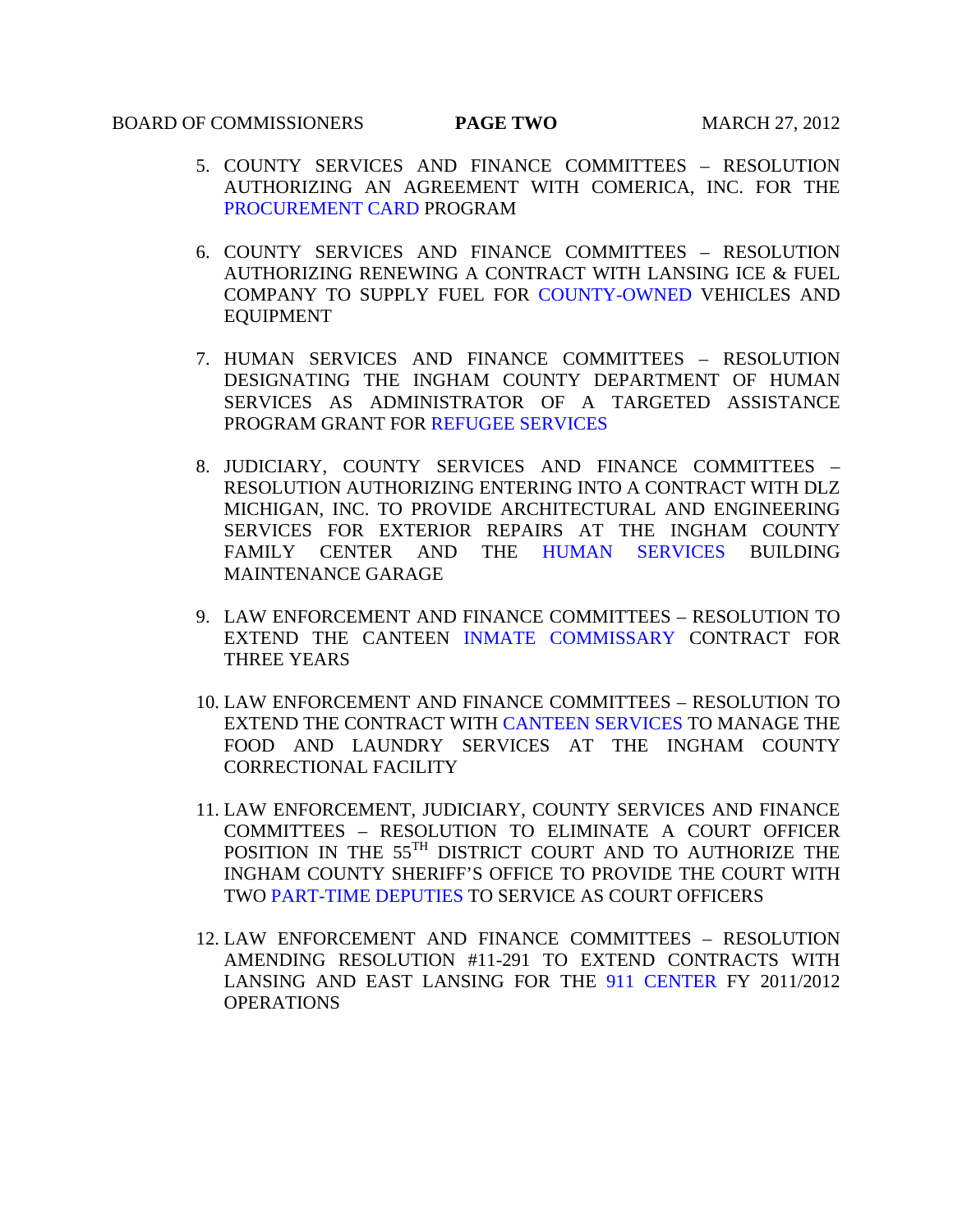## **BOARD OF COMMISSIONERS PAGE THREE** MARCH 27, 2012

- 13. LAW ENFORCEMENT AND FINANCE COMMITTEES RESOLUTION TO AMEND THE [INGHAM COUNTY PUBLIC SAFETY RADIO SYSTEM C](#page-71-0)OST PARTICIPATION POLICY
- XIII. SPECIAL ORDERS OF THE DAY
- XIV. PUBLIC COMMENT
- XV. COMMISSIONER ANNOUNCEMENTS
- XVI. CONSIDERATION AND ALLOWANCE OF CLAIMS
- XVII. ADJOURNMENT

THE COUNTY OF INGHAM WILL PROVIDE NECESSARY REASONABLE AUXILIARY AIDS AND SERVICES, SUCH AS INTERPRETERS FOR THE HEARING IMPAIRED AND AUDIO TAPES OF PRINTED MATERIALS BEING CONSIDERED AT THE MEETING FOR THE VISUALLY IMPAIRED, FOR INDIVIDUALS WITH DISABILITIES AT THE MEETING UPON FIVE (5) WORKING DAYS NOTICE TO THE COUNTY OF INGHAM. INDIVIDUALS WITH DISABILITIES REQUIRING AUXILIARY AIDS OR SERVICES SHOULD CONTACT THE COUNTY OF INGHAM IN WRITING OR BY CALLING THE FOLLOWING: INGHAM COUNTY BOARD OF COMMISSIONERS, P.O. BOX 319, MASON, MI 48854, 517- 676-7200.

## **PLEASE TURN OFF CELL PHONES AND OTHER ELECTRONIC DEVICES OR SET TO MUTE OR VIBRATE TO AVOID DISRUPTION DURING THE MEETING**

## **FULL BOARD PACKETS ARE AVAILABLE AT: www.ingham.org**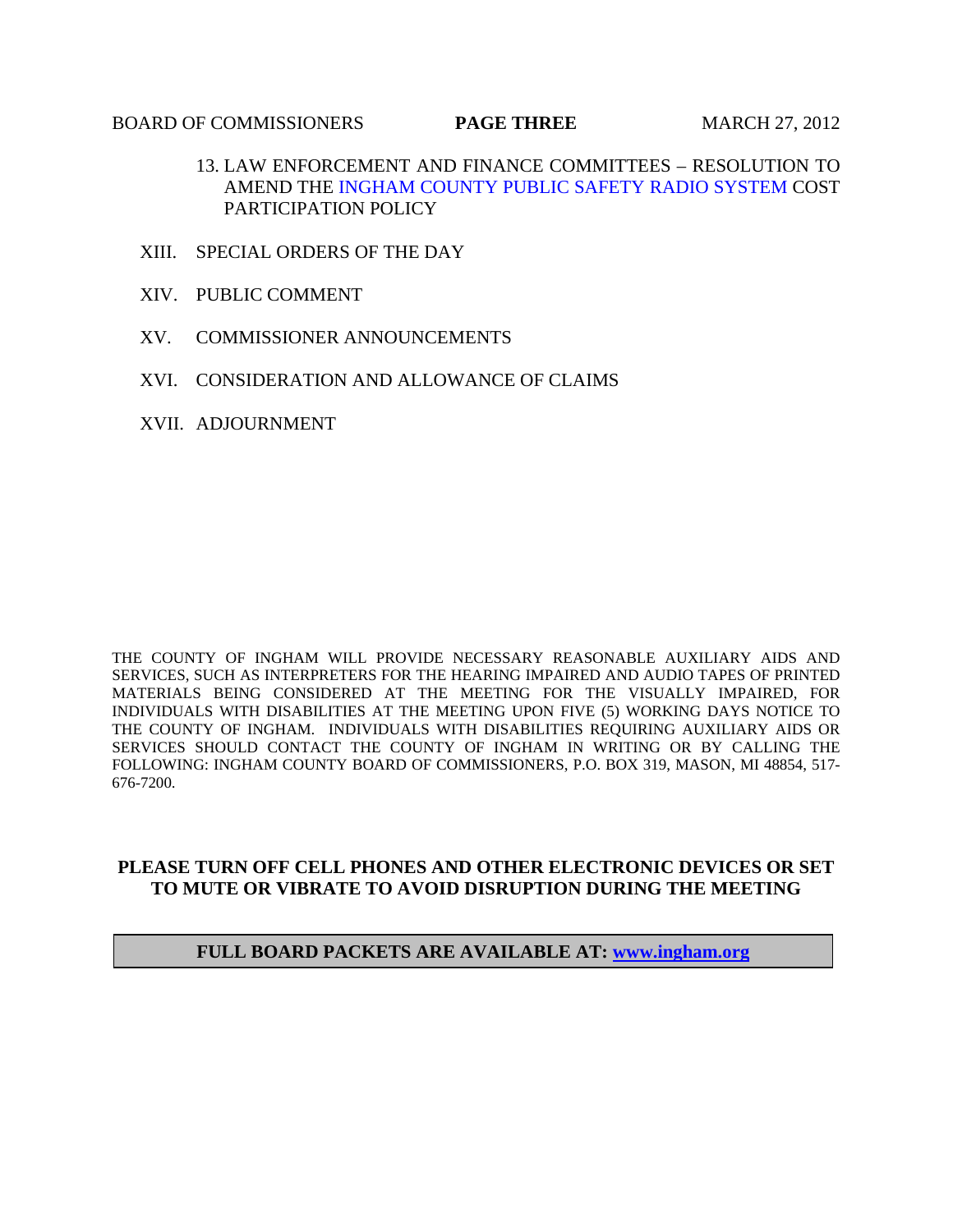Board of Commissioners Room - Courthouse Mason, Michigan - 6:30 p.m. March 13, 2012

## <span id="page-3-0"></span>**CALL TO ORDER:**

Chairperson Copedge called the March 13, 2012, regular meeting of the Ingham County Board of Commissioners to order at 6:36 p.m. Roll was called and all Commissioners were present except: Commissioner Bahar-Cook.

## **PLEDGE OF ALLEGIANCE:**

Todd Carley led the Board in the Pledge of Allegiance and a few moments of silence were observed for meditation.

## **APPROVAL OF THE MINUTES:**

Moved by Commissioner Grebner, supported by Commissioner Celentino, to approve the minutes of the February 28, 2012, meeting as submitted. Motion carried unanimously. Absent: None. Commissioner Bahar-Cook arrived at 6:39 p.m.

## **ADDITIONS TO THE AGENDA:**

None

## **PETITIONS AND COMMUNICATIONS:**

Notice of public hearing from the Lansing City Council regarding the approval of the Brownfield Plan #55 – Ballpark North Brownfield Redevelopment Plan. Referred to finance.

Letter (with attachment) from Capital Region Airport Authority regarding support of Sun Country's request for a slot exemption. Accepted and placed on file.

Late - Letter of resignation from Patrick Buchen on behalf of Adjuvant, Inc. Accepted and placed on file.

## **LIMITED PUBLIC COMMENT:**

Eric Scherizing, Ingham County Treasurer, addressed the Board and shared information regarding money Smart Week April 21-28, 2012. Amber Paxton, Coordinator of the Asset Independence Collation, shared how the Ingham County funding is allocated.

Richard Smith addressed the Board in support of Randy Schafer and thanked Commissioners for their support.

Jeff Fleming, on behalf of OPIU Local 459, addressed the Board regarding the resolution to grant a waiver of the requirements of the Ingham County Living Wage Policy to St. Vincent Catholic Charities and requested a one year waiver over the recommended three year.

Chuck Barrett addressed the Board regarding the Road Commission.

Kerry Minshall, Fire Chief for the City of Mason, addressed the Board regarding the sale of obsolete SCBA (self contained breathing apparatus) equipment to the City of Mason.

## **CLARIFICATION/INFORMATION PROVIDED BY COMMITTEE CHAIR:**

Chairperson Copedge shared with the Board that he would look into the matters with the Road Commission.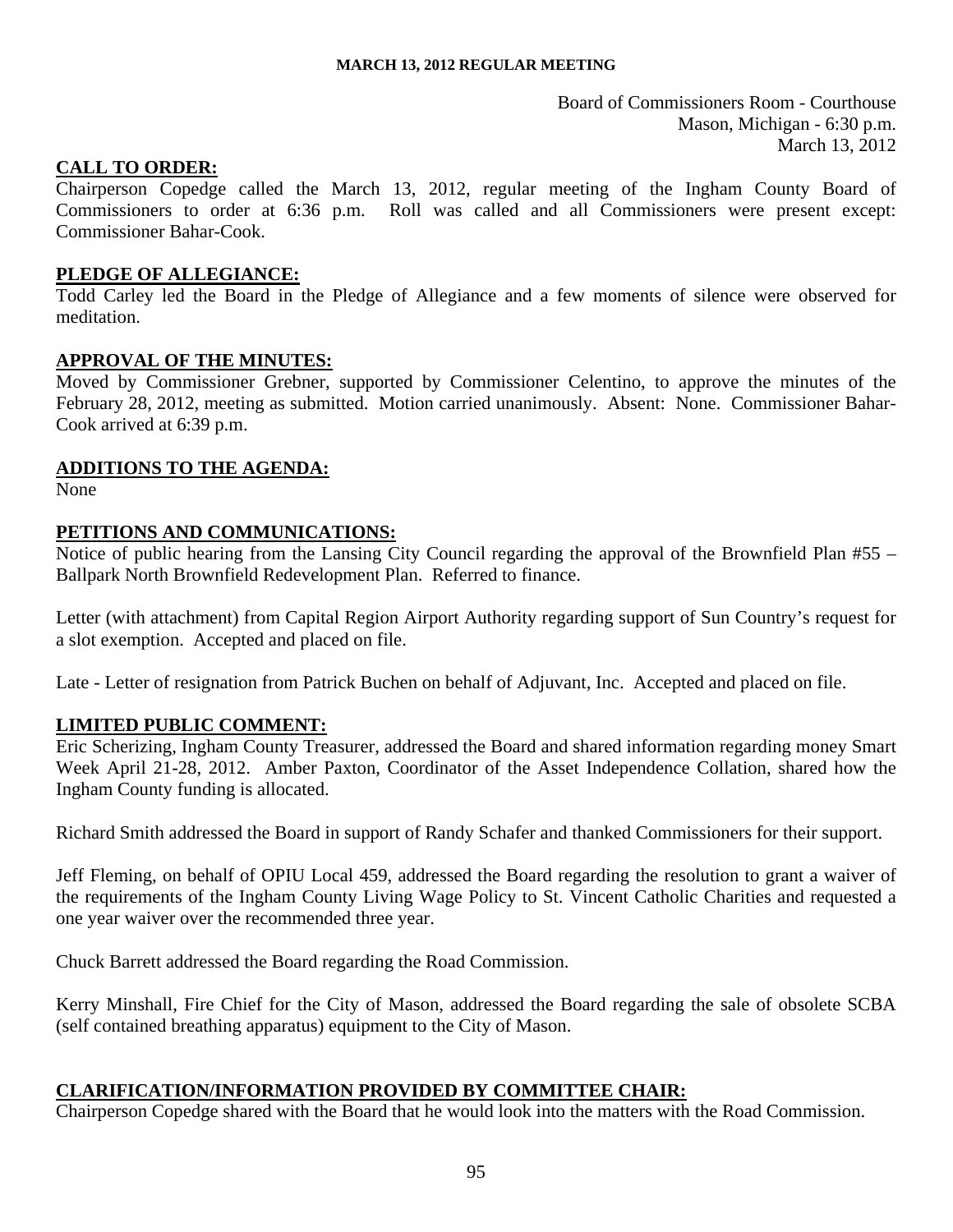## **CONSIDERATION OF CONSENT AGENDA:**

Moved by Commissioner Dragonetti, supported by Commissioner Schafer, to adopt a consent agenda consisting of all items, except, 13, 14, 18 and 19. Motion to adopt a consent agenda carried unanimously. Items on the consent agenda were adopted by a unanimous roll call vote. Items voted on separately are so noted in the minutes. Absent: None.

## **COMMITTEE REPORTS AND RESOLUTIONS:**

The following resolution was introduced by the County Services Committee:

# **RESOLUTION MAKING APPOINTMENTS TO THE FAIR BOARD**

## **RESOLUTION #12-57**

WHEREAS, several vacancies exist on the Ingham County Fair Board; and

WHEREAS, the County Services Committee interviewed applicants interested in serving on this Board.

THEREFORE BE IT RESOLVED, that the Ingham County Board of Commissioners hereby appoints:

Gary Gierke, 1907 W. Columbia, Mason, 48854 Julie Pingston, 2347 Rolling Ridge Court, Holt, 48842

to the Ingham County Fair Board to terms expiring December 31, 2015.

## **COUNTY SERVICES: Yeas**: Holman, Schor, Grebner, De Leon, Vickers **Nays:** None **Absen**t: Celentino **Approved 3/6/12**

Adopted as part of the consent agenda.

The following resolution was introduced by the County Services and Finance Committees:

# **RESOLUTION TO APPROVE THE ANNUAL MAINTENANCE PURCHASE FOR THE EXAGRID BACKUP APPLIANCES FROM CDW-G**

## **RESOLUTION #12-58**

WHEREAS, the Ingham County network data is backed up nightly on 2 Exagrid Disk Backup Appliances; and

WHEREAS, these appliances are critical to maintaining a copy of all County information in case of a failure; and

WHEREAS, these appliances require hardware and software maintenance in order to maintain current software levels and timely replacement of hardware if needed; and

WHEREAS, the total cost for 12 months of annual maintenance for these appliances is \$17,143.74 which is the same cost of the previous year.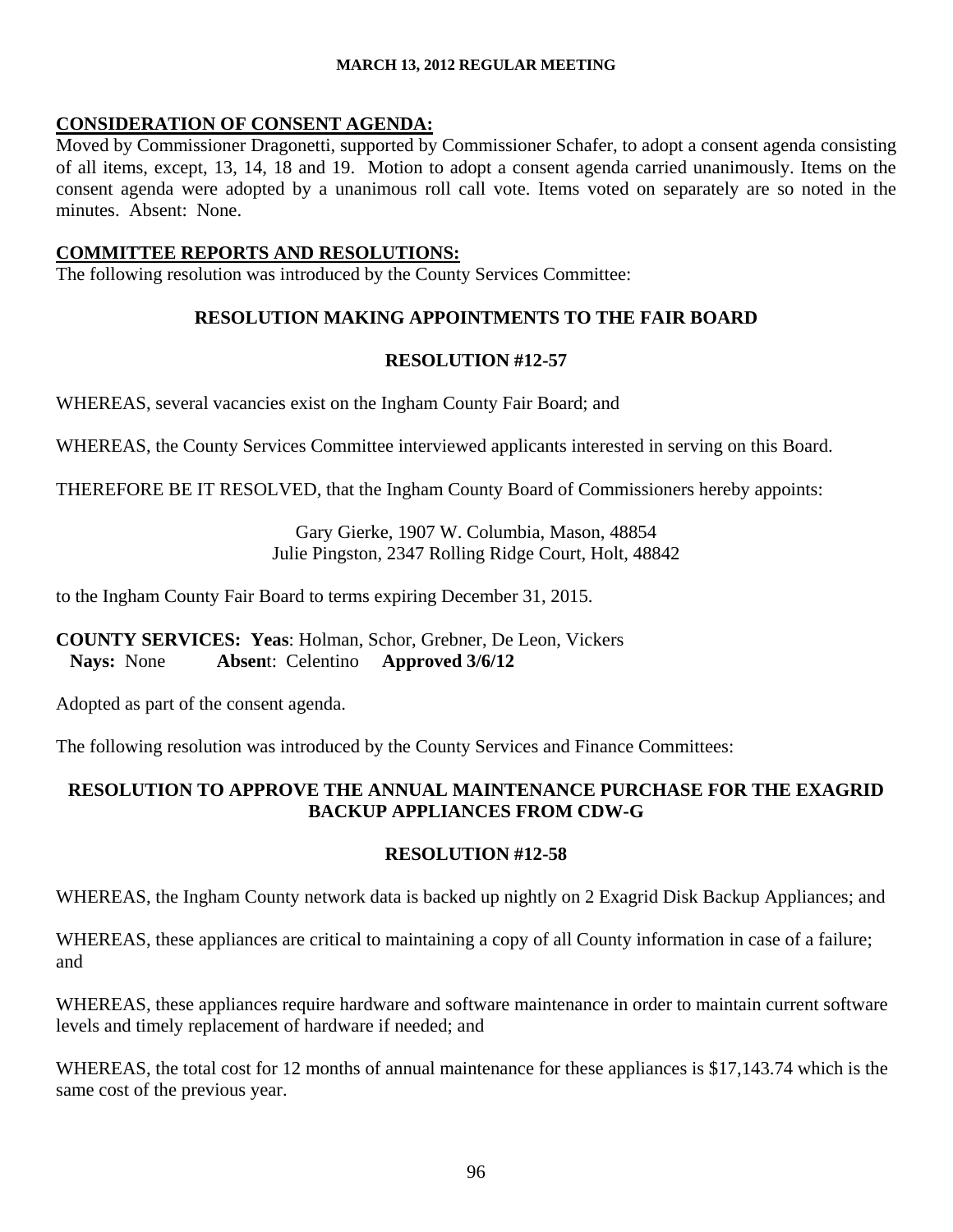THEREFORE BE IT RESOLVED, that the Board of Commissioners do hereby authorize the purchase of the Exagrid Annual Maintenance from a CDW-G (government co-operative contract) in the amount of \$17,143.74.

BE IT FURTHER RESOLVED, that the total cost will be paid out of the county's Network Fund (245-25810- 932030).

BE IT FURTHER RESOLVED, that the Controller/Administrator is authorized to make any necessary budget adjustments.

BE IT FURTHER RESOLVED, that the Chairperson of the Ingham County Board of Commissioners and the County Clerk are authorized to sign any contract documents consistent with this resolution and approved as to form by the County Attorney.

**COUNTY SERVICES: Yeas**: Holman, Schor, Grebner, De Leon, Vickers **Nays:** None **Absen**t: Celentino **Approved 3/6/12**

**FINANCE: Yeas:** Grebner, McGrain, Tennis, Dougan **Nays**: None **Absent:** Nolan, Bahar-Cook **Approved 3/7/12** 

Adopted as part of the consent agenda.

The following resolution was introduced by the County Services and Finance Committees:

# **RESOLUTION AUTHORIZING A TEMPORARY PRINCIPAL RESIDENCE AUDITOR ASSISTANT**

# **RESOLUTION #12-59**

WHEREAS, the Ingham County Treasurer has the authority to audit claims of Principal Residence Exemption [MCL 211.7cc(10) et. seq.]; and

WHEREAS, the Ingham County Treasurer's Office denied 66 Principal Residence Exemptions for the 2010 Tax Year resulting in recoupment of an additional \$302,434 in property taxes; and

WHEREAS, the Ingham County Treasurer is convinced that a temporary employee dedicated to auditing Principal Residence Exemptions will result in the recoupment of sufficient property tax dollars to justify investing in a this position; and

WHEREAS, the Ingham County Treasurer proposes to fund this temporary position from the Delinquent Tax Fund 529; and

WHEREAS, the Ingham County Treasurer proposes to employ this position in FY 2012.

THEREFORE BE IT RESOLVED, that the Ingham County Board of Commissioners approves funding of a Temporary Principal Residence Exemption Auditor position for FY 2012 in the Treasurer's Office at an amount not exceed \$5,000.

BE IT FURTHER RESOLVED, that funding for this position will come from Delinquent Tax Fund 529.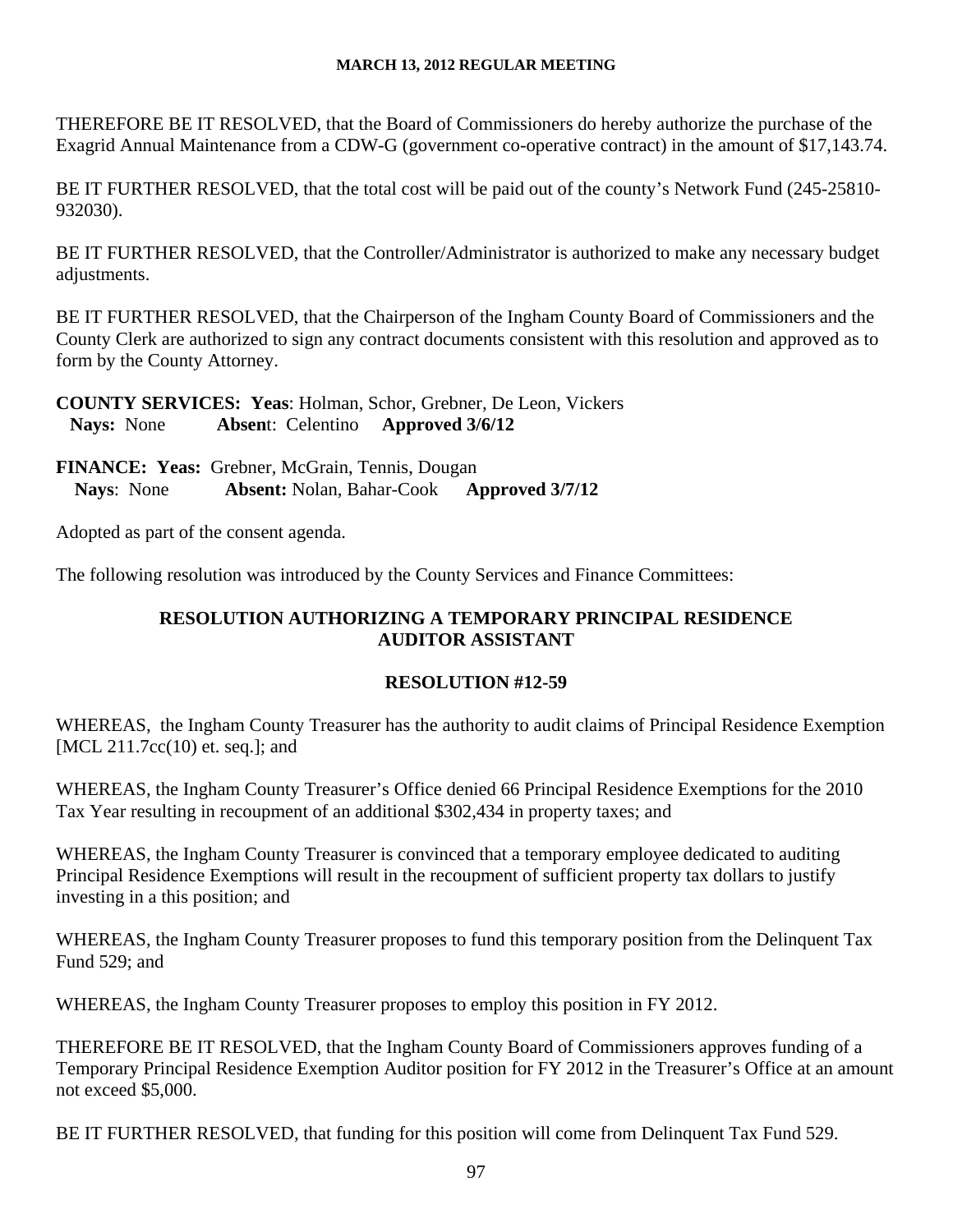BE IT FURTHER RESOLVED, that the Ingham County Board of Commissioners authorizes the Controller to make any necessary budget adjustments and position allocation list amendments in the Treasurer's 2012 budget. **COUNTY SERVICES: Yeas**: Holman, Schor, Grebner, De Leon, Vickers **Nays:** None **Absen**t: Celentino **Approved 3/6/12**

**FINANCE: Yeas:** Grebner, McGrain, Tennis, Dougan **Nays**: None **Absent:** Nolan, Bahar-Cook **Approved 3/7/12** 

Adopted as part of the consent agenda.

The following resolution was introduced by the County Services and Finance Committees:

## **RESOLUTION TO ADOPT THE INGHAM COUNTY PARKS 2012-2016 FACILITY MASTER PLAN**

## **RESOLUTION #12-60**

WHEREAS, in 2007, the Ingham County Board of Commissioners adopted a revised County Parks Master Plan for Ingham County; and

WHEREAS, the Parks Facility Master Plan is intended to provide general guidelines for the orderly development of the County Park system; and

WHEREAS, in order to remain eligible for state and federal grant programs it is necessary that the Parks Facility Master Plan be updated every five years; and

WHEREAS, the Ingham County Parks & Recreation Commission recommends to the Ingham County Board of Commissioners that the 2012-2016 Ingham County Parks Facility Master Plan be approved.

THEREFORE BE IT RESOLVED, that the Ingham County Board of Commissioners adopts the 2012-2016 Ingham County Parks Facility Master Plan as presented by the Ingham County Parks & Recreation Commission.

BE IT FURTHER RESOLVED, that the goals and objectives for 2012 through 2016, as stated in the Master Plan, shall be construed as desirable goals only with no implied commitment on the part of the Board of Commissioners to fund any particular recommendation contained therein.

**COUNTY SERVICES: Yeas**: Holman, Schor, Grebner, De Leon, Vickers **Nays:** None **Absen**t: Celentino **Approved 3/6/12**

**FINANCE: Yeas:** Grebner, McGrain, Tennis, Dougan **Nays**: None **Absent:** Nolan, Bahar-Cook **Approved 3/7/12** 

Adopted as part of the consent agenda.

The following resolution was introduced by the County Services and Finance Committees:

## **RESOLUTION RESCINDING THE COUNTY PARKS SECOND VEHICLE**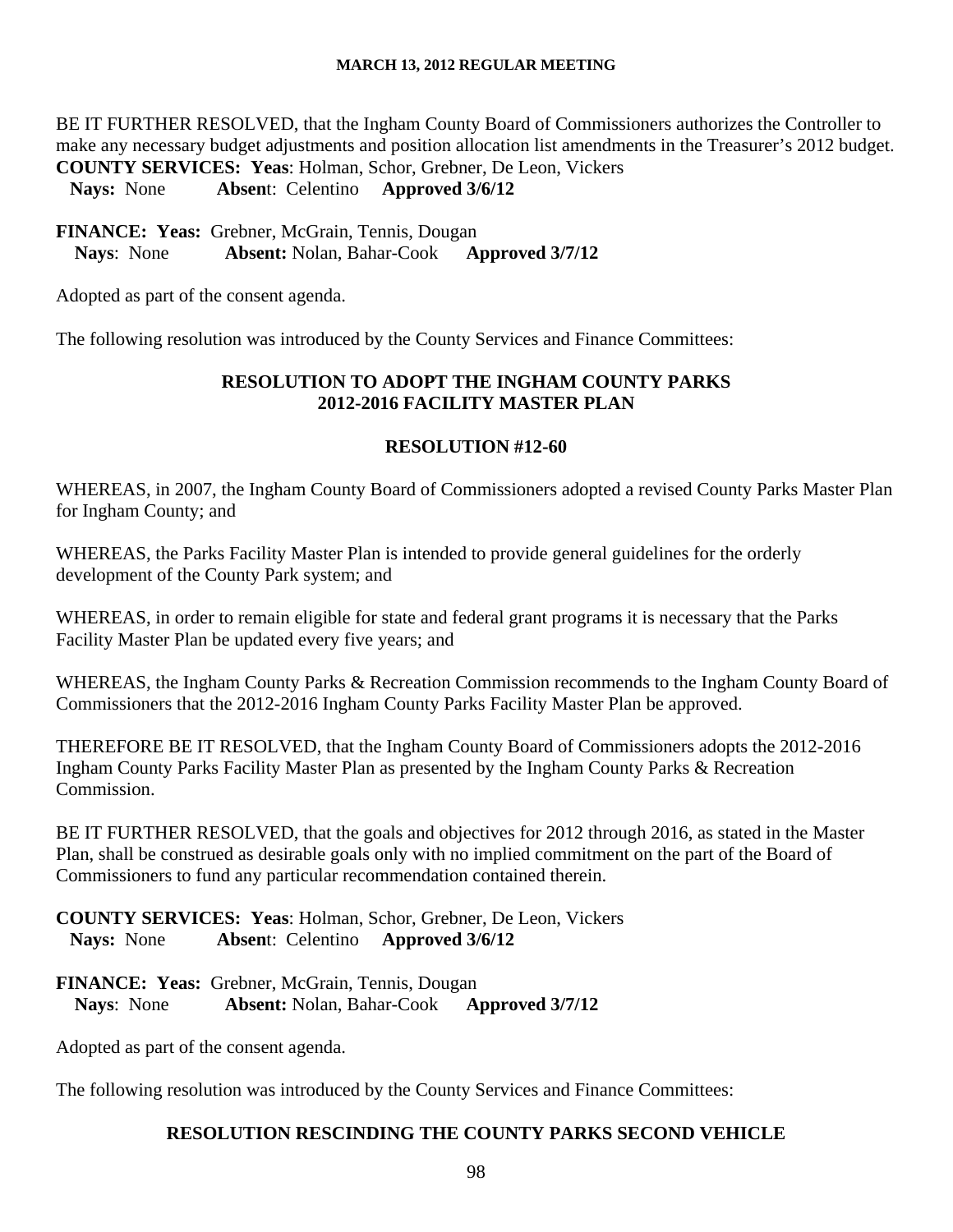# **ANNUAL PARKING PASS FEE**

# **RESOLUTION #12-61**

WHEREAS, in an effort to increase revenue the Parks Management team recommended fee increases to certain revenue generating activities within the Ingham County Parks system for implementation in 2012; and

WHEREAS, Board of Commissioner Resolution #11-165 authorized a 2012 second vehicle annual parking pass fee at the reduced rate of \$15.00; and

WHEREAS, the Parks Management team has identified difficulty in administering the sale of the second vehicle pass and determined there is a very real possibility of fraud by users and staff; and

WHEREAS, this determination has led the Parks Management team to recommend the elimination of the second vehicle annual pass fee.

THEREFORE BE IT RESOLVED, that the Ingham County Board of Commissioners authorizes the elimination of the \$15.00 county parks second vehicle annual parking pass fee.

**COUNTY SERVICES: Yeas**: Holman, Schor, Grebner, De Leon, Vickers **Nays:** None **Absen**t: Celentino **Approved 3/6/12**

**FINANCE: Yeas:** Grebner, McGrain, Tennis, Dougan **Nays**: None **Absent:** Nolan, Bahar-Cook **Approved 3/7/12** 

Adopted as part of the consent agenda.

The following resolution was introduced by the County Services and Finance Committees:

# **RESOLUTION AUTHORIZING A FUND TRANSFER TO THE POTTER PARK ZOOLOGICAL SOCIETY FOR 2012 MARKETING**

# **RESOLUTION #12-62**

WHEREAS, the electorate of Ingham County overwhelmingly approved the millage renewal proposal in November of 2011 to fund the operation and improvement of Potter Park and the Potter Park Zoo; and

WHEREAS, the Potter Park Zoological Society is a private, 501c(3) nonprofit, fundraising organization that raises funds to support the Zoo; and

WHEREAS, in that capacity the Zoological Society supports: Marketing, Educational Programming, the Docent Association, the Teen Zookeeper Program, Special Events and the Zookambi Summer Camp; and

WHEREAS, the Zoological Society operates on a \$1,600,000 budget, all of which is spent on supporting the Potter Park Zoo through educational programming, special events, operating costs, and capital improvements; and

WHEREAS, the Potter Park Zoological Society Board of Directors is comprised of eight prominent community leaders; and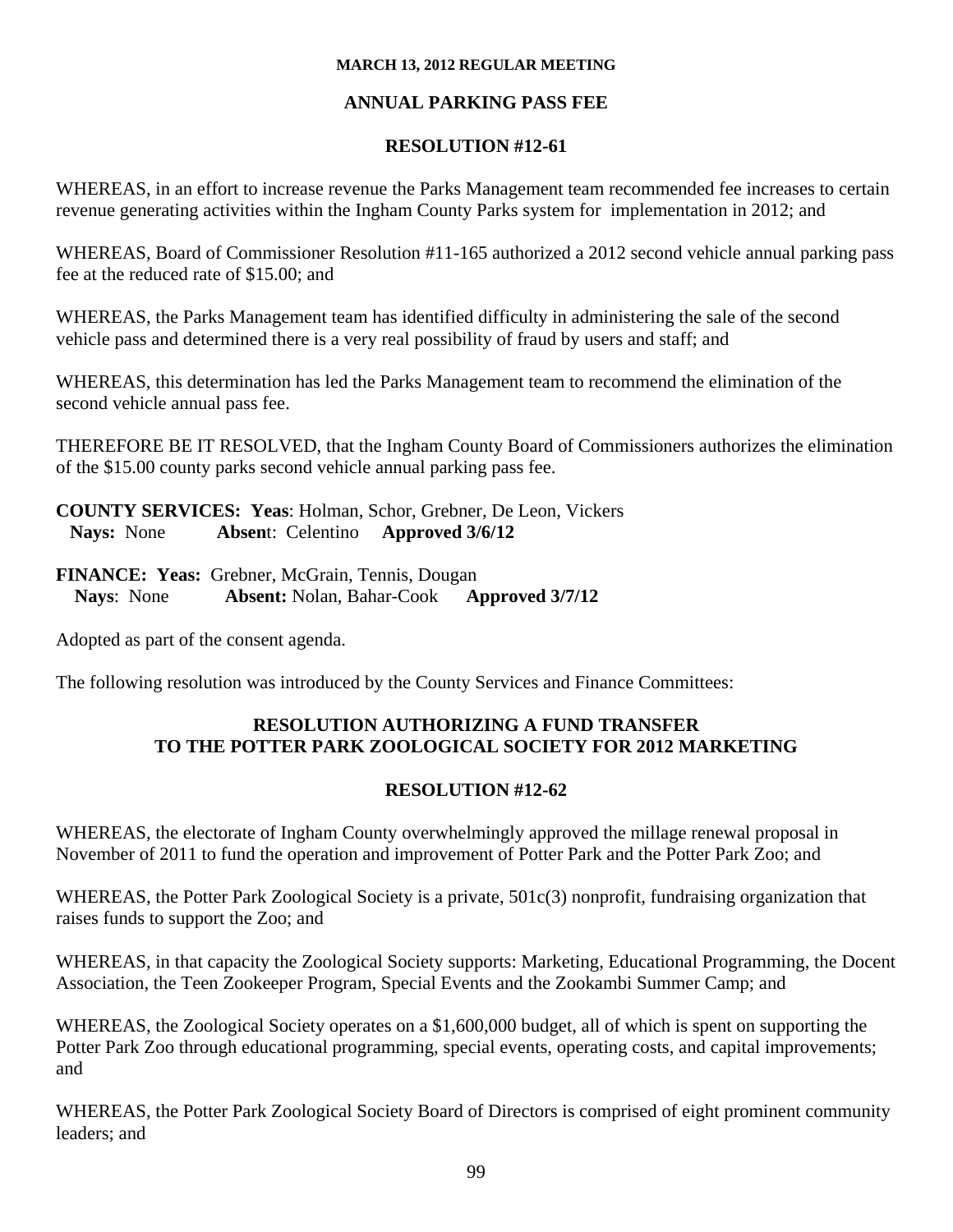WHEREAS, the Ingham County Parks & Recreation Commission approved the transfer of \$60,000 from the proceeds of the Potter Park Zoo Millage to the Potter Park Zoological Society for 2011 marketing purposes; and

WHEREAS, the Potter Park Zoological Society Board has proposed \$15,000 for advertising within the 2012 Society budget for a total of \$75,000 to be spent on advertising and marketing; and

WHEREAS, the Potter Park Zoological Society has agreed to, on a monthly basis, supply the county with invoices detailing spending of these funds; and

WHEREAS, County staff will, on a quarterly basis, include with monthly financial reports a marketing expense report to the Potter Park Zoo Board.

THEREFORE BE IT RESOLVED, the Board of Commissioners approves a transfer of \$60,000 from the proceeds of the Potter Park Zoo Millage to be used by the Potter Park Zoological Society for the 2012 marketing of the Potter Park Zoo.

BE IT FURTHER RESOLVED, that the Controller/Administrator be authorized to make the necessary transfer of funds.

**COUNTY SERVICES: Yeas**: Holman, Schor, Grebner, De Leon, Vickers **Nays:** None **Absen**t: Celentino **Approved 3/6/12**

**FINANCE: Yeas:** Grebner, McGrain, Tennis, Dougan **Nays**: None **Absent:** Nolan, Bahar-Cook **Approved 3/7/12** 

Adopted as part of the consent agenda.

The following resolution was introduced by the County Services and Finance Committees:

# **RESOLUTION APPROVING A TRANSFER OF FUNDS AND AUTHORIZATION TO PROCEED WITH REPLACEMENT OF LIGHTING WITHIN THE CORAL REEF EXHIBIT**

# **RESOLUTION #12-63**

WHEREAS, the Ingham County Facilities Department staff assigned to the Potter Park Zoo completed the necessary repairs to the Mandrill exhibit floors in 2011 using existing funds; and

WHEREAS, the Mandrill exhibit floor project was an approved 2012 Capital Improvement Project in the amount of \$3,000.00 and those funds are no longer needed for that project; and

WHEREAS, Facilities staff have researched replacing the existing lighting in the Coral Reef exhibit with LED lighting and determined that LED lighting will provide for immediate savings in utility costs and maintenance; and

WHEREAS, Facilities staff can purchase materials and provide installation, thus saving additional funds; and

WHEREAS, the Cost Recovery on Investment (ROI) is less than two years.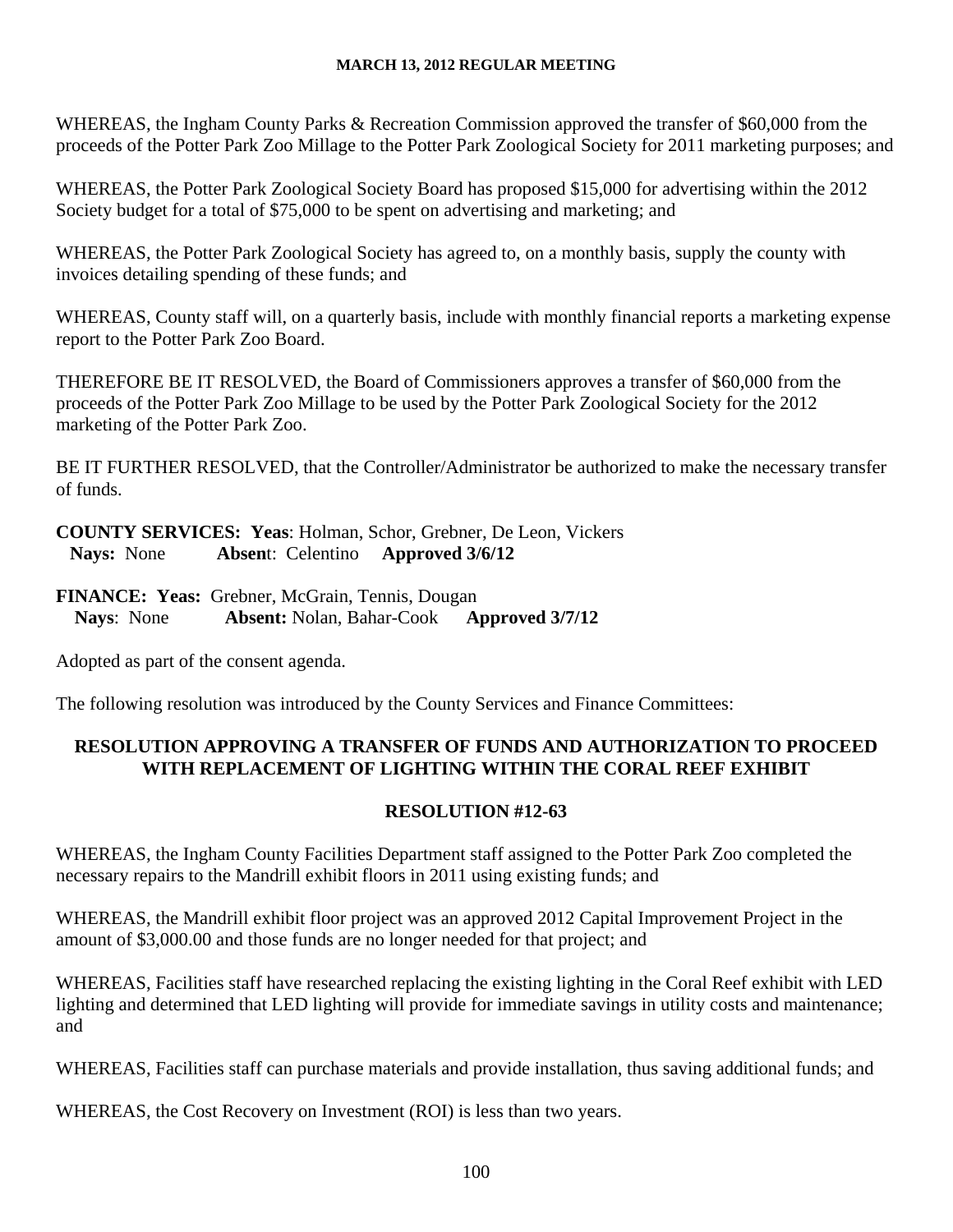THEREFORE BE IT RESOLVED, that the Ingham County Board of Commissioners authorizes Facilities staff to proceed with the replacement of lighting within the Coral Reef Exhibit.

BE IT FURTHER RESOLVED, the Ingham County Board of Commissioners approves the transfer of the \$3,000.00 approved for the 2012 Mandrill Floor project (line item 258-699000-9777000-1204Z) to the Maintenance Supply line item (258-69300-931000-37000) for the Coral Reef Lighting Project.

BE IT FURTHER RESOLVED, that the Controller/Administrator be authorized to make the necessary transfer of Potter Park Zoo Millage funds.

**COUNTY SERVICES: Yeas**: Holman, Schor, Grebner, De Leon, Vickers **Nays:** None **Absen**t: Celentino **Approved 3/6/12**

**FINANCE: Yeas:** Grebner, McGrain, Tennis, Dougan **Nays**: None **Absent:** Nolan, Bahar-Cook **Approved 3/7/12** 

Adopted as part of the consent agenda.

The following resolution was introduced by the County Services and Finance Committees:

# **RESOLUTION AUTHORIZING A TRANSFER OF FUNDS TO ACCOMMODATE THE PURCHASE OF CAGES FOR THE DISCOVERY BUILDING**

# **RESOLUTION #12-64**

WHEREAS, Potter Park Zoo Staff completed the Otter Exhibit glass and slide repair and repairs to the Cement Trees within the Lemur Exhibit in 2011 with existing funds; and

WHEREAS, the Animal Management Team and Zoo Management have recommended replacing the cages within the Discovery Building due to the poor design and age of the existing cages; and

WHEREAS, by replacing the cages, care and health of the animals will be improved as well as the safety and efficiency of Zookeeper staff; and

WHEREAS, Zoo staff recommends that funds previously approved in the 2012 Capital Improvement Budget for the Otter and Lemur exhibits be transferred to allow for the replacement of the cages.

THEREFORE BE IT RESOLVED, the Board of Commissioners authorizes the transfer of \$5,000.00 approved for the 2012 Cement Trees-Lemur Exhibit project (line item 258-699000-977000-1203Z) and \$1,500 approved for the 2012 Otter Exhibit-Slide & Glass project (line item 258-699000-977000-1205Z) to accommodate the purchase of cages for the Discovery Building from line item 258-699000-726010-1209Z.

BE IT FURTHER RESOLVED, that the Controller/Administrator be authorized to make the necessary transfer of funds.

**COUNTY SERVICES: Yeas**: Holman, Schor, Grebner, De Leon, Vickers **Nays:** None **Absen**t: Celentino **Approved 3/6/12**

**FINANCE: Yeas:** Grebner, McGrain, Tennis, Dougan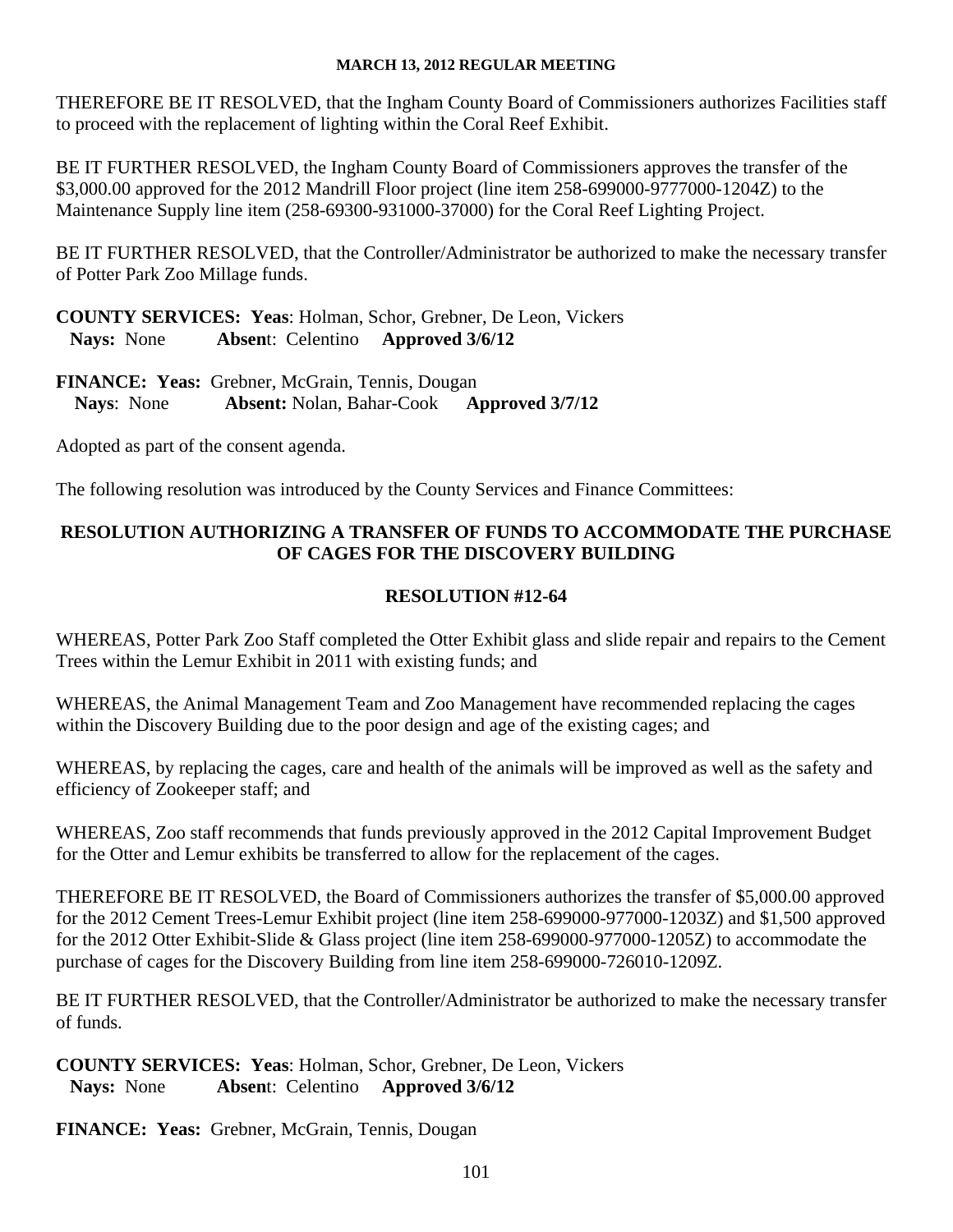**Nays**: None **Absent:** Nolan, Bahar-Cook **Approved 3/7/12** 

Adopted as part of the consent agenda.

The following resolution was introduced by the County Services and Finance Committees:

## **RESOLUTION AUTHORIZING INCREASING THE VACANT PART-TIME ZOOKEEPER 400 POSITION TO A FULL-TIME POSITION AND APPROVAL OF A LINE ITEM TRANSFER**

## **RESOLUTION #12-65**

WHEREAS, it is the desire of the Potter Park Zoo Management Team to have an adequately staffed animal care department; and

WHEREAS, the Zoo Management Team has identified funding for the additional costs associated with the fulltime position within the existing Potter Park Zoo budget; and

WHEREAS, the Zoo Management Team recommends that the vacant part-time Zookeeper 400 position be changed to a full-time Zookeeper 400 position; and

WHEREAS, the savings from reductions in the full-time overtime line item by having a full-time position plus savings realized from the Potter Park Zoological Society assuming responsibility for the seasonal revenue positions will fund this position.

THEREFORE BE IT RESOLVED, that the Ingham County Board of Commissioners authorizes increasing the vacant part-time Zookeeper 400 position to a full-time position and that line item transfers be made to fund this position.

BE IT FURTHER RESOLVED, that \$16,000.00 be transferred from the full-time overtime line item (258- 69200-706000-31000) and \$15,000 from the seasonal wage line item to the full-time wages and benefits line item within the approved 2012 Potter Park Zoo Millage.

BE IT FURTHER RESOLVED, that the Controller/Administrator be authorized to make the necessary transfer of funds.

**COUNTY SERVICES: Yeas**: Holman, Schor, Grebner, De Leon, Vickers **Nays:** None **Absen**t: Celentino **Approved 3/6/12**

**FINANCE: Yeas:** Grebner, McGrain, Tennis, Dougan **Nays**: None **Absent:** Nolan, Bahar-Cook **Approved 3/7/12** 

Adopted as part of the consent agenda.

The following resolution was introduced by the County Services and Finance Committees:

# **RESOLUTION APPROVING A TRANSFER OF FUNDS AND AUTHORIZATION FOR THE POTTER PARK ZOOLOGICAL SOCIETY TO PROVIDE SEASONAL WORKERS FOR CUSTOMER SERVICE RELATED POSITIONS**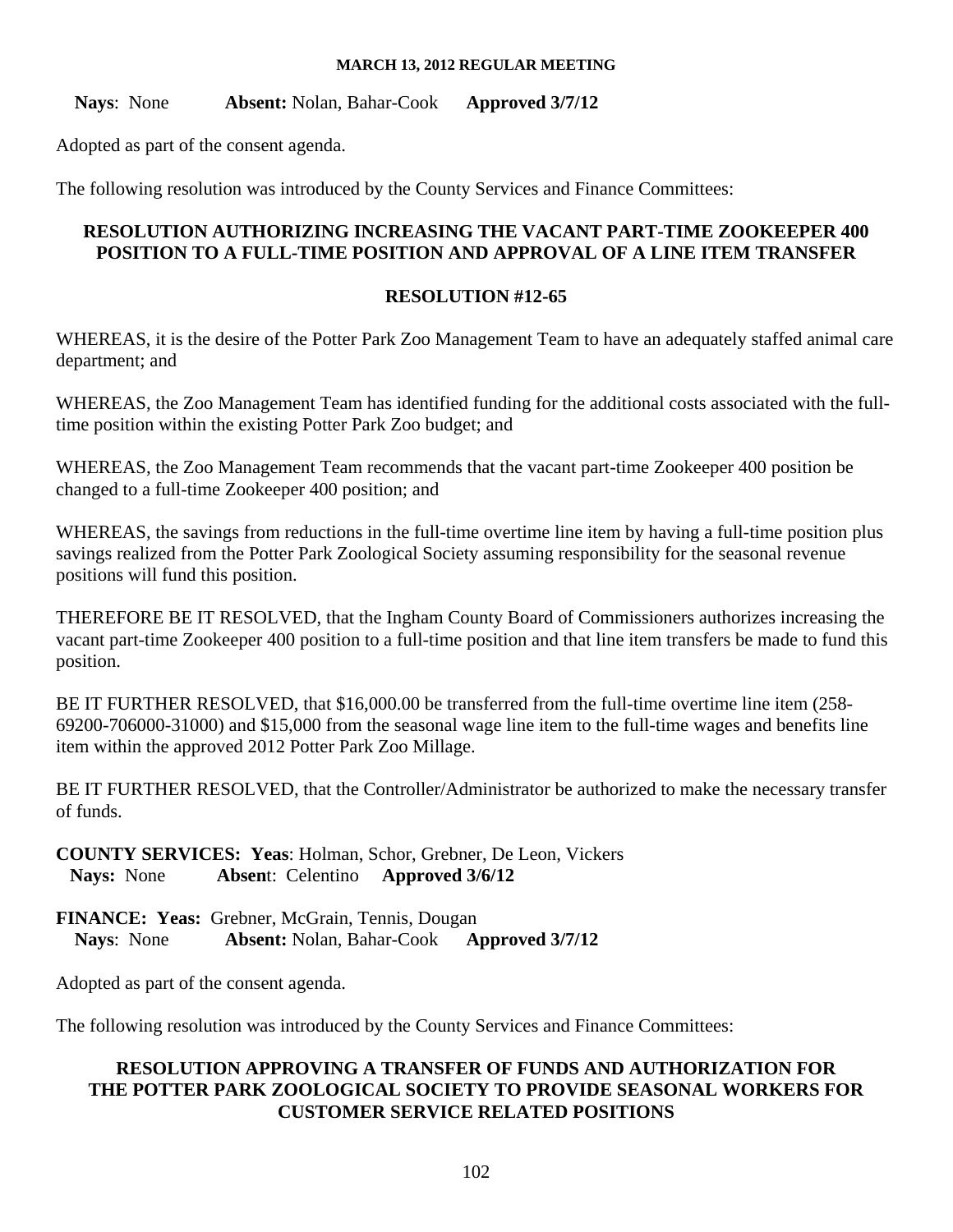# **RESOLUTION #12-66**

WHEREAS, it is the desire of the Potter Park Zoo Board and the Zoo Management Team to work towards a successful Private/Public relationship with the Potter Park Zoological Society; and

WHEREAS, the Zoo Management Team wishes to continue to provide excellent customer service and be able to improve upon existing standards and proceed in a financially prudent manner; and

WHEREAS, the Zoo Management Team recommends that combining resources in the key customer service areas, by having all revenue staff be hired, trained, supervised and paid by the Potter Park Zoological Society, will allow the Zoo to provide the most effective and consistent customer service; and

WHEREAS, the Zoo Management Team has identified funding within the approved Potter Park Zoo budget, which will provide for adequate staff as determined by the Zoo Interim Director and the Director of Parks; and

WHEREAS, the Potter Park Zoological Society has agreed to, on a monthly basis, supply the County with statistical reports verifying hours worked, revenue collected and expenses associated with the various seasonal positions; and

WHEREAS, the Potter Park Zoological Society has agreed to follow all County revenue collection protocols, policies and procedures, and funds collected will be deposited into the County's financial system.

THEREFORE BE IT RESOLVED, that the Ingham County Board of Commissioners authorizes the Potter Park Zoological Society to provide seasonal employees for the customer service related positions at the Potter Park Zoo.

BE IT FURTHER RESOLVED, that the Ingham County Board of Commissioners approves the transfer of funds for the year 2012 in the amount of \$102,000.00 from the Potter Park Zoo Millage to the Potter Park Zoo Society from the following line items:

- \$35,874 from admissions seasonal wages, line item #258-69200-705000-32000
- \$27,198 from seedeater seasonal, line item #258-69200-705000-31300
- \$11,890 from parking seasonal, line item #258-69300-705000-35000
- \$21,236 from animal/care seasonal, line item #258-69200-705000-31000
- \$5,802 from equipment seasonal, line # 258-69300-705000-34600

BE IT FURTHER RESOLVED, that the Controller/Administrator be authorized to make the necessary transfer of funds.

**COUNTY SERVICES: Yeas**: Holman, Schor, Grebner, De Leon, Vickers

**Nays:** None **Absen**t: Celentino **Approved 3/6/12**

**FINANCE: Yeas:** Grebner, McGrain, Tennis, Dougan **Nays**: None **Absent:** Nolan, Bahar-Cook **Approved 3/7/12** 

Adopted as part of the consent agenda.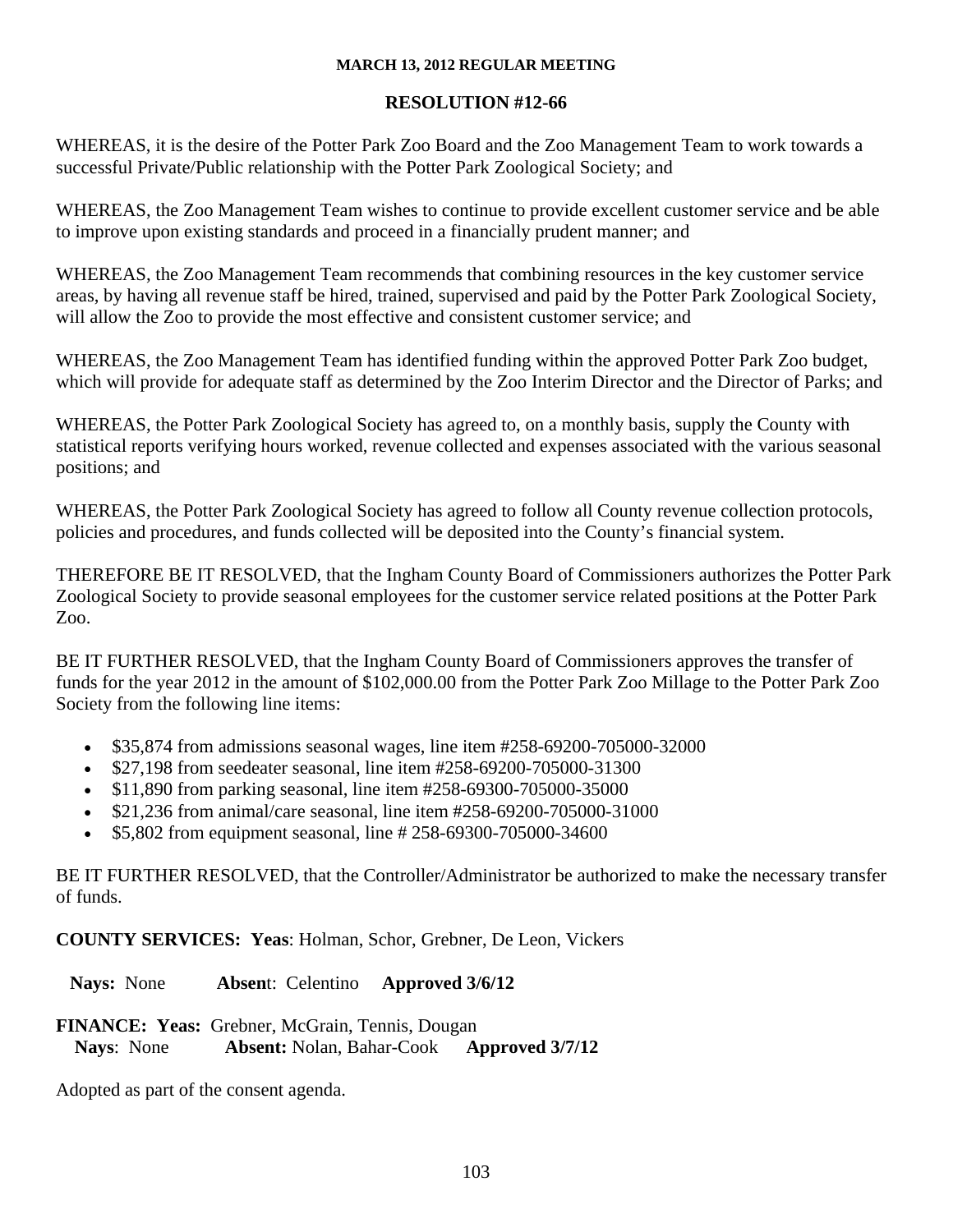The following resolution was introduced by the County Services Committee:

# **RESOLUTION GRANTING A WAIVER OF THE REQUIREMENTS OF THE INGHAM COUNTY LIVING WAGE POLICY TO ST. VINCENT CATHOLIC CHARITIES**

# **RESOLUTION #12-67**

WHEREAS, the Ingham County Board of Commissioners adopted Resolution #03-168, which established a policy requiring certain contractors to pay their employees a living wage; and

WHEREAS, the policy provides that a non-profit human services agency may request a waiver of the provisions of the policy if it believes that the application of the policy would cause economic harm to the agency in a fashion that would result in the harm created by application of the policy outweighing the benefits of applying this policy; and

WHEREAS, in 2003, 2004, and in 2008, St. Vincent Catholic Charities requested, and the County agreed to grant waivers of the requirements of the Living Wage Policy to St. Vincent Catholic Charities; and

WHEREAS, due to the extreme economic hardship that it believes that it would incur in complying with the Living Wage Policy, St. Vincent Catholic Charities is now requesting a permanent waiver from the requirements of the Living Wage Policy; and

WHEREAS, the request has been reviewed and is being recommended by staff and the County Services Committee.

THEREFORE BE IT RESOLVED, that the Board of Commissioners grants a waiver through December 31, 2014 of the requirements of the Ingham County Living Wage Policy to St. Vincent Catholic Charities.

**COUNTY SERVICES: Yeas**: Holman, Schor, Grebner, De Leon, Vickers **Nays:** None **Absen**t: Celentino **Approved 3/6/12**

Moved by Commissioner Holman, supported by Commissioner Celentino, to adopt the resolution.

Moved by Commissioner Schor, supported by Commissioner Dragonetti, to amend the resolution as follows: THEREFORE BE IT RESOLVED, that the Board of Commissioners grants a waiver through March 13, 2013 of the requirements of the Ingham County Living Wage Policy to St. Vincent Catholic Charities. Motion carried with Commissioner Vicker, Dougan and Grebner voting no, all others voting yes.

Motion to adopt the resolution as amended carried with Commissioners De Leon, McGrain, Tennis and Vickers voting no, all others voting yes. Absent: None.

The following resolution was introduced by the County Services Committee:

# **RESOLUTION SETTING PUBLIC HEARINGS ON THE TRANSFER OF POWERS, DUTIES AND FUNCTIONS OF THE INGHAM COUNTY ROAD COMMISSION TO THE INGHAM COUNTY BOARD OF COMMISSIONERS**

# **RESOLUTION #12-68**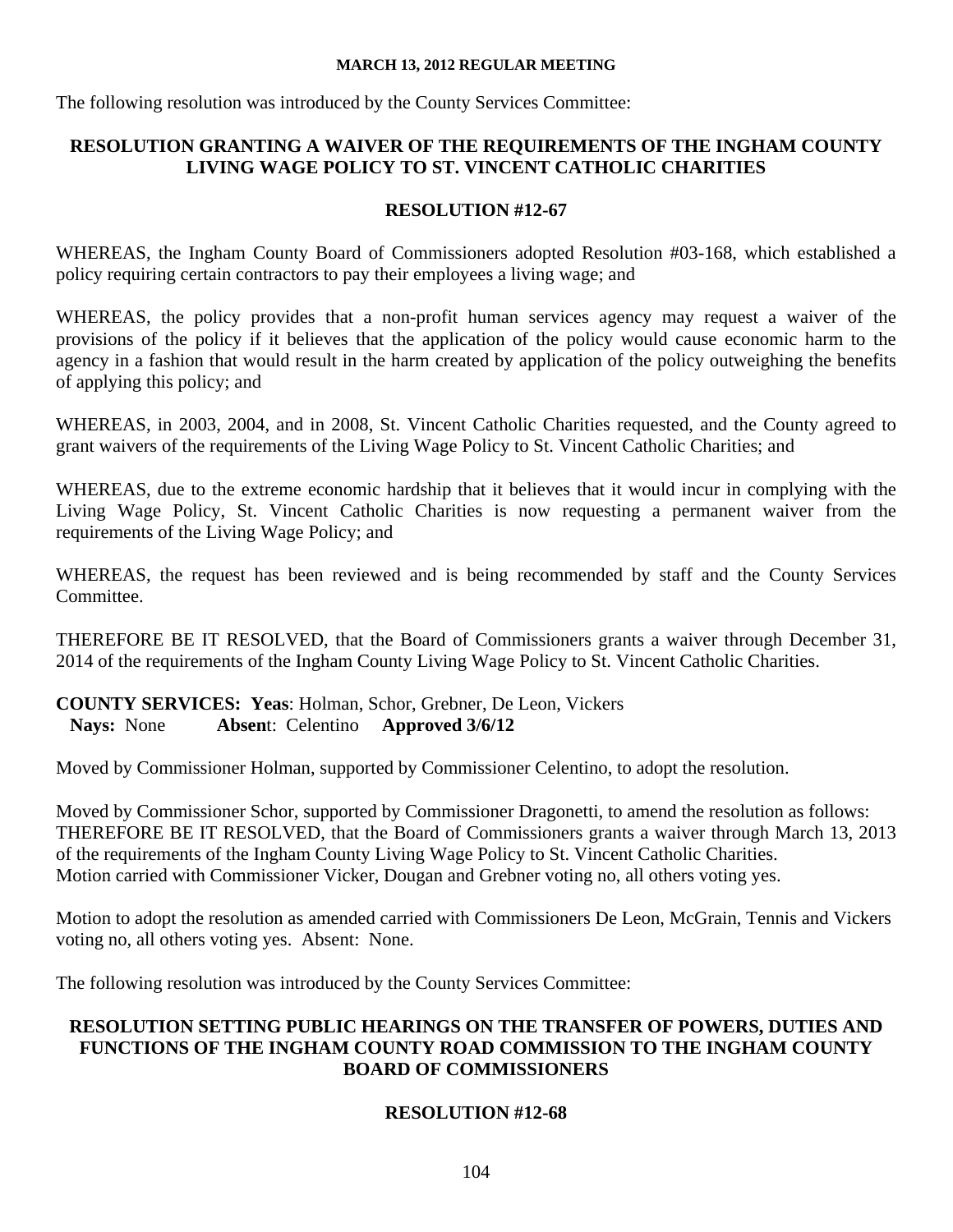WHEREAS, House Bills 5125 and 5126 allow county boards of commissioners to dissolve appointed road commissions by a majority vote of the county boards of commissioners, transferring duties of the road commissions to the county boards of commissioners; and

WHEREAS, HB 5125 and HB 5126 authorize the county board of commissioners to receive and expend funds as allowed under 1951 PA 51, MCL 247.651 to 247.675; and

WHEREAS, the Ingham County Board of Commissioners adopted a Resolution of Intent to Dissolve the Ingham County Board of Road Commissioners and Create an Ingham County Department of Transportation and Roads (Resolution 11-379); and

WHEREAS, pursuant to HB 5125, the county board of commissioners shall conduct, at a minimum, 2 public hearings on whether to transfer the powers, duties, and functions of the board of county road commissioners to the county board of commissioners.

THEREFORE BE IT RESOLVED, that the Ingham County Board of Commissioners hereby sets public hearings for March 27 and April 10, 2012, before the Board of Commissioners at 6:30 p.m. in the Board of Commissioners' Room, Ingham County Courthouse, Mason, Michigan to hear any interested persons on the transfer of powers, duties, and functions of the board of county road commissioners to the county board of commissioners.

BE IT FURTHER RESOLVED, that notice of the public hearings will be published pursuant to state law by the County Clerk prior to the hearings.

# **COUNTY SERVICES: Yeas**: Holman, Schor, Grebner, De Leon, Vickers **Nays:** None **Absen**t: Celentino **Approved 3/6/12**

Moved by Commissioner Holman, supported by Commissioner McGrain, to adopt the resolution. Motion carried with Commissioners Tennis and Copedge voting no, all others voting yes. Absent: None.

The following resolution was introduced by the County Services Committee:

# **RESOLUTION CONGRATULATING BETHEL SEVENTH-DAY ADVENTIST CHURCH ON THE EVENT OF THEIR PUBLIC AFFAIRS AND RELIGIOUS LIBERTY DAY**

# **RESOLUTION #12-69**

WHEREAS, the Seventh-day Adventist Church was founded in the Township of Washington, New Hampshire in 1844; and

WHEREAS, the Seventh-day Adventist Church celebrates a history that has emphasized "freedom", as it welcomes and grows from diversity within its membership; and

WHEREAS, since its beginning, the Seventh-day Adventist Church has defended religious freedom for all, as a result, under its patronage several religious liberty associations have been established; and

WHEREAS, since 1901, the Department of Public Affairs and Religious Liberty has represented the Seventhday Adventist Church to governments, religious bodies, and international organizations by supporting, protecting and defending religious freedom and human rights for all people everywhere; and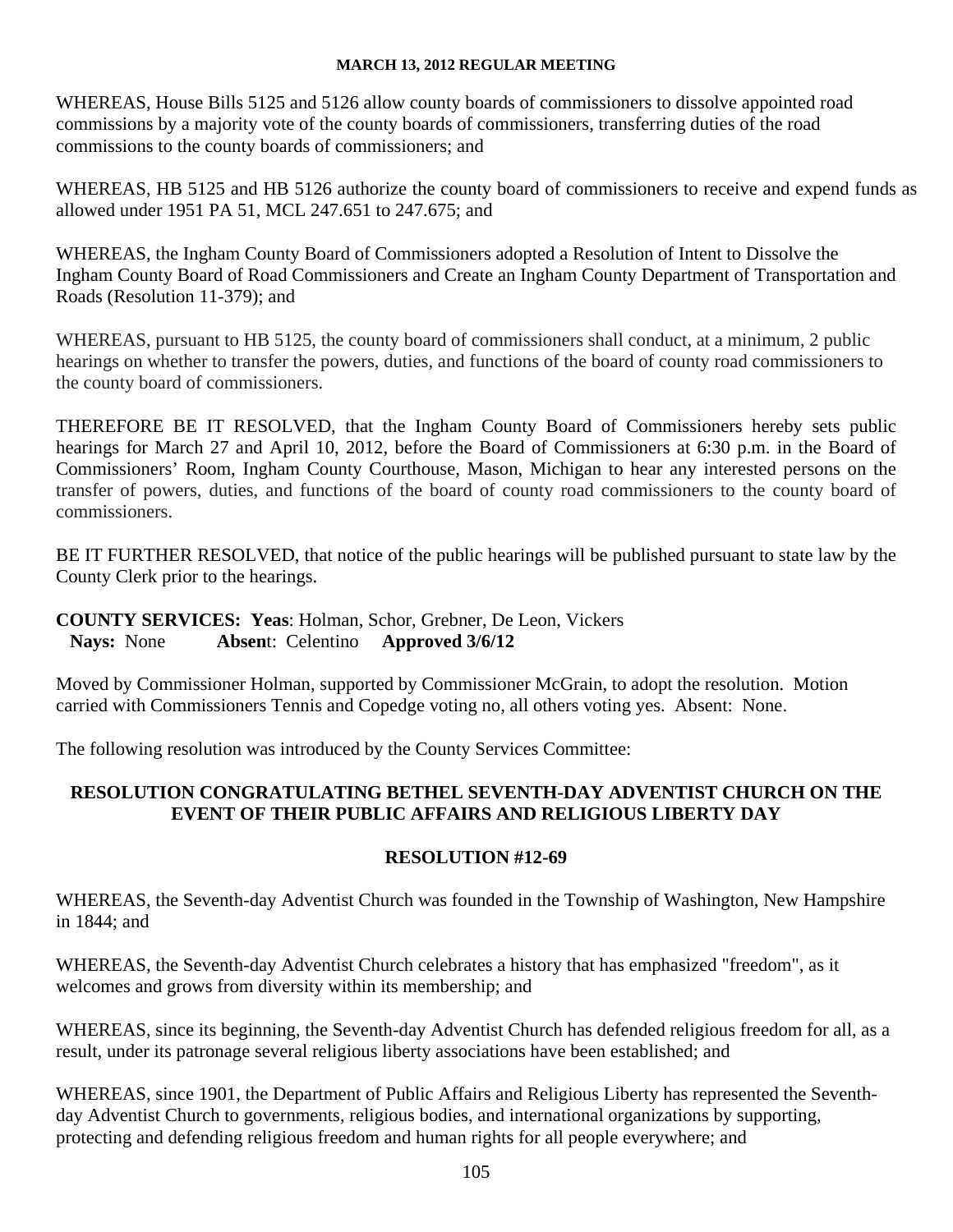WHEREAS, on Saturday, March 10, 2012, Bethel Seventh-day Adventist Church will be holding their annual Public Affairs and Religious Liberty Day -- the theme for the day is "World of Opportunities"; and

WHEREAS, the annual Public Affairs and Religious Liberty Day provides Bethel Seventh-day Adventist Church with an opportunity to recognize and respect the various faith communities in our society, advocate for the protection of religious freedom for people, as well as encourage public officials and community leaders to continue to support religious liberty.

THEREFORE BE IT RESOLVED, that the Ingham County Board of Commissioners hereby congratulates Pastor Eric D. Thomas, Minister of Public Affairs and Religious Liberty, Edward Woods, III and the entire congregation of Bethel Seventh-day Adventist Church on the event of their annual Public Affairs and Religious Liberty Day.

BE IT FURTHER RESOLVED, that the Board appreciates the contributions they have made to the community and wishes them continued success in all of their future endeavors.

# **COUNTY SERVICES: Yeas**: Holman, Schor, Grebner, De Leon, Vickers **Nays:** None **Absen**t: Celentino **Approved 3/6/12**

Adopted as part of the consent agenda.

The following resolution was introduced by the County Services and Finance Committees:

# **RESOLUTION APPROVING ENTERING INTO A GRANT WITH THE MICHIGAN DEPARTMENT OF LICENSING AND REGULATORY AFFAIRS AND APPOINT DOUGLAS A. STOVER AS COUNTY GRANT ADMINISTRATOR FOR THE 2012 REMONUMENTATION PROJECT**

# **RESOLUTION #12-70**

WHEREAS, a grant application was submitted to the Office of Land Survey and Remonumentation of the Michigan Department of Licensing and Regulatory Affairs, for the sole purpose of receiving funds to implement Ingham County's Monumentation and Remonumentation Plan; and

WHEREAS, as requested, the Ingham County Remonumentation Committee did consult with and take into account the preferences and needs of local units of government, the Ingham County Road Commission, local surveyors, and area real estate developers in choosing areas in which to work; and

WHEREAS, the Office of Land Survey and Remonumentation of the Michigan Department of Licensing and Regulatory Affairs has reviewed Ingham County's 2012 Survey and Remonumentation Grant Application in the amount of \$85,400, and has forwarded the 2012 Grant Agreement/Contract for execution; and

WHEREAS, as required by Act 345, P.A. 1990, a condition of receiving annual grant funds to implement the County Monumentation and Remonumentation Plan is that the County appoint a County Grant Administrator.

THEREFORE BE IT RESOLVED that the Ingham County Board of Commissioners approves entering into a grant with the Michigan Department of Licensing and Regulatory Affairs for the purpose of receiving \$85,400 in grant funds for the Ingham County Monumentation and Remonumentation Project in the year 2012.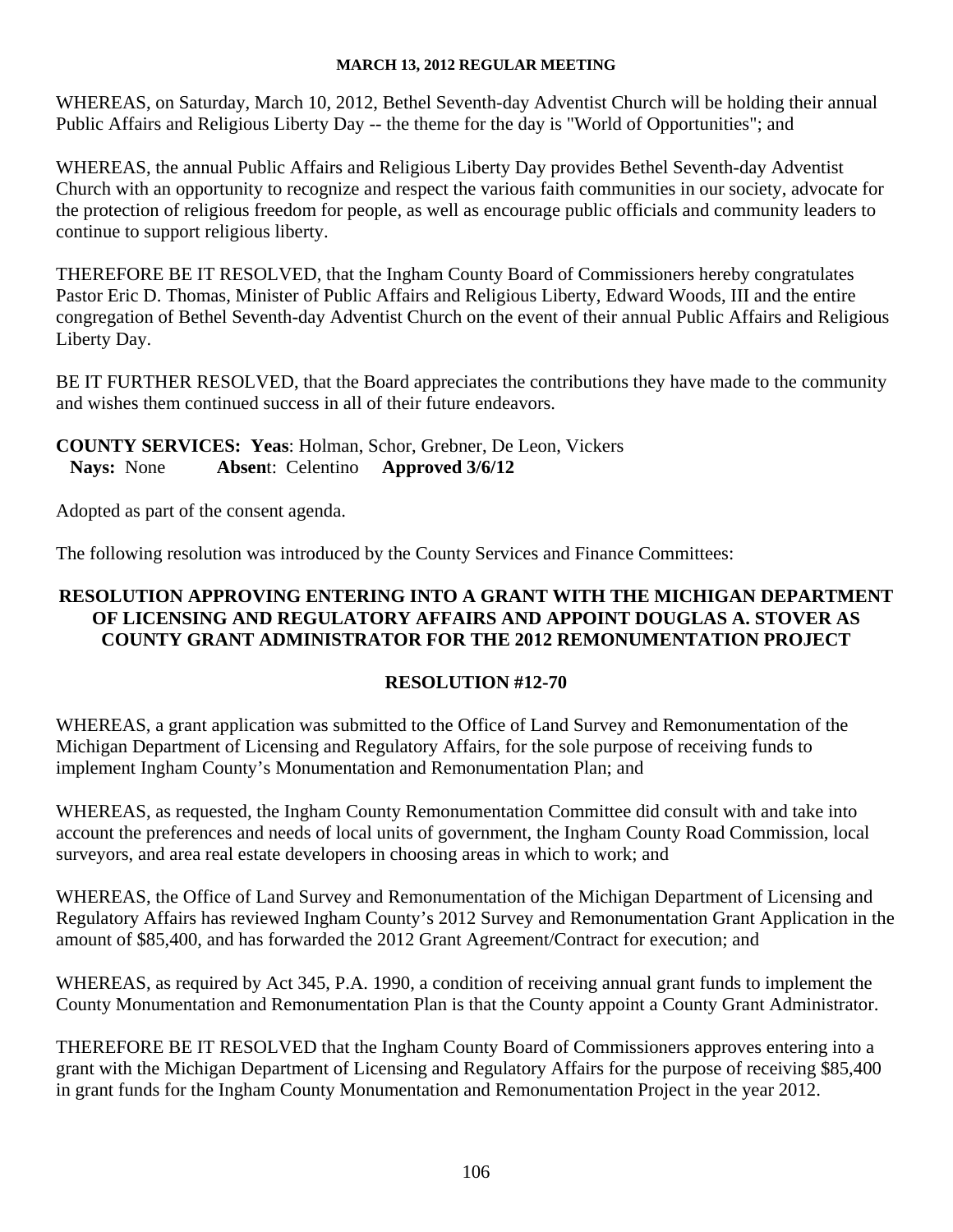BE IT FURTHER RESOLVED, upon the respectful recommendation of the Ingham County Remonumentation Committee, that the Ingham County Board of Commissioners appoint Douglas A. Stover, Equalization Director, for the related services of County Grant Administrator as required by Act 345, P.A. 1990.

BE IT FURTHER RESOLVED, that the County Chairperson, County Clerk and County Grant Administrator have the authority to sign said grant contract documents once County Attorney has approved said contract.

**COUNTY SERVICES: Yeas**: Holman, Schor, Grebner, De Leon, Vickers **Nays:** None **Absen**t: Celentino **Approved 3/6/12**

**FINANCE: Yeas:** Grebner, McGrain, Tennis, Dougan **Nays**: None **Absent:** Nolan, Bahar-Cook **Approved 3/7/12** 

Adopted as part of the consent agenda.

The following resolution was introduced by the County Services and Finance Committees:

# **RESOLUTION TO CONTRACT WITH RONNIE M. LESTER AS COUNTY REPRESENTATIVE AND ENGER SURVEYING AND ENGINEERING FOR SERVICES AS MONUMENTATION SURVEYOR FOR THE INGHAM COUNTY MONUMENTATION AND REMONUMENTATION PROJECT IN 2012**

# **RESOLUTION #12-71**

WHEREAS, Acts 345 and 346, P.A. of 1990, states that each County in the State of Michigan shall prepare a County Monumentation and Remonumentation Plan; and

WHEREAS, the Ingham County Monumentation and Remonumentation Plan was submitted by the Ingham County Board of Commissioners and approved by the State Survey and Remonumentation Commission on June 24, 1992; and

WHEREAS, as required by Act 345, P.A. 1990 a condition of receiving annual grant funds to implement the County Monumentation and Remonumentation Plan is that the County obtain and/or contract with a professional surveyor to oversee the activities of the grant project; and

WHEREAS, Ronnie M. Lester, P.S., was selected in 1992 to be the Ingham County Representative and has since been an integral part of the implementation of the Ingham County Monumentation and Remonumentation Plan; and

WHEREAS, the Ingham County Remonumentation Committee has completed the Request for Proposal process to select a qualified surveying company to conduct the actual research and monumentation field work necessary to accomplish the objectives of the grant agreement; and

WHEREAS, Enger Surveying & Engineering submitted a proposal to perform all of the monumentation services for 2012; and

WHEREAS, it is the recommendation of the Purchasing Department, with the concurrence of the Remonumentation Committee, that it is in the County's best interest to authorize a contract with Enger Surveying & Engineering for services as monumentation surveyor for 2012.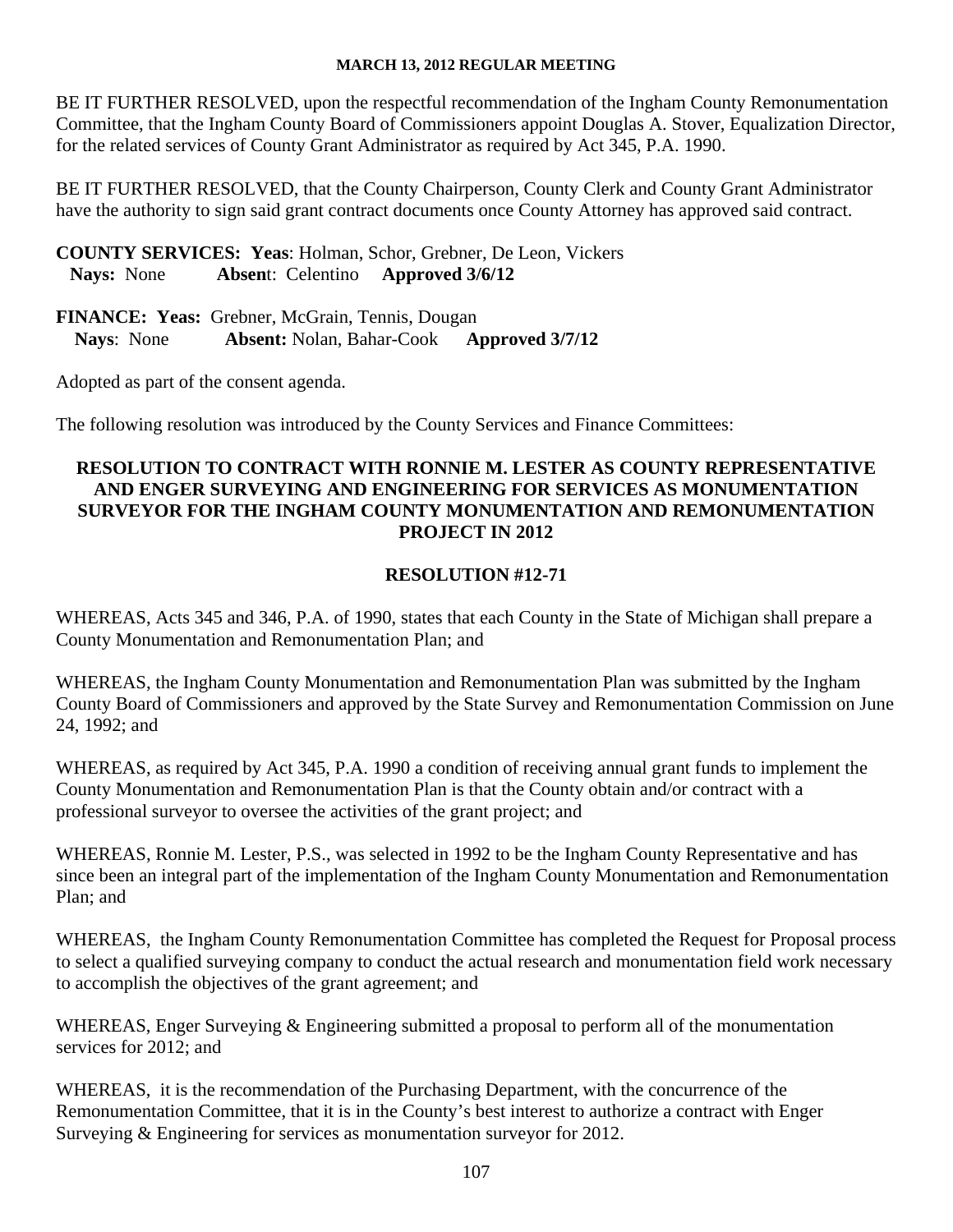THEREFORE BE IT RESOLVED, upon the respectful recommendation of the Ingham County Remonumentation Committee, that the Ingham County Board of Commissioners contract with Ronnie M. Lester, P.S., upon approval of the 2012 Grant Application by the State Monumentation and Remonumentation Commission, for the related services of County Representative as required by Act 345, P.A. 1990. Said contract to be funded by Survey and Remonumentation grant funds authorized under Act 345, P.A. 1990, for the period of one year, January 1, 2012 through December 31, 2012, at a cost not to exceed \$12,250.

BE IT FURTHER RESOLVED, that the Ingham County Board of Commissioners authorizes a contract for the services of County Remonumentation Project Surveyor as required by Act 345, P.A., 1990, with Enger Surveying & Engineering, said contract to be funded by Survey and Remonumentation grant funds for a period of one year, January 1, 2012 through December 31, 2012, in an amount not to exceed \$65,360.

BE IT FURTHER RESOLVED, that the County Chairperson and County Clerk have authority to sign said contracts and County Attorney be directed to prepare the necessary contracts.

**COUNTY SERVICES: Yeas**: Holman, Schor, Grebner, De Leon, Vickers **Nays:** None **Absen**t: Celentino **Approved 3/6/12**

**FINANCE: Yeas:** Grebner, McGrain, Tennis, Dougan **Nays**: None **Absent:** Nolan, Bahar-Cook **Approved 3/7/12** 

Adopted as part of the consent agenda.

The following resolution was introduced by the Finance Committee:

## **RESOLUTION AUTHORIZING 2012 ADMINISTRATIVE FUND**

**RESOLUTION #12-72\_\_\_\_\_\_\_** 

 A \_\_\_\_\_\_\_\_\_\_\_\_ meeting of the Board of Commissioners of the County of Ingham, Michigan (the "County"), was held in Mason, Michigan, on March 13,2012. The following Commissioners were

| PRESENT: |  |
|----------|--|
|          |  |
|          |  |
| ABSENT:  |  |
|          |  |

### **RESOLUTION AUTHORIZING 2012 ADMINISTRATIVE FUND**

 IT IS RESOLVED BY THE INGHAM COUNTY BOARD OF COMMISSIONERS AS FOLLOWS:

 The County Treasurer, pursuant to Section 87c, Subsection (2), of Act 206, is designated as Agent for the County, and the Treasurer's office shall receive all such sums as are provided in Section 87c, Subsection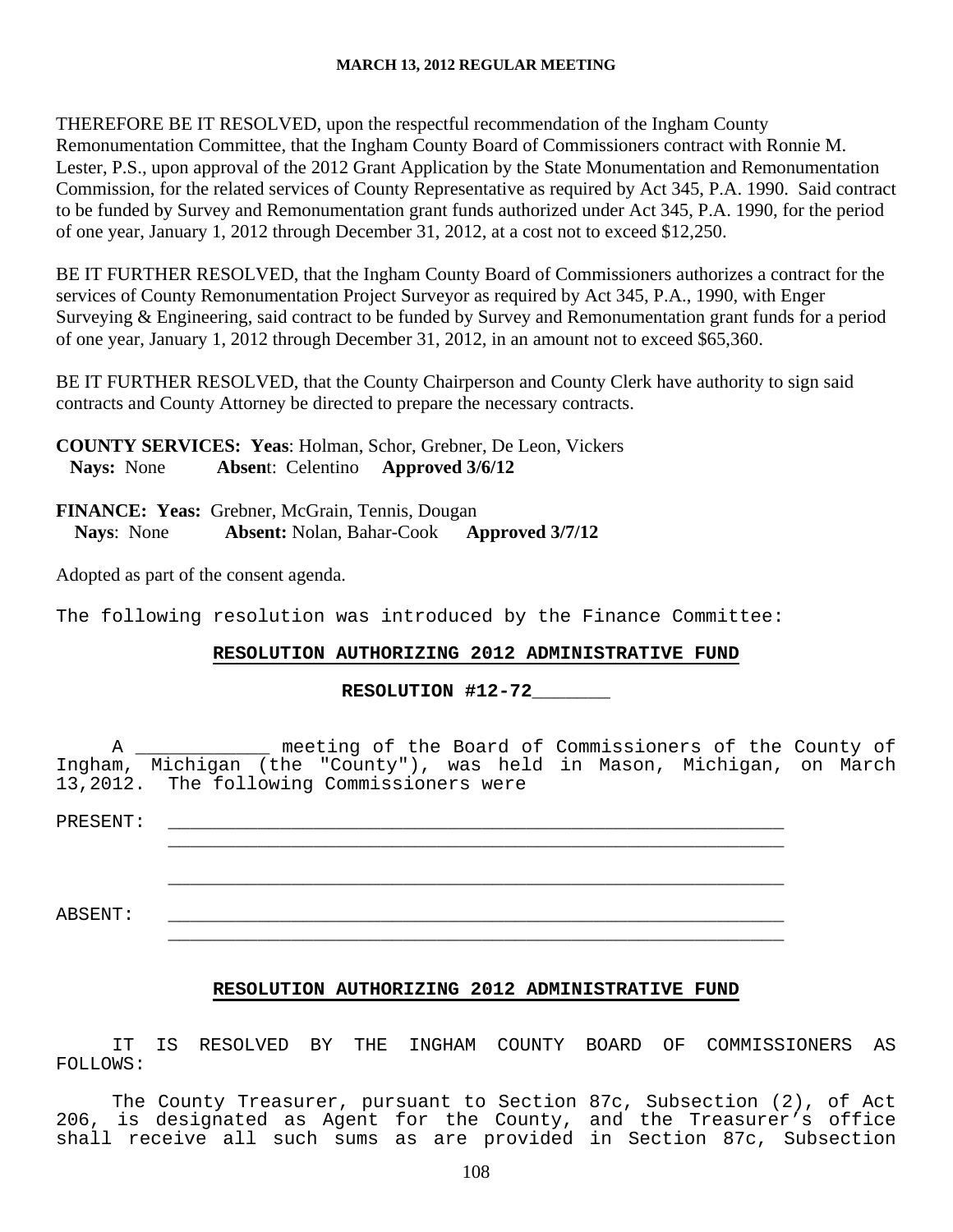(3), to cover administrative expenses so long as Treasurer waives right to receive such sums as would be payable to his under Section 87c, Subsection (3).

 Discussion followed. A vote was thereupon taken on the foregoing resolution and was as follows:

| AYES:    |  |
|----------|--|
| NAYS:    |  |
| ABSTAIN: |  |

 A sufficient majority having voted therefor, the resolution appearing above was adopted.

STATE OF MICHIGAN

COUNTY OF INGHAM

 I certify that the foregoing is a true and accurate copy of the resolution adopted by the Ingham County Board of Commissioners, that such resolution was duly adopted at a  $\begin{array}{ccc} \text{if} & \text{if} & \text{if} & \text{if} & \text{if} & \text{if} & \text{if} & \text{if} \text{if} & \text{if} & \text{if} & \text{if} & \text{if} & \text{if} \text{if} & \text{if} & \text{if} & \text{if} & \text{if} & \text{if} & \text{if} & \text{if} & \text{if} & \text{if} & \text{if} & \text{if} & \text{if} & \text{if} & \text{if} & \text{if} & \text$ day of March, 2012, and that notice of such meeting was given as required by law.

[SEAL]

Mike Bryanton, Ingham County Clerk

\_\_\_\_\_\_\_\_\_\_\_\_\_\_\_\_\_\_\_\_\_\_\_\_\_\_\_\_\_\_\_\_\_\_\_

elk.GR-ING2012.doc

\_\_\_\_\_\_\_\_\_\_\_\_\_\_\_\_\_\_

\_\_\_\_\_\_

**FINANCE: Yeas:** Grebner, McGrain, Tennis, Dougan **Nays**: None **Absent:** Nolan, Bahar-Cook **Approved 3/7/12** 

Moved by Commissioner Grebner, supported by Commissioner Celentino to adopt the resolution. Motion carried on a unanimous roll call vote. Absent: None.

The following resolution was introduced by the Finance Committee:

**2012 BORROWING RESOLUTION (2011 DELINQUENT TAXES)**

**RESOLUTION #12-73\_\_\_\_\_\_\_\_\_**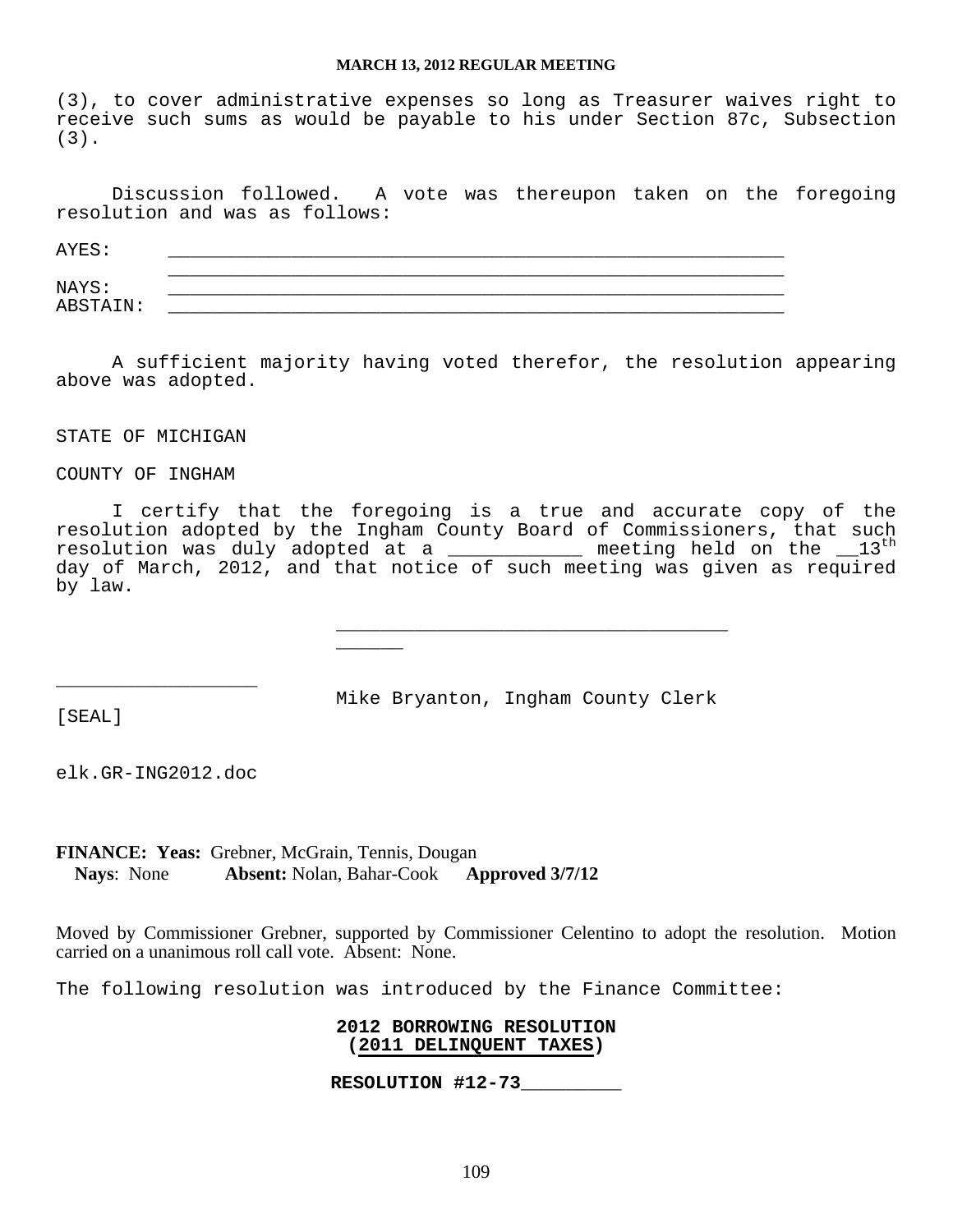A \_\_\_\_\_\_\_\_\_\_\_\_ meeting of the Board of Commissioners of the County of Ingham, Michigan (the "County"), was held in Mason, Michigan, on March 13,2012. The following Commissioners were

PRESENT: \_\_\_\_\_\_\_\_\_\_\_\_\_\_\_\_\_\_\_\_\_\_\_\_\_\_\_\_\_\_\_\_\_\_\_\_\_\_\_\_\_\_\_\_\_\_\_\_\_\_\_\_\_\_\_  $\overline{\phantom{a}}$  ,  $\overline{\phantom{a}}$  ,  $\overline{\phantom{a}}$  ,  $\overline{\phantom{a}}$  ,  $\overline{\phantom{a}}$  ,  $\overline{\phantom{a}}$  ,  $\overline{\phantom{a}}$  ,  $\overline{\phantom{a}}$  ,  $\overline{\phantom{a}}$  ,  $\overline{\phantom{a}}$  ,  $\overline{\phantom{a}}$  ,  $\overline{\phantom{a}}$  ,  $\overline{\phantom{a}}$  ,  $\overline{\phantom{a}}$  ,  $\overline{\phantom{a}}$  ,  $\overline{\phantom{a}}$ 

ABSENT: \_\_\_\_\_\_\_\_\_\_\_\_\_\_\_\_\_\_\_\_\_\_\_\_\_\_\_\_\_\_\_\_\_\_\_\_\_\_\_\_\_\_\_\_\_\_\_\_\_\_\_\_\_\_\_

 $\overline{\phantom{a}}$  ,  $\overline{\phantom{a}}$  ,  $\overline{\phantom{a}}$  ,  $\overline{\phantom{a}}$  ,  $\overline{\phantom{a}}$  ,  $\overline{\phantom{a}}$  ,  $\overline{\phantom{a}}$  ,  $\overline{\phantom{a}}$  ,  $\overline{\phantom{a}}$  ,  $\overline{\phantom{a}}$  ,  $\overline{\phantom{a}}$  ,  $\overline{\phantom{a}}$  ,  $\overline{\phantom{a}}$  ,  $\overline{\phantom{a}}$  ,  $\overline{\phantom{a}}$  ,  $\overline{\phantom{a}}$  The preambles and resolution set forth below were offered by Commissioner \_\_\_\_\_\_\_\_\_\_\_\_\_\_\_ and were seconded by Commissioner \_\_\_\_\_\_\_\_\_\_\_\_\_\_\_\_.

### **2012 BORROWING RESOLUTION (2011 DELINQUENT TAXES)**

 WHEREAS, ad valorem real property taxes are imposed by the County and the local taxing units within the County on July 1 and/or December 1 of each year; and

 WHEREAS, a certain portion of these taxes remain unpaid and uncollected on March 1 of the year following assessment, at which time they are returned delinquent to the County's treasurer (the "Treasurer"); and

 WHEREAS, the Treasurer is bound to collect all delinquent taxes, interest and property tax administration fees which would otherwise be payable to the local taxing units within the County; and

 WHEREAS, the statutes of the State of Michigan authorize the County to establish a fund, in whole or in part from borrowed proceeds, to pay local taxing units within the County their respective shares of delinquent ad valorem real property taxes in anticipation of the collection of those taxes by the Treasurer; and

 WHEREAS, the County Board of Commissioners (the "Board") has adopted a resolution authorizing the County's Delinquent Tax Revolving Fund (the "Revolving Fund Program"), pursuant to Section 87b of Act No. 206, Michigan Public Acts of 1893, as amended ("Act 206"); and

 WHEREAS, such fund has been established to provide a source of monies from which the Treasurer may pay any or all delinquent ad valorem real property taxes which are due the County, and any city, township, school district, intermediate school district, community college district, special assessment district, drainage district, or other political unit within the geographical boundaries of the County participating in the County's Revolving Fund Program pursuant to Act 206 ("local units"); and

 WHEREAS, the Treasurer is authorized under Act 206, and has been directed by the Board, to make such payments with respect to delinquent ad valorem real property taxes (including the property tax administration fees assessed under subsection (6) of Section 44 of Act 206) owed in 2011 to the County and the local units (collectively, the "taxing units") which will have remained unpaid on March 1, 2012 and the Treasurer is authorized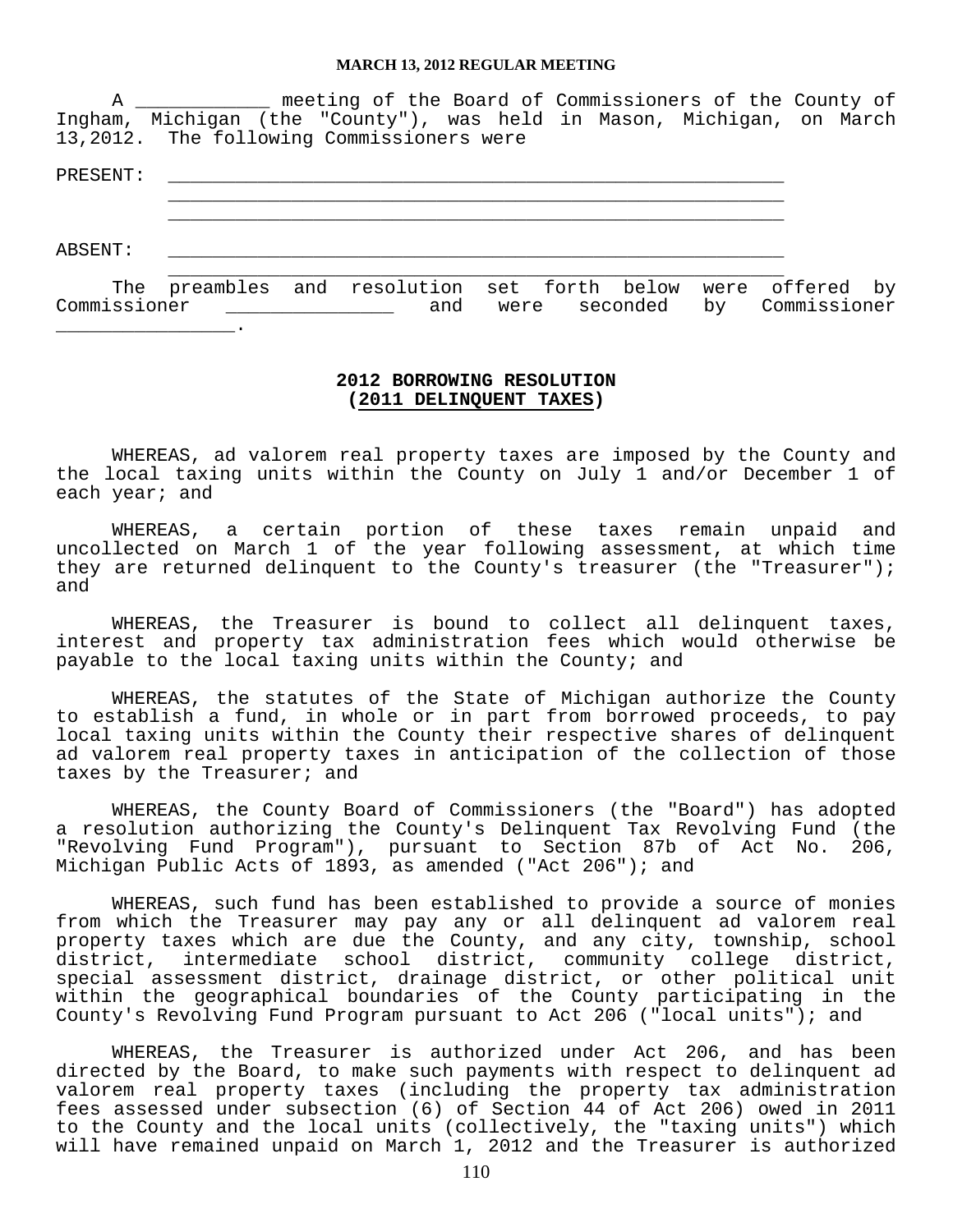to pledge these amounts in addition to any amounts not already pledged for repayment of prior series of notes (or after such prior series of notes are retired as a secondary pledge) all as the Treasurer shall specify in an order when the notes authorized hereunder are issued (the "Delinquent Taxes"); and

 WHEREAS, the Board has determined that in order to raise sufficient monies to adequately fund the Revolving Fund, the County must issue its General Obligation Limited Tax Notes, Series 2012 in one or more series, in accordance with Sections 87c, 87d, 87g and 89 of Act 206 and on the terms and conditions set forth below.

NOW, THEREFORE, IT IS RESOLVED BY THE BOARD AS FOLLOWS:

#### **I.**

### **GENERAL PROVISIONS**

 101. Establishment of 2012 Revolving Fund. In order to implement the continuation of the Revolving Fund Program and in accordance with Act 206, the County hereby establishes a 2012 Delinquent Tax Revolving Fund ever, the councy hereby escomprises a separate and segregated fund within the<br>existing Delinquent Tax Revolving Fund of the County previously Tax Revolving Fund of the County previously established by the Board pursuant to Section 87b of Act 206.

 102. Issuance of Notes. The County shall issue its General Obligation Limited Tax Notes, Series 2012 in one or more series (the "Notes"), in accordance with this Resolution and Sections 87c, 87d, 87g and 89 of Act 206, payable in whole or in part from the Delinquent Taxes and/or from the other sources specified below.

#### 103. Aggregate Amount of Notes.

 (a) The Notes shall be issued in an aggregate amount to be determined in accordance with this Section by the Treasurer.

 (b) The aggregate amount of the Notes shall not be less than the amount by which the actual or estimated Delinquent Taxes exceeds (i) the County's participating share of Delinquent Taxes, and (ii) any sums otherwise available to fund the Tax Payment Account established under Section 702 (including any monies held in respect of Section 704(c)).

 (c) The aggregate amount of the Notes shall not be greater than the sum of (i) the actual amount of the Delinquent Taxes pledged to the payment of debt service on the Notes, plus (ii) the amount determined by the Treasurer to be allocated to a reserve fund. Original proceeds of the Notes devoted to a reserve fund shall not exceed the lesser of (A) the amount reasonably required for those of the Notes secured by the reserve fund, (B) 10% of the proceeds of such Notes, (C) the maximum amount of annual debt service on such Notes, or (D) 125% of average annual debt service on such Notes.

 (d) The aggregate amount of the Notes shall be designated by the Treasurer by written order after (i) the amount of the Delinquent Taxes, or the amount of Delinquent Taxes to be funded by the issuance of the Notes, has been estimated or determined, and (ii) the amount of the reasonably required reserve fund has been calculated. Delinquent Taxes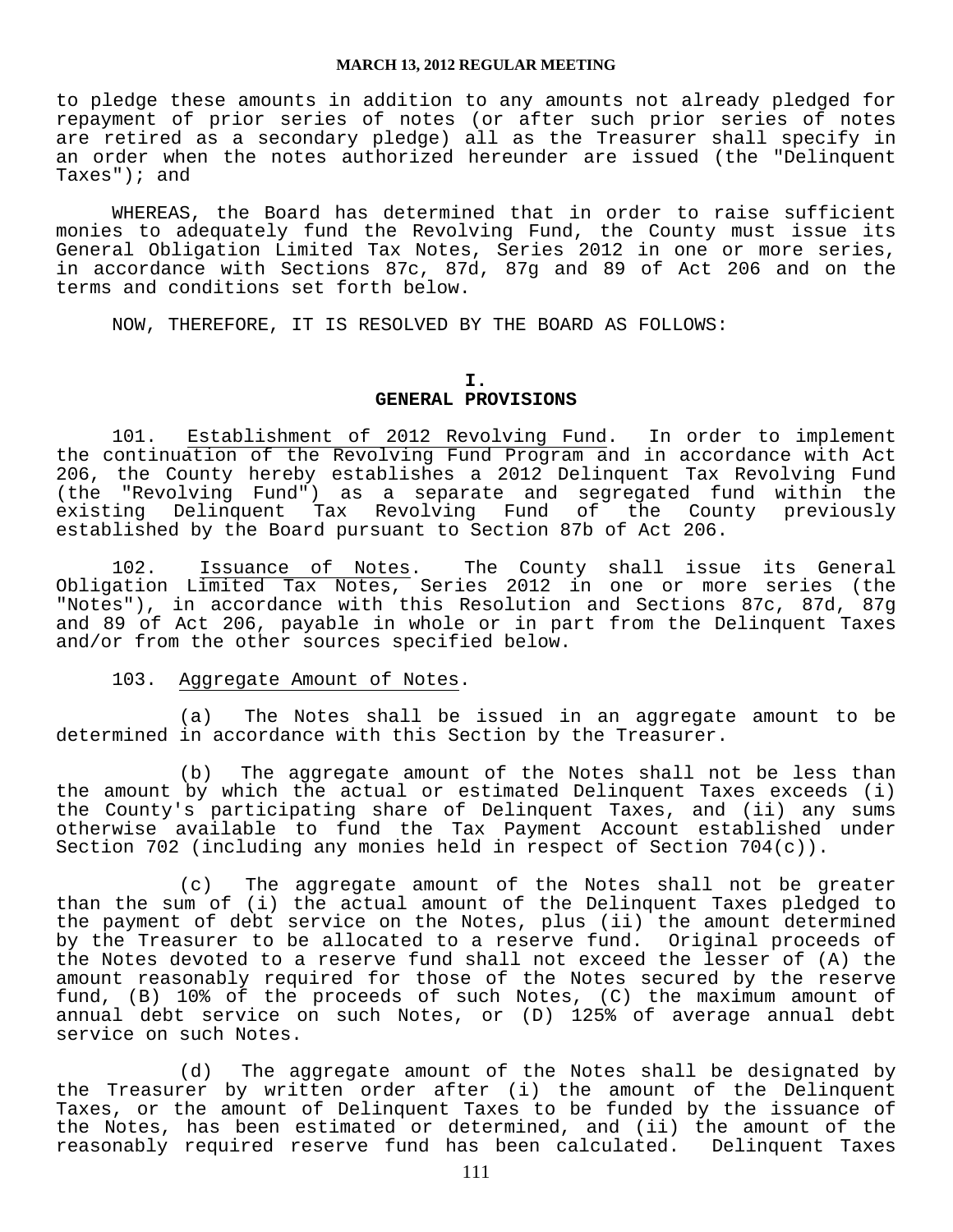shall be estimated based on delinquencies experienced during the past three fiscal years and on demographic and economic data relevant to the current tax year, and shall be determined based on certification from each of the taxing units. The amount of the reasonably required reserve fund shall be calculated pursuant to such analyses and certificates as the Treasurer may request.

 104. Proceeds. If the Notes are issued and sold before the Treasurer has received certification from the taxing units of the amount of the Delinquent Taxes and if such certification is not reasonably anticipated to occur to allow distribution of the proceeds of the Notes within 20 days after the date of issue, the

proceeds of the Notes shall be deposited in the County's 2012 Delinquent Tax Project Account and thereafter used to fund the

whole or a part of the County's 2012 Tax Payment Account, 2012 Note Reserve Account and/or 2012 Note Payment Account, subject to and in accordance with Article VII. If the Notes are issued and sold on or after such time, the proceeds of the Notes shall be deposited directly into the County's 2012 Tax Payment Account, 2012 Note Reserve Account and/or 2012 Note Payment Account, as provided in Article VII.

 105. Treasurer's Order Authorizing Notes and Establishing Delinquent Taxes. At or prior to the time any Notes are issued pursuant to this resolution, the Treasurer, as authorized by Act 206, may issue a written order specifying the amount and character of the Delinquent Taxes, the Article or Articles under which the Notes are being issued and any other matters subject to the Treasurers control under either this resolution or Act 206.

#### **II. FIXED MATURITY NOTES**

 201. Authority. At the option of the Treasurer, exercisable by written order, the Notes may be issued in accordance with this Article II. All reference to "Notes" in Article II refers only to Notes issued pursuant to Article II, unless otherwise specified.

 202. Date. The Notes shall be dated as of the date of issue or as of such earlier date specified by written order of the Treasurer.

 203. Maturity and Amounts. Notes issued pursuant to this Article II shall be structured in accordance with subsections (a) or (b) below as determined by the Treasurer pursuant to written order.

 (a) The first maturity of the Notes or of a series of the Notes shall be determined by the Treasurer pursuant to written order, but shall not be later than four years after the date of issue. Later maturities of the Notes shall be on the first anniversary of the preceding maturity or on such earlier date as the Treasurer may specify by written order. The Notes shall be structured with the number of maturities determined by the Treasurer to be necessary or appropriate, and the last maturity shall be scheduled for no later than the sixth anniversary of the date of issue. The amount of each maturity or of any mandatory or optional call date shall be set by the Treasurer when the amount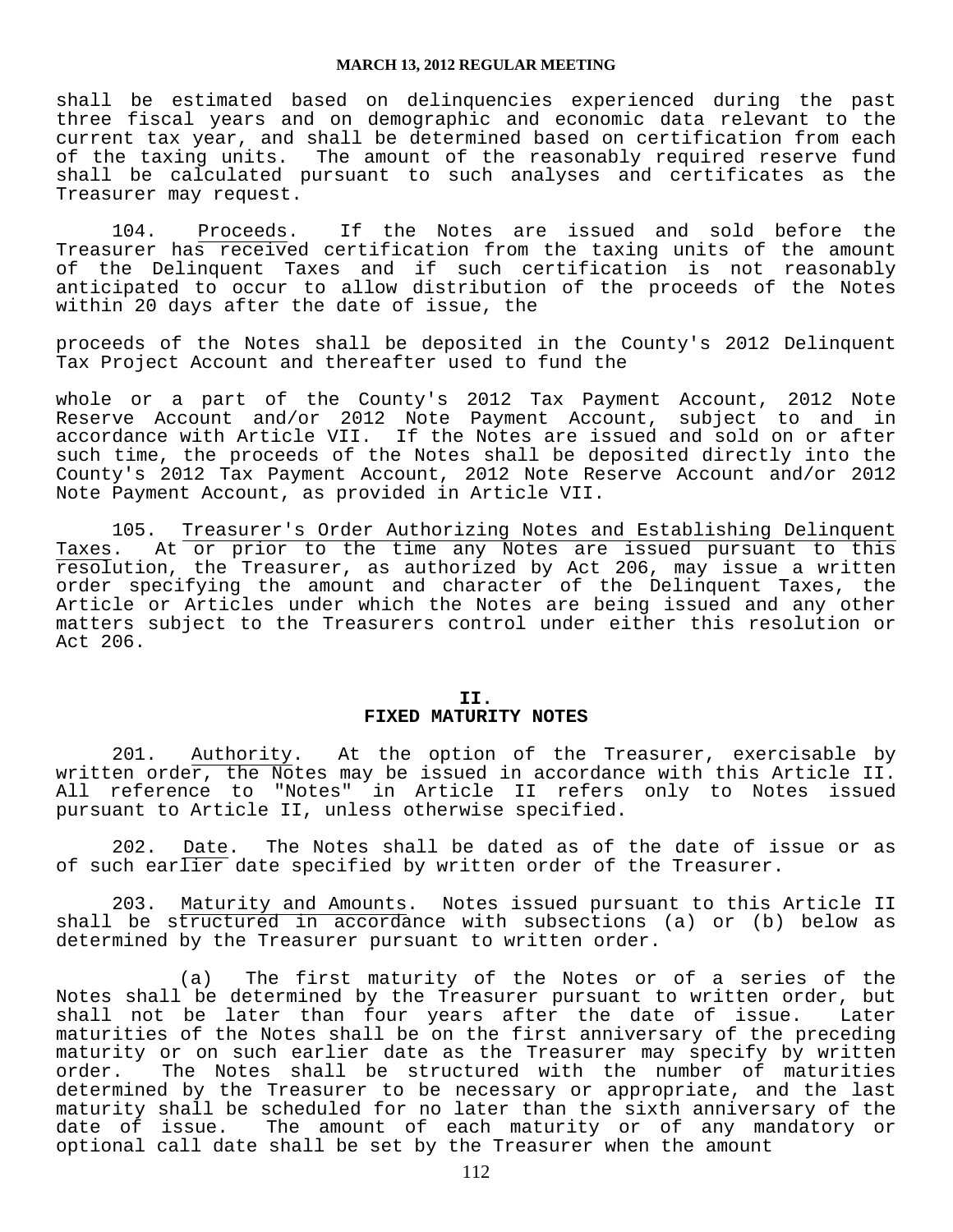of Delinquent Taxes is determined by the Treasurer or when a reliable estimate of the Delinquent Taxes is available to the Treasurer. In determining the exact amount of each maturity or of any mandatory or optional call date the Treasurer shall consider the schedule of delinquent tax collections prepared for the tax

years ending December 31, 2011, or after any other years and the corollary schedule setting forth the anticipated rate of collection of those Delinquent Taxes which are pledged to the repayment of the Notes. The amount of each maturity and the scheduled maturity dates of the Notes shall be established to take into account the dates on which the Treasurer reasonably anticipates the collection of such Delinquent Taxes and shall allow for no more than a 15% variance between the debt service payable on each maturity date, the Notes, and the anticipated amount of pledged monies available on such maturity date to make payment of such debt service.

 (b) Alternatively, the Notes or a series of the Notes may be structured with a single stated maturity falling not later than the fourth anniversary of the date of issue. Notes issued under this subsection (b)<br>shall be subject to redemption on such terms consistent with the shall be subject to redemption on such terms consistent with applicable parts of subsection (a) of this section and with Section 209 as shall be ordered by the Treasurer, but in no event shall such Notes be subject to redemption less frequently than annually.

#### 204. Interest Rate and Date of Record.

 (a) Except as otherwise provided in this paragraph, Notes issued pursuant to subsection (a) of Section 203 shall bear interest payable semi-annually, with the first interest payment to be payable (i) on the first date, after issuance, corresponding to the day and month on which the maturity of such Notes falls, or (ii) if the Treasurer so orders, six months before such date. In the event (i) any maturity of the Notes arises either less than six months before the succeeding maturity date or less than six months after the preceding maturity date and (ii) the Treasurer so orders in writing, interest on the Notes shall be payable on such succeeding or preceding maturity date. Subject to the following sentence, Notes issued pursuant to subsection (b) of Section 203 shall, pursuant to written order of the Treasurer, bear interest monthly, quarterly, or semiannually, as provided by written order of the Treasurer. If Notes issued under this Article II are sold with a variable rate feature as provided in Article IV, such Notes may, pursuant to written order of the Treasurer, bear interest weekly, monthly, quarterly or on any put date, or any combination of the foregoing, as provided by written order of the Treasurer.

law.

(b) Interest shall not exceed the maximum rate permitted by

 (c) Interest shall be mailed by first class mail to the registered owner of each Note as of the applicable date of record, provided, however, that the Treasurer may agree with the Registrar (as defined below) on a different method of payment.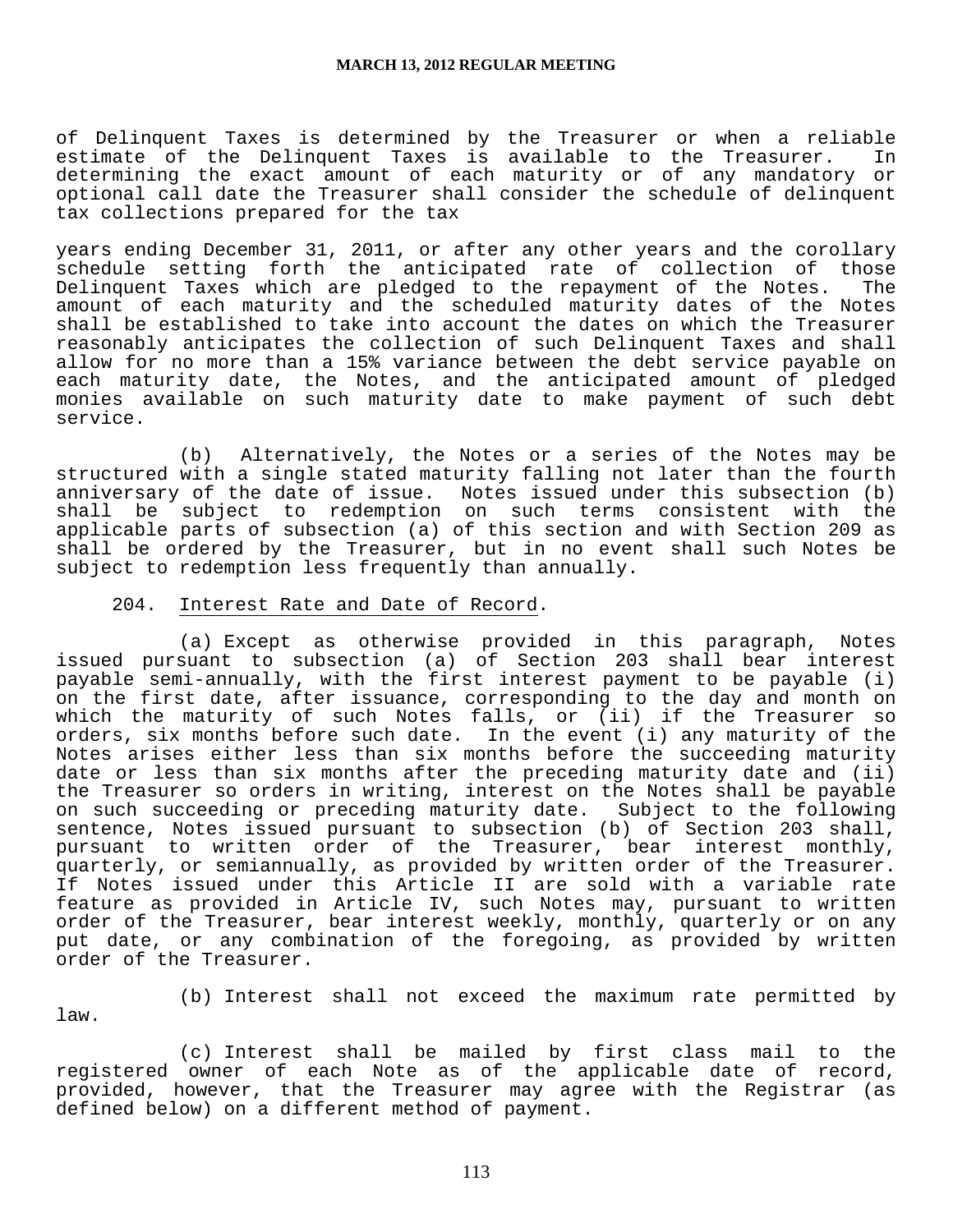(d) Subject to Section 403 in the case of variable rate Notes, the date of record shall be not fewer than 14 nor more than 31 days before the date of payment, as designated by the Treasurer prior to the sale of the Notes.

 205. Note Form. The form of Note shall be consistent with the prescriptions of this Resolution and shall reflect all material terms of the Notes. Unless the Treasurer shall by written order specify the contrary, the Notes shall be issued in fully registered form both as to principal and interest, registrable upon the books of a note registrar (the "Registrar") to be named by the Treasurer. If the Notes are issued in bearer form the Treasurer shall appoint a paying agent (the "Paying Agent"). (The Registrar or Paying Agent so named may be any bank or trust company or other entity, including the County, offering the necessary services pertaining to the registration and transfer of negotiable securities.)

 206. Denominations and Numbers. The Notes shall be issued in one or more denomination or denominations of \$1,000 each or any integral multiple of \$1,000 in excess of \$1,000, as determined by the Treasurer. Notwithstanding the foregoing, however, in the event the Notes are deposited under a book entry depository trust arrangement pursuant to Section 208, the Notes may, if required by the depository trustee, be issued in denominations of \$5,000 each or any integral multiple of \$5,000. The Notes shall be numbered from one upwards, regardless of maturity, in such order as the Registrar shall determine.

#### 207. Transfer or Exchange of Notes.

 (a) Notes issued in registered form shall be transferable on a note register maintained with respect to the Notes upon surrender of the transferred Note, together with an assignment executed by the registered owner or his or her duly authorized attorney-in-fact in form satisfactory to the Registrar. Upon receipt of a properly assigned Note, the Registrar shall authenticate and deliver a new Note or Notes in equal aggregate principal amount and like interest rate and maturity to the designated transferee or transferees.

 (b) Notes may likewise be exchanged for one or more other Notes with the same interest rate and maturity in authorized denominations aggregating the same principal amount as the Note or Notes being exchanged, upon surrender of the Note or Notes and the submission of written instructions to the Registrar or, in the case of bearer Notes, to the Paying Agent. Upon receipt of a Note with proper written instructions the Registrar or Paying Agent shall authenticate and deliver a new Note or Notes to the owner thereof or to the owner's attorney-in-fact.

 (c) Any service charge made by the Registrar or Paying Agent for any such registration, transfer or exchange shall be paid for by the County as an expense of borrowing, unless otherwise agreed by the Treasurer and the Registrar or Paying Agent. The Registrar or Paying Agent may, however, require payment by a noteholder of a sum sufficient to cover any tax or other governmental charge payable in connection with any such registration, transfer or exchange.

 208. Book Entry Depository Trust. At the option of the Treasurer, and notwithstanding any contrary provision of Section 212, the Notes may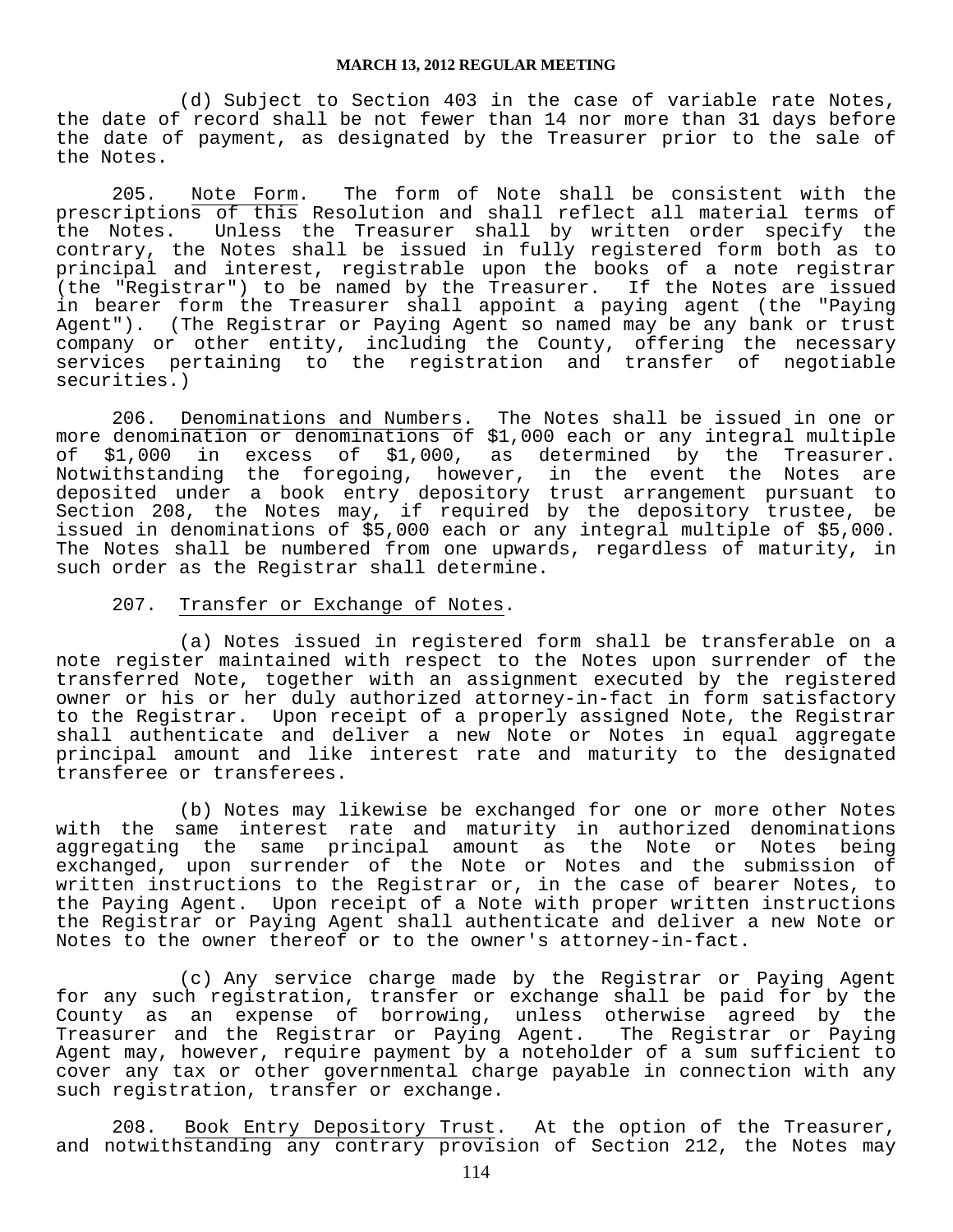be deposited, in whole or in part, with a depository trustee designated by the Treasurer who shall transfer ownership of interests in the Notes by<br>book entry and who shall issue depository trust receipts or book entry and who shall issue depository trust receipts or acknowledgments to owners of interests in the Notes. Such book entry depository trust arrangement, and the form of depository trust receipts or acknowledgments, shall be as determined by the Treasurer after consultation with the depository trustee. The Treasurer is authorized to enter into any depository trust agreement on behalf of the County upon such terms and conditions as the Treasurer shall deem appropriate and not<br>otherwise prohibited by the terms of this Resolution. The depository otherwise prohibited by the terms of this Resolution. trustee may be the same as the Registrar otherwise named by the Treasurer, and the Notes may be transferred in part by depository trust and in part by transfer of physical certificates as the Treasurer may determine.

209. Redemption.

 (a) Subject to the authority granted the Treasurer pursuant to subsection (c) of this Section (in the case of fixed rate Notes) and to the authority granted the Treasurer pursuant to Section 404 (in the case of variable rate Notes), the Notes or any maturity or maturities of the Notes shall be subject to redemption prior to maturity on the terms set forth in subsection (b) below.

 (b) Notes scheduled to mature after the first date on which any Notes of the series are scheduled to mature shall be

subject to redemption, in inverse order of maturity, on each interest payment date arising after the date of issue.

 (c) If the Treasurer shall determine such action necessary to enhance the marketability of the Notes or to reduce the interest rate to be offered by prospective purchasers on any maturity of the Notes, the Treasurer may, by written order prior to the issuance of such Notes, (i) designate some or all of the Notes as non-callable, regardless of their maturity date, and/or (ii) delay the first date on which the redemption of callable Notes would otherwise be authorized under subsection (b) above.

 (d) Notes of any maturity subject to redemption may be redeemed before their scheduled maturity date, in whole or in part, on any permitted redemption date or dates, subject to the written order of the Treasurer. Notes called for redemption shall be redeemed at par, plus accrued interest to the redemption date, plus, if the Treasurer so orders, a premium of not more than 1%. Redemption may be made by lot or pro rata, as shall be determined by the Treasurer.

 (e) With respect to partial redemptions, any portion of a Note outstanding in a denomination larger than the minimum authorized denomination may be redeemed, provided such portion as well as the amount not being redeemed constitute authorized denominations. In the event less than the entire principal amount of a Note is called for redemption, the Registrar or Paying Agent shall, upon surrender of the Note by the owner thereof, authenticate and deliver to the owner a new Note in the principal amount of the principal portion not redeemed.

 (f) Notice of redemption shall be by first class mail 30 days prior to the date fixed for redemption, or such shorter time prior to the date fixed for redemption as may be consented to by the holders of all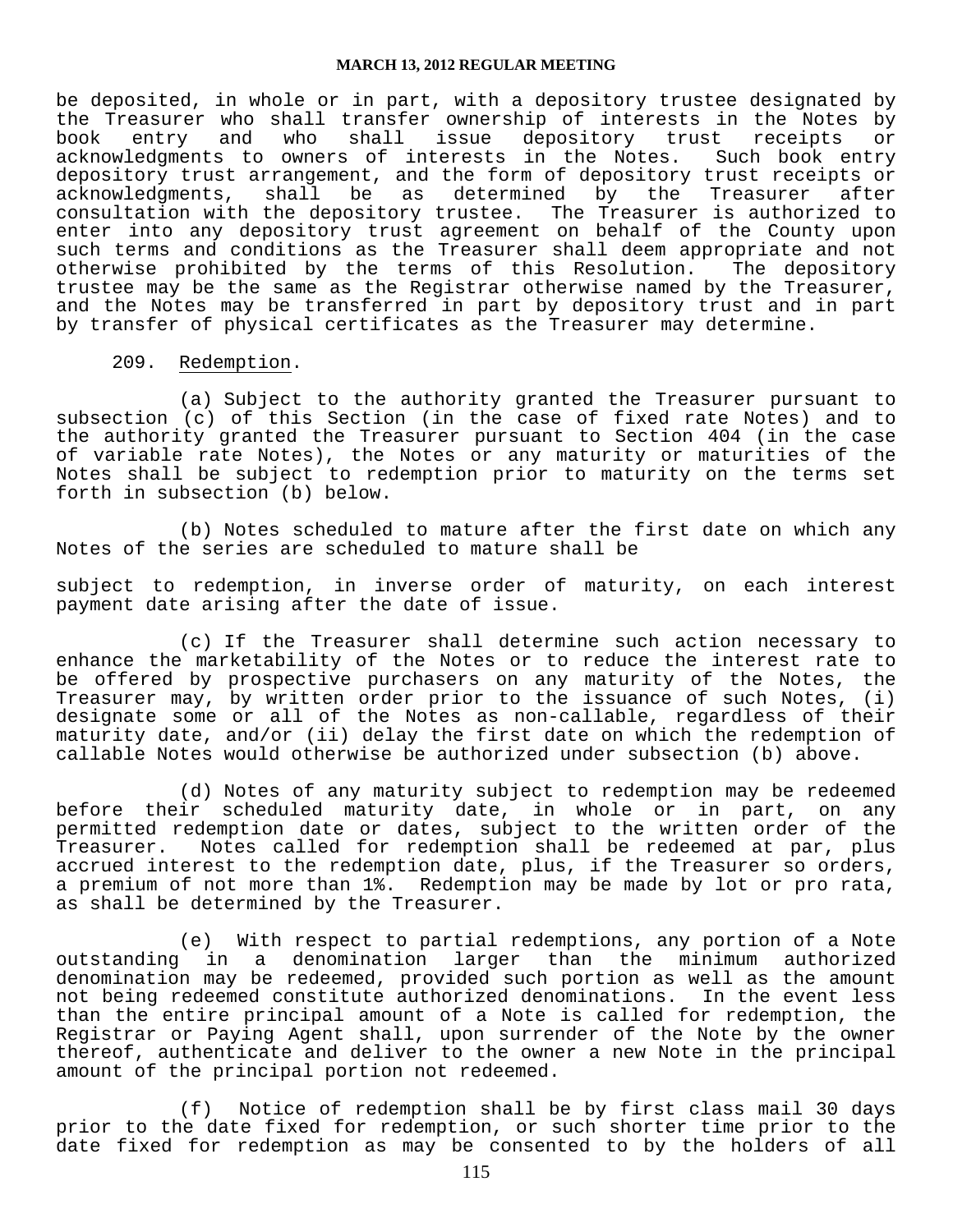outstanding Notes to be called for redemption. Such notice shall fix the date of record with respect to the redemption if different than otherwise provided in this Resolution. Any defect in any notice shall not affect<br>the validity of the redemption proceedings. Notes so called for the validity of the redemption proceedings. redemption shall not bear interest after the date fixed for redemption, provided funds are on hand with a paying agent to redeem the same.

 210. Discount. At the option of the Treasurer, the Notes may be offered for sale at a discount not to exceed 2%.

 211. Public or Private Sale. The Treasurer may, at the Treasurer's option, conduct a public sale of the Notes after which

sale the Treasurer shall either award the Notes to the lowest bidder or reject all bids. The conditions of sale shall be as specified in a published Notice of Sale prepared by the Treasurer announcing the principal terms of the Notes and the offering. Alternatively, the Treasurer may, at the Treasurer's option, negotiate a private sale of the Notes as provided in Act 206. If required by law, or if otherwise determined by the Treasurer to be in the best interest of the County, (a) the Notes shall be rated by a national rating agency selected by the Treasurer, (b) a good faith deposit shall be required of the winning bidder, and/or (c) CUSIP numbers shall be assigned to the Notes. If a public sale is conducted or if otherwise required by law or the purchaser of the Notes, the Treasurer shall prepare or cause to be prepared and disseminated an offering memorandum or official statement

containing all material terms of the offer and sale of the Notes. Pursuant to any sale of the Notes, the County shall make such filings, shall solicit such information and shall obtain such governmental approvals as shall be required pursuant to any state or federal law respecting back-up income tax withholding, securities regulation, original issue discount or other regulated matter.

212. Execution and Delivery. The Treasurer is authorized and directed to execute the Notes on behalf of the County by manual or facsimile signature, provided that if the facsimile signature is used the Notes shall be authenticated by the Registrar or any tender agent as may be appointed pursuant to Section  $801(c)$ . The Notes shall be sealed with the County seal or imprinted with a facsimile of such seal. The Treasurer is authorized and directed to then deliver the Notes to the purchaser thereof upon receipt of the purchase price. The Notes shall be delivered at the expense of the County in such city or cities as may be designated by the Treasurer.

 213. Renewal, Refunding or Advance Refunding Notes. If at any time it appears to be in the best interests of the County, the Treasurer, by written order, may authorize the issuance of renewal, refunding or advance refunding Notes. The terms of such Notes, and the procedures incidental to their issuance, shall be set subject to Section 309 and, in appropriate cases, Article X.

#### **III. SHORT-TERM NOTES**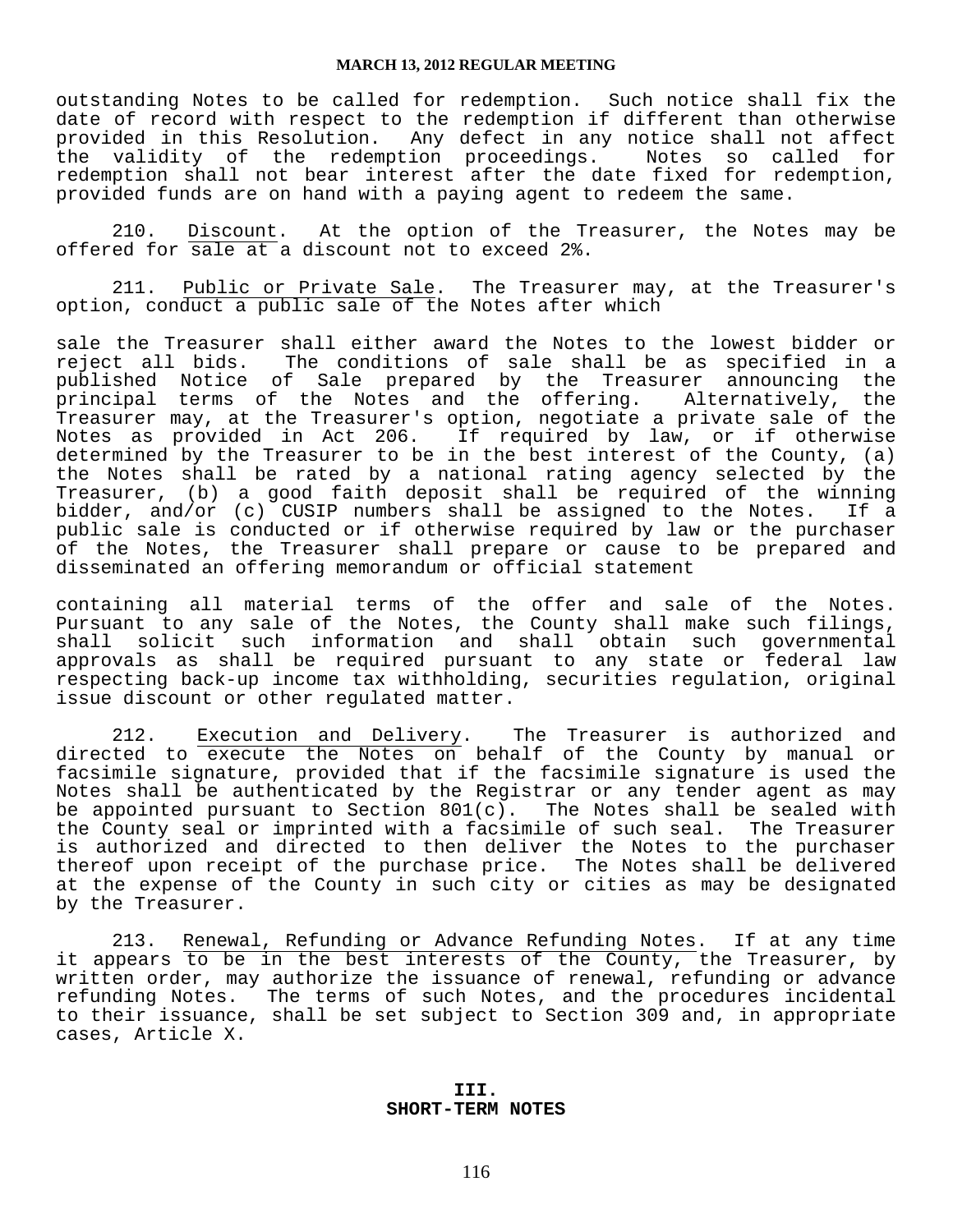301. Authority. At the option of the Treasurer, exercisable by written order, Notes may be issued in accordance with this

Article III. All references to "Notes" in Article III refer only to Notes issued pursuant to Article III, unless otherwise specified.

 302. Date and Maturity. The Notes shall be dated as of their date of issuance or any prior date selected by the Treasurer and shall mature on such date not exceeding three years from the date of their issuance as may be specified by written order of the Treasurer.

 303. Interest and Date of Record. The Notes shall bear interest payable monthly, quarterly, or semi-annually and at maturity at such rate or rates as may be determined by the Treasurer not exceeding the maximum rate of interest permitted by law on the date the Notes are issued. The date of record shall be not fewer than two nor more than 31 days before the date of

payment, as designated by the Treasurer prior to the sale of the Notes.

 304. Note Form. The form of Note shall be consistent with the prescriptions of this Resolution and shall reflect all material terms of the Notes. The Notes shall, in the discretion of the Treasurer and consistent with Section 205, either be payable to bearer or be issued in registered form. If issued in registered form, the Notes may be constituted as book-entry securities consistent with Section 208, notwithstanding any contrary provision of Section 308.

 305. Denomination and Numbers. The Notes shall be issued in one or more denomination or denominations, as determined by the Treasurer. The Notes shall be numbered from one upwards in such order as the Treasurer determines.

 306. Redemption. The authority and obligations of the Treasurer set forth in subsections (b) and (c) of Section 209 (in the case of fixed rate Notes), or Section 404 (in the case of variable rates Notes), as the case may be, shall apply also to Notes issued under Article III.

 307. Sale of Notes. The authority and obligations of the Treasurer set forth in Sections 210 and 211 respecting Fixed Maturity Notes shall apply also to Notes issued under Article III.

 308. Execution and Delivery. The authority and obligations of the Treasurer set forth in Section 212 respecting Fixed Maturity Notes shall also apply to Notes issued under Article III.

### 309. Renewal or Refunding Notes.

 (a) The Treasurer may by written order authorize the issuance of renewal or refunding Notes (collectively the "Renewal Notes"). Renewal Notes shall be sold on the maturity date of, and the proceeds applied to the payment of debt service on, the Notes to be renewed. The maturities and repayment terms of the Renewal Notes shall be set by written order of the Treasurer.

 (b) In the order authorizing Renewal Notes, the Treasurer shall specify whether the Notes shall be issued in accordance with this Article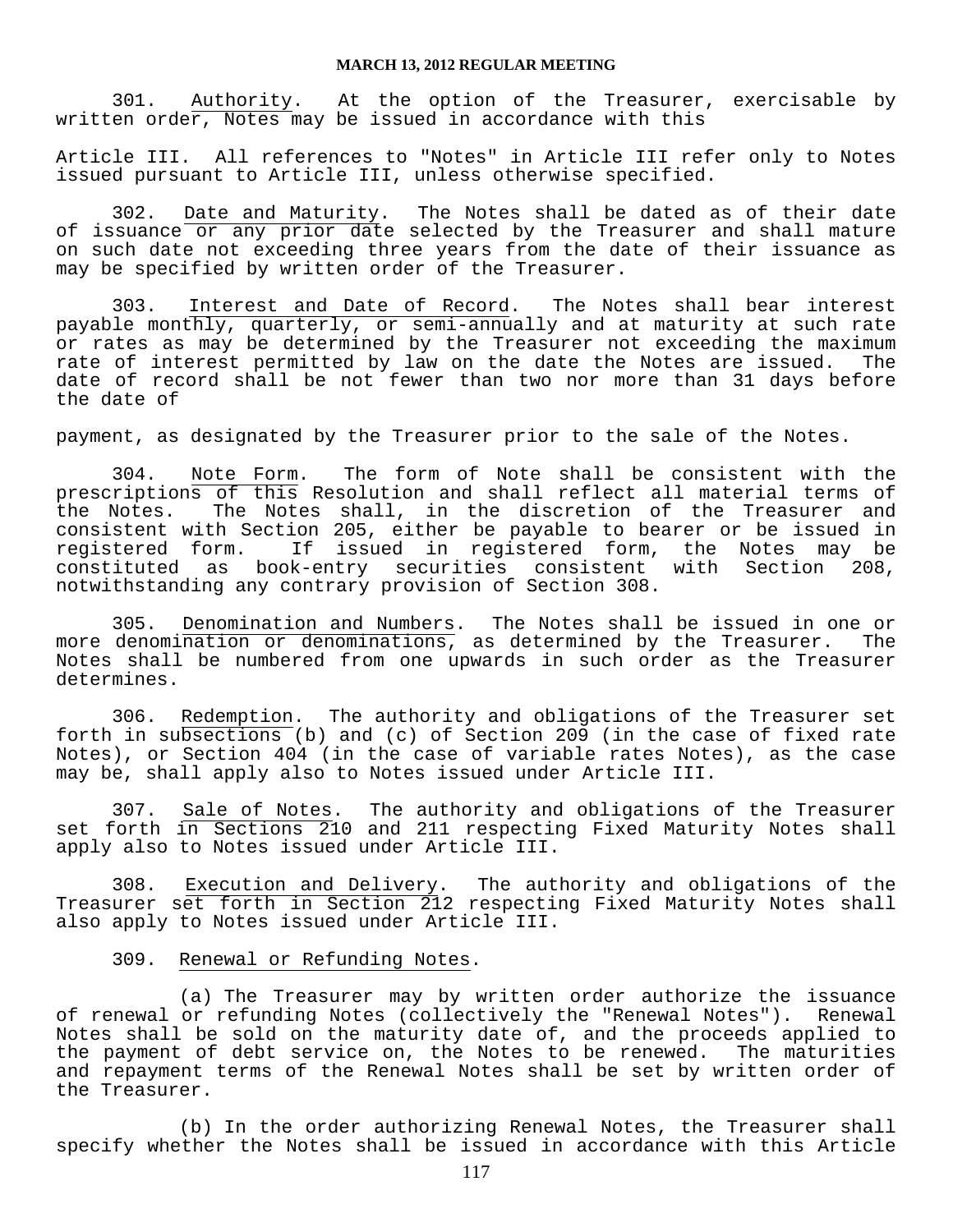III, in which event the provisions of Article III shall govern the issuance of the Notes, or whether the Notes shall be issued in accordance with Article II, in which event the provisions of Article II shall govern the issuance of the Notes. The order shall also provide for and shall also govern with respect to:

- (i) the aggregate amount of the Renewal Notes;
- (ii) the date of the Renewal Notes;
- (iii) the denominations of the Renewal Notes;
- (iv) the interest payment dates of the Renewal Notes;
- (v) the maturity or maturities of the Renewal Notes;
- (vi) the terms of sale of the Renewal Notes;

 (vii) whether any Renewal Notes issued in accordance with Article II shall be subject to redemption and, if so, the terms thereof; and

 (viii) any other terms of the Renewal Notes consistent with, but not specified in, Article II or Article III.

 (c) Regardless of whether Renewal Notes need be approved by prior order of the Department of Treasury, the Treasurer, pursuant to Section 89(5)(d) of Act 206, shall promptly report to the Department of Treasury the issuance of any Renewal Notes.

#### **IV.**

### **VARIABLE INTEREST RATE**

 401. Variable Rate Option. At the option of the Treasurer, exercisable by written order, the Notes, whether issued pursuant to Article II or Article III, may be issued with a variable interest rate, provided that the rate shall not exceed the maximum rate of interest permitted by law.

402. Determination of Rate. The order of the Treasurer shall provide how often the variable interest rate shall be subject to recalculation, the formula or procedure for determining the variable interest rate, whether and on what terms the rate shall be determined by a remarketing agent in the case of demand obligations consistent with Section 801(d), and whether and on what terms a fixed rate of interest may be converted to or from a variable rate of interest. Such formula or procedure shall be as determined by the Treasurer, but shall track or float within a specified percentage band around the rates generated by any one or more of the following indices:

 (i) Publicly reported prices or yields of obligations of the United States of America;

 (ii) An index of municipal obligations periodically reported by a nationally recognized source;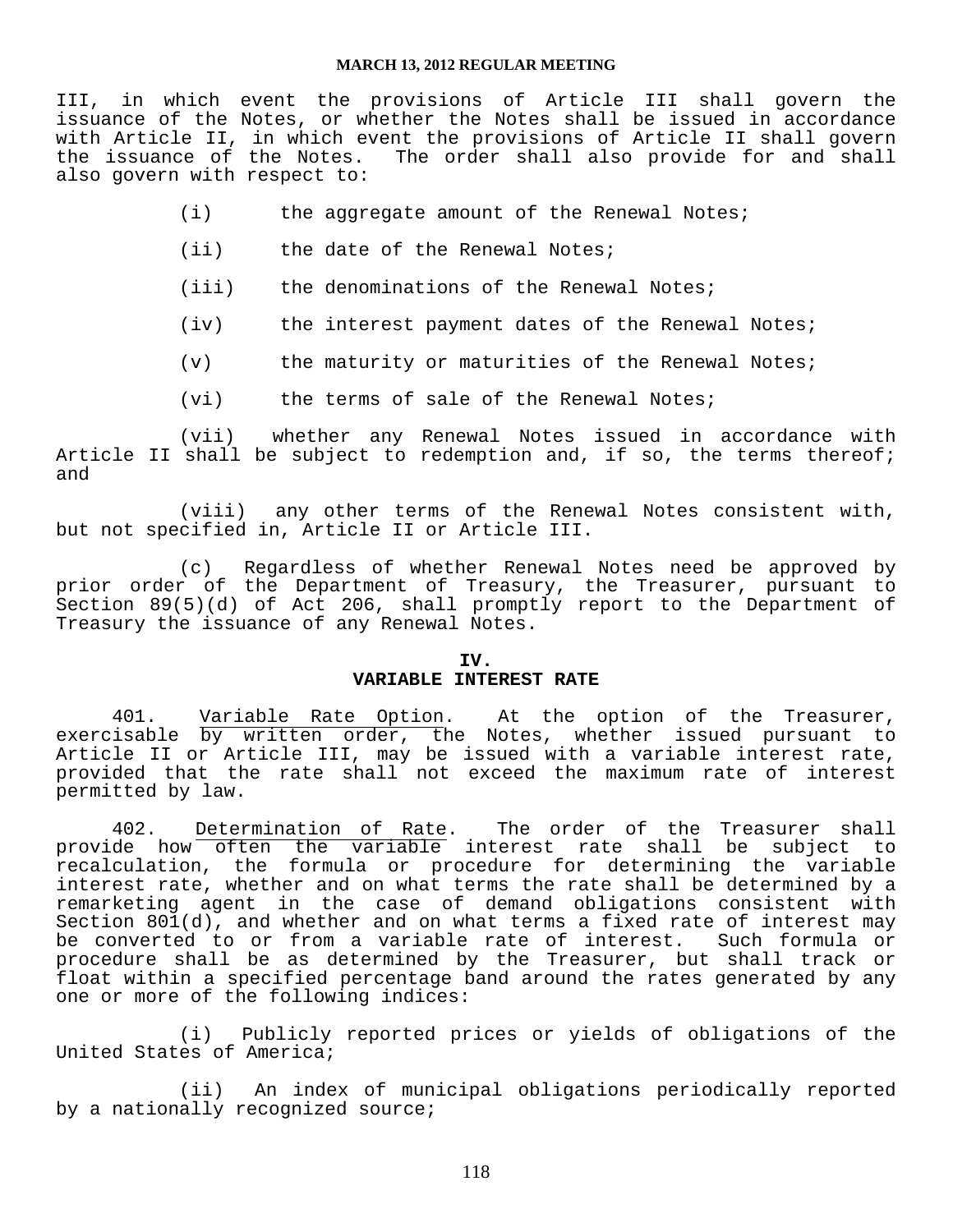(iii) The prime lending rate from time to time set by any bank or trust company in the United States with unimpaired capital and surplus exceeding \$40,000,000;

 (iv) Any other rate or index that may be designated by order of the Treasurer provided such rate or index is set or reported by a source which is independent of and not controlled by the Treasurer or the County.

The procedure for determining the variable rate may involve one or more of the above indices as alternatives or may involve the setting of the rate by a municipal bond specialist provided such rate shall be within a stated percentage range of one or more of the indices set forth above.

 403. Date of Record. The Date of Record shall be not fewer than one nor more than 31 days before the date of payment, as designated by written order of the Treasurer.

 404. Redemption. Notwithstanding any contrary provision of subsections  $(b)$  and  $(c)$  of Section 209, but subject to the last

sentence of this Section 404, Notes bearing interest at a variable rate may be subject to redemption by the County and/or put by the holder at any time or times and in any order, as may be determined pursuant to written<br>order of the Treasurer. Notes shall not be subject to redemption more Notes shall not be subject to redemption more frequently than monthly.

#### 405. Remarketing, Repurchase and Resale.

 (a) In the event Notes issued under this Article IV are constituted as demand obligations, the interest rate on the Notes shall be governed by, and shall be subject to, remarketing by a remarketing agent appointed in accordance with Section 801(c), under the terms of a put agreement employed in accordance with Section 801(d).

 (b) The County shall be authorized, consistent with Act 206 and pursuant to order of the Treasurer, to participate in the repurchase and resale of Notes in order to reduce the cost of, or increase the revenue, attendant to the establishment of the Revolving Fund and the issuance and discharge of the Notes. Any purchase of Notes pursuant to this subsection (b) shall be made with unpledged monies drawn from revolving funds established by the County in connection with retired general obligation limited tax notes.

#### **V. MULTIPLE SERIES**

 501. Issuance of Multiple Series. At the option of the Treasurer, exercisable by written order, the Notes issued under Article II, Article III or Article X may be issued in two or more individually designated series. Each series shall bear its own rate of interest, which may be fixed or variable in accordance with Article IV. Various series need not be issued at the same time and may be issued from time to time in the discretion of the Treasurer exercisable by written order. In determining the dates of issuance of the respective series, the Treasurer shall consider, among other pertinent factors, the impact the dates selected may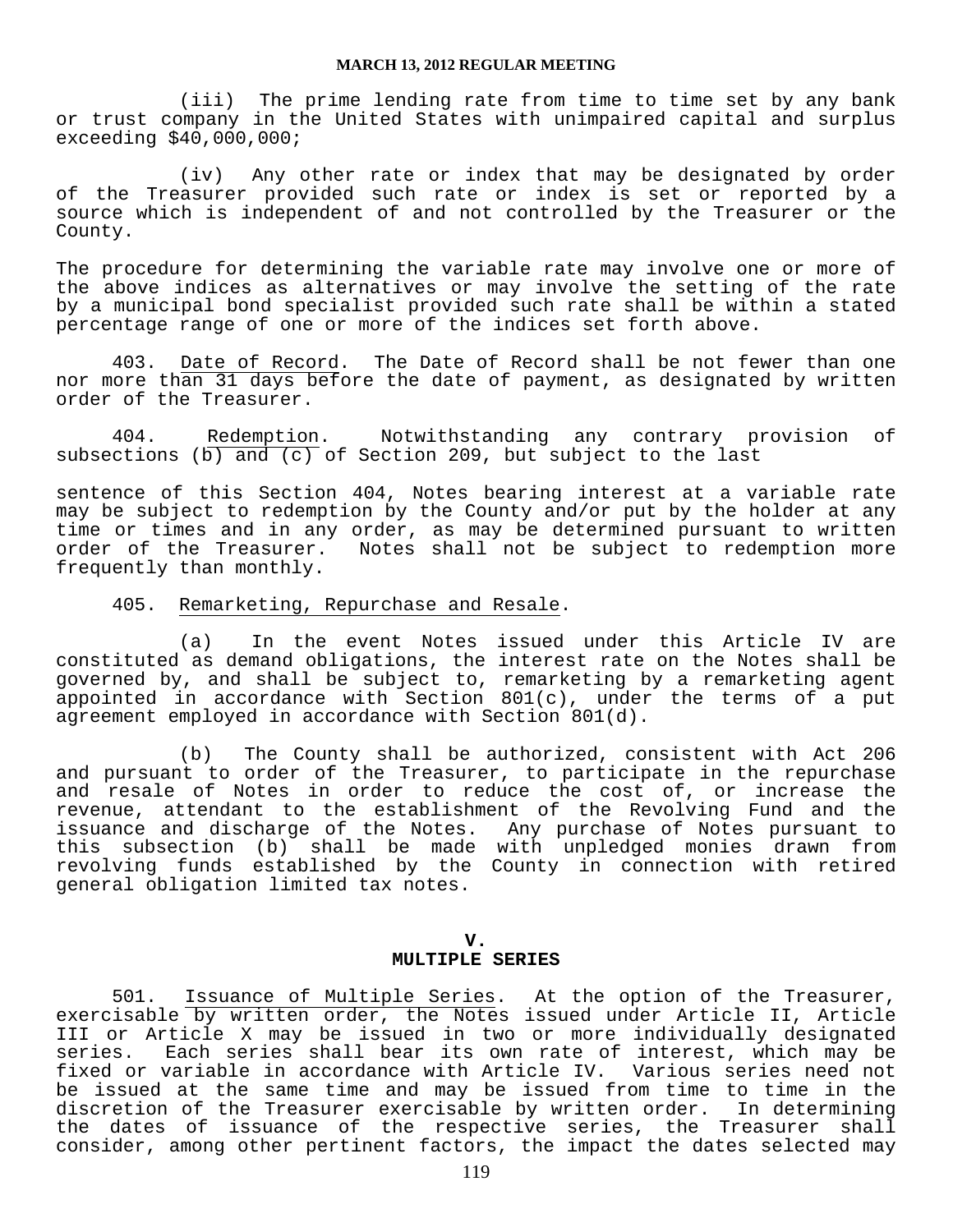have on the marketability, rating and/or qualification for credit support or liquidity support for, or insurance of, the Notes. The Notes of each such series shall be issued according to this Resolution in all respects (and the term "Notes" shall be deemed to include each series of Notes throughout this Resolution), provided that:

 (a) The aggregate principal amount of the Notes of all series shall not exceed the maximum aggregate amount permitted under Section 103;

 (b) Each series shall be issued pursuant to Article II or Article III, and different series may be issued pursuant to different Articles;

 (c) Each series shall be issued pursuant to Section 502 or Section 503, and different series may be issued pursuant to different Sections;

 (d) A series may be issued under Article II for one or more of the annual maturities set forth in Article II with the balance of the annual maturities being issued under Article II or under Article III in one or more other series, provided that the minimum annual maturities set forth in Section 203 shall be reduced and applied pro rata to all Notes so issued; and

 (e) The Notes of all series issued pursuant to Article II above shall not, in aggregate, mature in amounts or on dates exceeding the maximum authorized maturities set forth in Section 203.

502. Series Secured Pari Passu. If the Notes are issued in multiple series pursuant to this Article V, each series of Notes may, by written order of the Treasurer, be secured *pari passu* with the other by the security described in and the amounts pledged by Article VII below. Moreover, such security may, pursuant to

further written order of the Treasurer, be segregated in accordance with the following provisions.

 (a) The Treasurer may by written order establish separate subaccounts in the County's 2012 Note Reserve Account for each series of Notes, into which shall be deposited the amount borrowed for the Note Reserve Account for each such series.

 (b) The Treasurer may by written order establish separate subaccounts in the County's 2012 Note Payment Account for each series of Notes, and all amounts deposited in the Note Payment Account shall be allocated to the sub-accounts.

 (c)(i) In the event separate sub-accounts are established pursuant to subsection (b) above, and subject to Paragraph (ii) below, the percentage of deposits to the County's 2012 Note Payment Account allocated to each sub-account may be set equal to the percentage that Notes issued in the corresponding

series bears to all Notes issued under this Resolution or to any other percentage designated by the Treasurer pursuant to written order; provided that if the various series are issued at different times or if the various series are structured with different maturity dates, (I) sums deposited in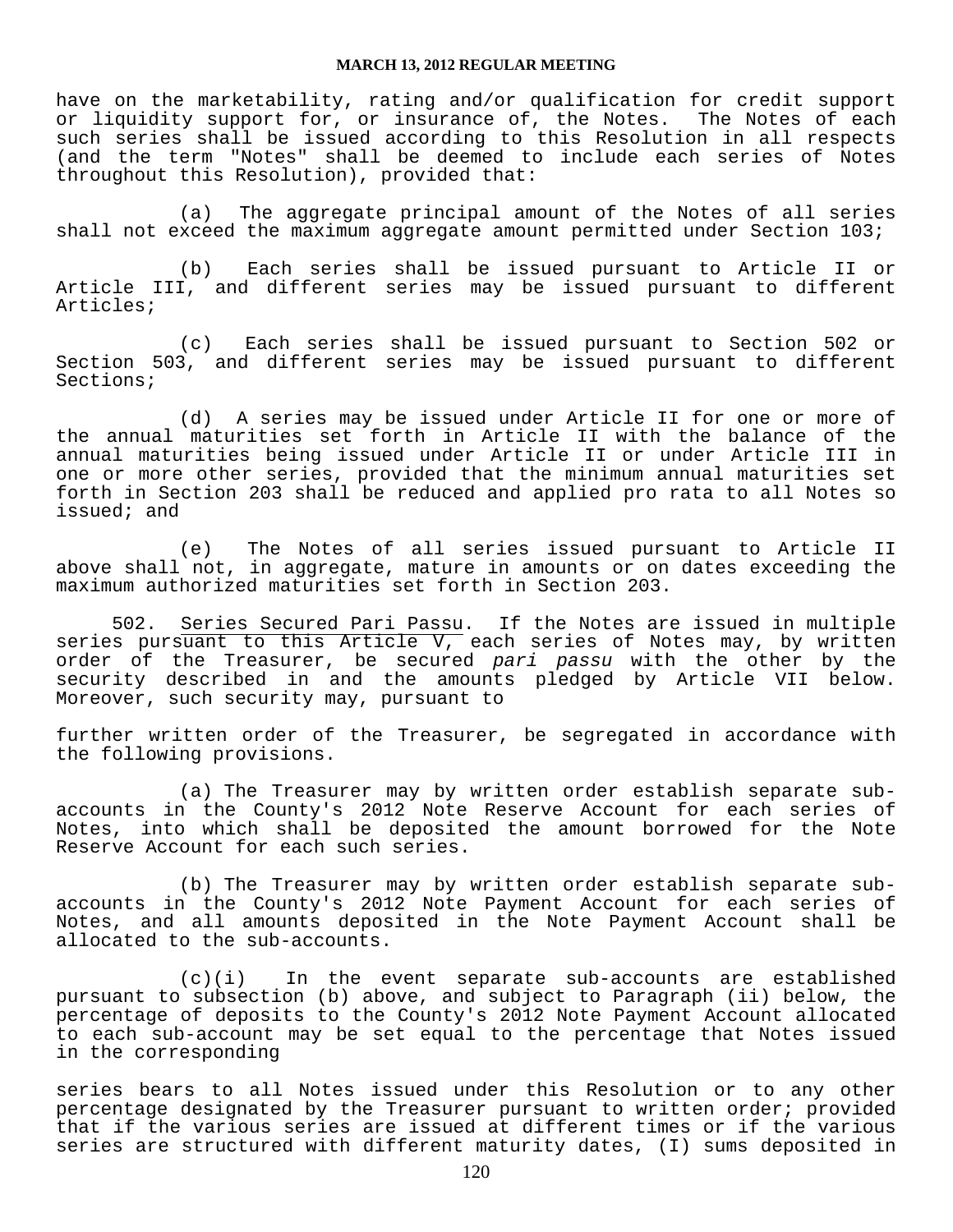the Note Payment Account prior to the issuance of one or more series may upon the issuance of each such series be reallocated among the various sub-accounts established under Subsection (b) above to achieve a balance among the sub-accounts proportionate to the designated percentage allocation, and/or (II) deposits to the Note Payment Account may be allocated among the sub-accounts according to the total amount of debt service that will actually be paid from the respective sub-accounts.

 (ii) Alternatively, the Treasurer may, by written order, rank the sub-accounts established under Subsection (b) above in order of priority, and specify that each such sub-account shall receive deposits only after all sub-accounts having a higher priority have received deposits sufficient to discharge all (or any specified percentage of) Notes whose series corresponds to any of the sub-accounts having priority.

 (d) In the absence of a written order of the Treasurer to the contrary, the amounts in each sub-account established pursuant to this Section 502 shall secure only the Notes issued in the series for which such sub-account was established, until such Notes and interest on such Notes are paid in full, after which the amounts in such sub-account may, pursuant to written order of the Treasurer, be added pro rata to the amounts in the other sub-accounts and thereafter used as part of such other sub-accounts to secure all Notes and interest on such Notes for which such other sub-accounts were created, until paid in full. Alternatively,

amounts held in two or more sub-accounts within either the Note Reserve Account or the Note Payment Account may be commingled, and if commingled shall be held *pari passu* for the benefit of the holders of each series of Notes pertaining to the relevant sub-accounts.

503. Series Independently Secured. If the Notes are issued in multiple series pursuant to this Article V, each series of Notes may, by written order of the Treasurer, be independently secured in accordance with this Section 503.

 (a) Each series of Notes shall pertain to one or more taxing units, as designated by the Treasurer pursuant to written order, and no two series of Notes shall pertain to the same taxing unit. A school district, intermediate school district, or

community college district extending beyond the boundaries of a city in which it is located may, pursuant to written order of the Treasurer, be subdivided along the boundaries of one or more cities and each such subdivision shall be deemed a taxing unit for purposes of this Section 503.

 (b) Separate sub-accounts shall be established in the County's 2012 Tax Payment Account. Each sub-account shall receive the proceeds of one and only one series of Notes, and amounts shall be disbursed from the sub-account to only those taxing units designated as being in that series.

 (c) In the event Notes are issued for deposit into the Project Account established under Section 701, separate sub-accounts shall be established in the Project Account. Each sub-account shall receive the proceeds of one and only one series of Notes, and amounts shall be disbursed from the sub-account only to accounts, sub-accounts and/or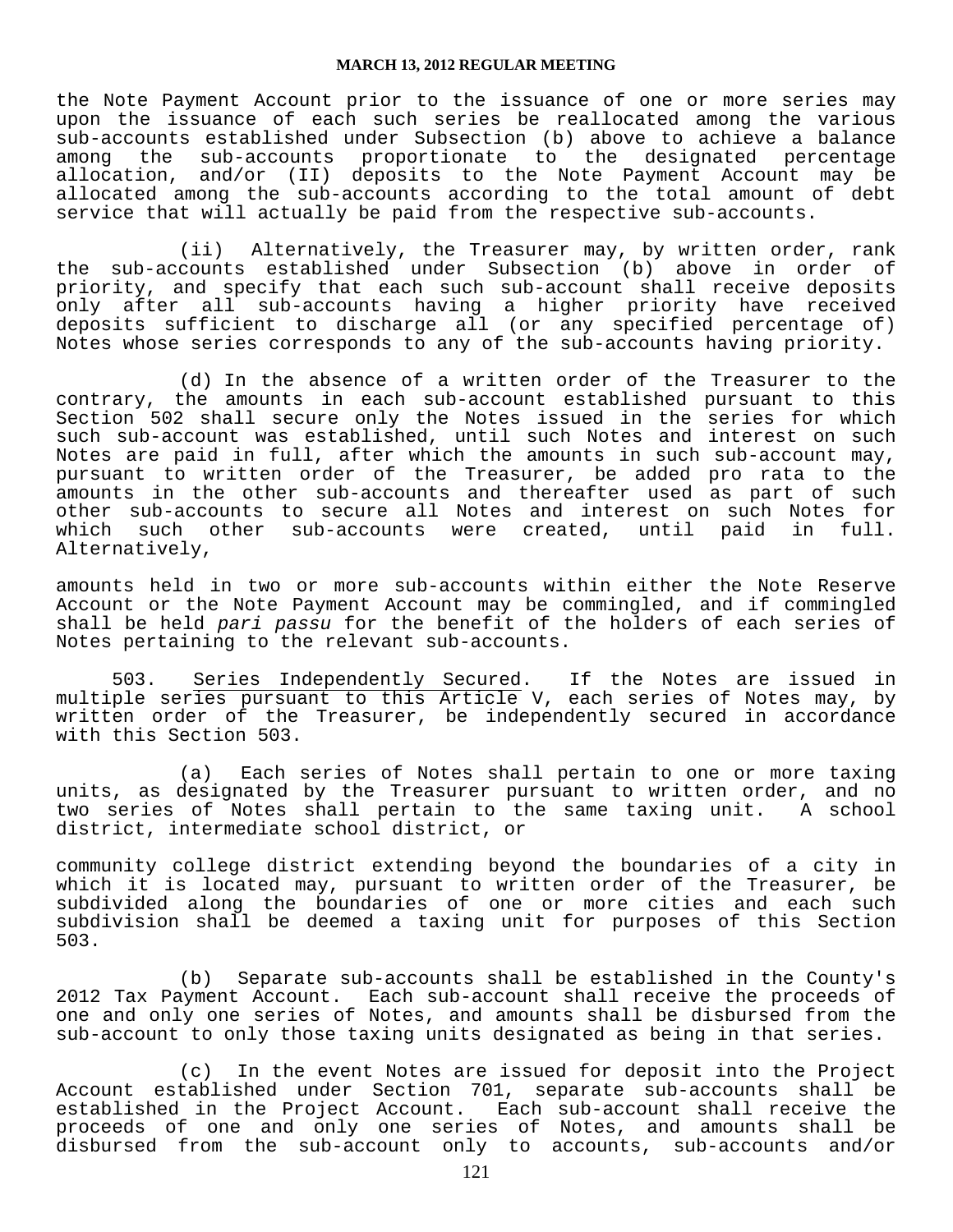taxing units designated as being in the series corresponding to the subaccount from which disbursement is being made.

 (d) A separate sub-account shall be established in the County's 2012 Note Reserve Account for each series of Notes, into which shall be deposited the amount determined by the Treasurer under Section<br>103 or Section 703 with respect to the series. Each sub-account shall 103 or Section 703 with respect to the series. secure one and only one series.

 (e) A separate sub-account shall be established in the County's 2012 Note Payment Account for each series of Notes. Each subaccount shall be allocated only those amounts described in Section 704 which pertain to the taxing units included in the series corresponding to the sub-account. Chargebacks received from a taxing unit pursuant to Section 905 shall be deposited in the sub-account corresponding to the series in which the taxing unit is included. Amounts held in each subaccount shall secure

the debt represented by only those Notes included in the series corresponding to the sub-account, and disbursements from each sub-account may be applied toward the payment of only those Notes included in the series corresponding to the sub-account.

 (f) The amounts in each sub-account established pursuant to this Section 503 shall secure only the Notes issued in the series for which such sub-account was established until such Notes and interest on such Notes are paid in full, after which any amounts remaining in such sub-account shall accrue to the County and shall no longer be pledged toward payment of the Notes.

#### **VI. TAXABILITY OF INTEREST**

 601. Federal Tax. The County acknowledges that the current state of Federal law mandates that the Notes be structured as taxable obligations. Consequently, the Notes shall, subject to Article X, be issued as obligations the interest on which is not excluded from gross income for purposes of Federal income tax.

 602. State of Michigan Tax. Consistent with the treatment accorded all obligations issued pursuant to Act 206, interest on the Notes shall be exempt from the imposition of the State of Michigan income tax and the State of Michigan single business tax, and the Notes shall not be subject to the State of Michigan intangibles tax.

 603. Change in Federal Tax Status. In the event there is a change in the Federal tax law or regulations, a ruling by the U.S. Department of Treasury or Internal Revenue Service establishes that the Notes may be issued as exempt from Federal income taxes or a change in Michigan law causes the Notes in the opinion of counsel to be exempt from federal income taxes, the Notes may be so issued.

### **VII. FUNDS AND SECURITY**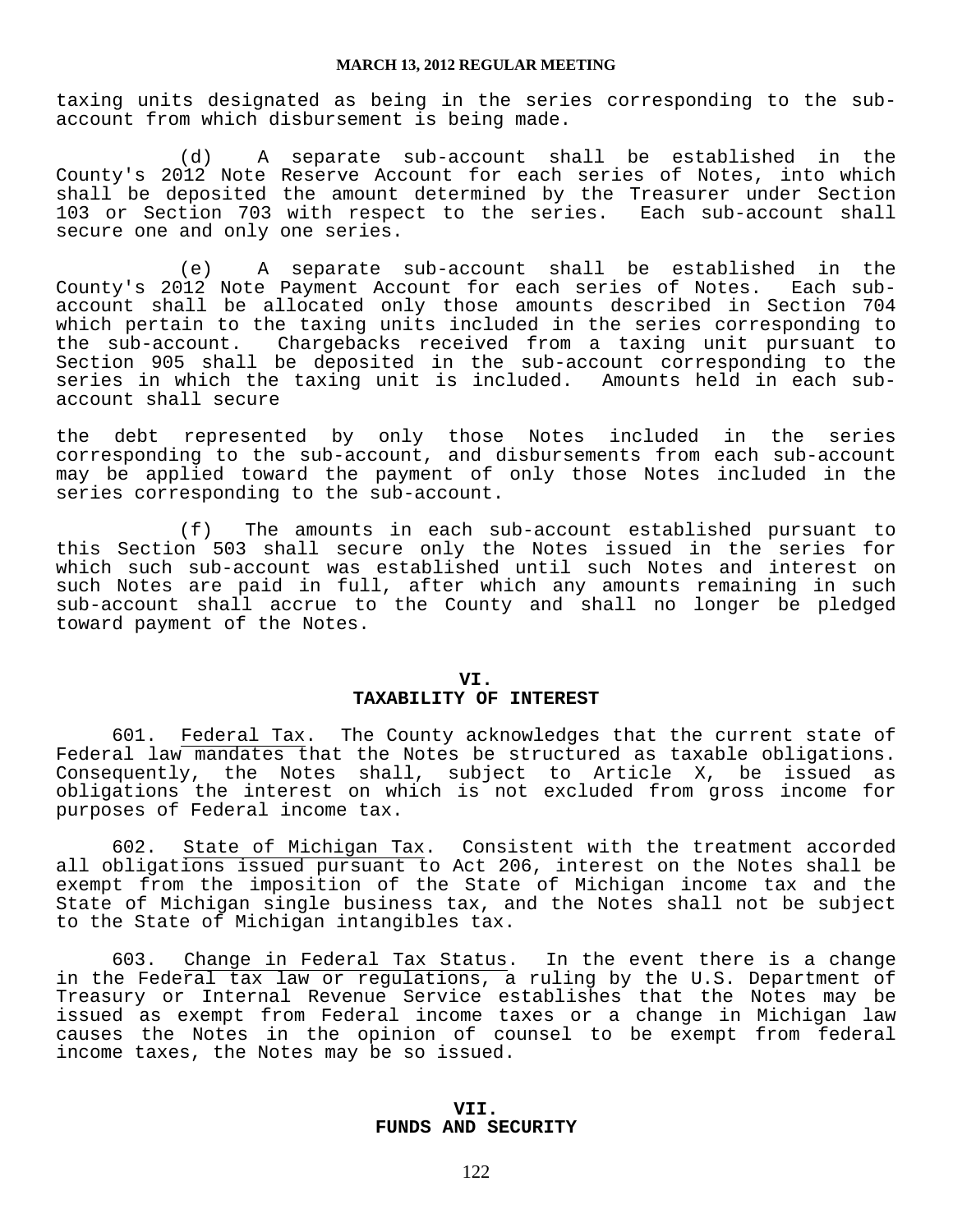701. Delinquent Tax Project Account. If the Notes are issued and sold before the Treasurer has received certification from the taxing units of the amount of the Delinquent Taxes and if such certification is not reasonably anticipated in time to allow distribution of the proceeds of the Notes within 20 days after the date of issue, a 2012 Delinquent Tax Project Account (the "Project Account") shall be established by the Treasurer as a separate and distinct fund of the County within its general<br>fund. The Project Account shall receive all proceeds from the sale of the The Project Account shall receive all proceeds from the sale of the Notes,

including any premium or accrued interest received at the time of sale. The Project Account shall be held in trust by an escrow agent until the monies therein are disbursed in accordance with this Article VII. The escrow agent shall be a commercial bank, shall be located in Michigan, shall have authority to exercise trust powers, and shall have a net worth in excess of \$25,000,000. The form and content of the agreement between the County and the escrow agent shall be approved by the Treasurer. Subject to the following sentence, monies deposited in the Project Account shall be expended only (i) for the purpose of funding the Tax Payment

Account established under Section 702 and (ii) to the extent permitted by Act 206, for the purpose of paying the expenses of the offering of the Notes. In the event the Treasurer by written order so directs, additional funding of the Project Account may be undertaken, and any surplus proceeds remaining in the Project Account after the Treasurer has completed the funding of the Tax Payment Account may be transferred to either the 2012 Note Reserve Account created under Section 703 or the 2012 Note Payment Account created under Section 704. Monies in the Project Account may be disbursed by the escrow agent to the County's 2012 Tax Payment Account at any time and from time to time, upon receipt of a written requisition signed by the Treasurer.

 702. 2012 Tax Payment Account. The County's 2012 Tax Payment Account (the "Tax Payment Account") is hereby established as a distinct account within the Revolving Fund. The Treasurer shall designate all or a portion of the proceeds of the Notes, not to exceed the amount of Delinquent Taxes, for deposit in the Tax Payment Account. If, however, the proceeds of the Notes are initially deposited in the Project Account pursuant to Section 701, the Treasurer is instead authorized and directed to transfer monies included in the Project Account in accordance with the procedures set forth in Section 701. The County shall apply the monies in the Tax Payment Account to the payment of the Delinquent Taxes or expenses of the borrowing in accordance with Act 206. The allocation of monies from the Tax Payment Account may be made pursuant to a single, comprehensive disbursement or may instead be made from time to time, within the time constraints of Act 206, to particular taxing units as monies are paid into the Tax Payment Account, such that the source of the monies (whether from the County's own funds, from the proceeds of a tax exempt borrowing or from the proceeds of a taxable borrowing) may be traced to the particular taxing unit receiving the funds. Moreover, and regardless of whether multiple series of Notes are issued, the Tax Payment Account may be divided into separate sub-accounts in order to allow the Treasurer to designate which taxing units shall receive borrowed funds and which shall receive funds otherwise contributed by the County.

 703. 2012 Note Reserve Account. In the event funding is provided as described in this Section 703, the Treasurer shall establish a 2012 Note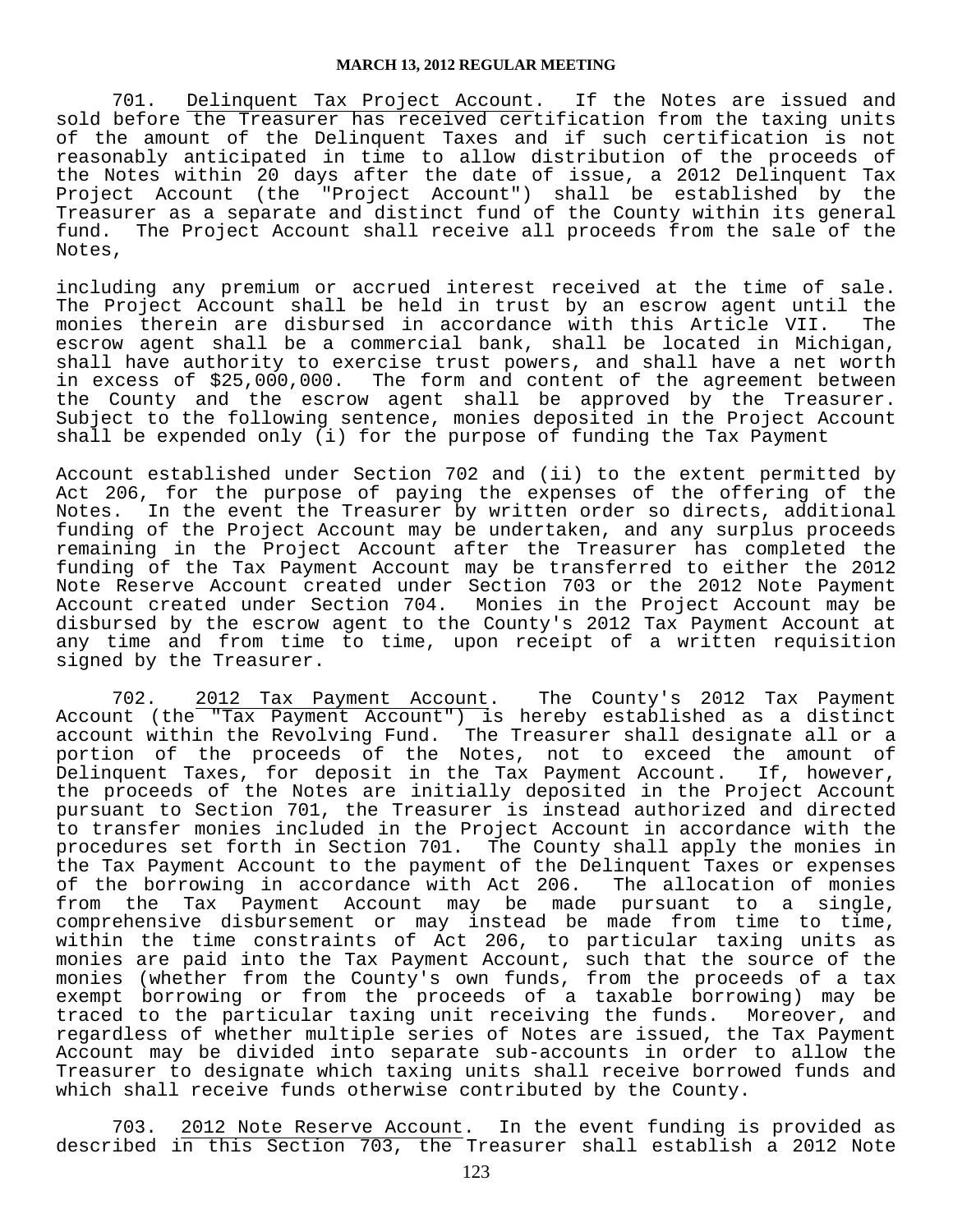Reserve Account (the "Note Reserve Account") as a distinct account within the Revolving Fund. After depositing all of the monies to fund the Tax Payment Account pursuant to Section 702, the Treasurer shall next transfer to the Note Reserve Account, either from the Project Account or directly from the proceeds of Notes, any proceeds remaining from the initial issuance of the Notes. In addition, the Treasurer may transfer

unpledged monies from other County sources to the Note Reserve Account in an amount which, when added to any other amounts to be deposited in the Note Reserve Account, does not exceed the amount reasonably required for the Notes secured by the Reserve Account or, if less, 20% of the total amount of the Notes secured by the Reserve Account. Except as provided below, all monies in the Note Reserve Account shall be used solely for payment of principal of, premium, if any, and interest on the Notes to the extent that monies required for such payment are not available in the County's 2012 Note Payment Account. Monies in the Note Reserve Account shall be withdrawn first for payment of principal of, premium, if any, and interest on the Notes before County general funds are used to make the payments. All income or interest earned by, or increment to, the Note Reserve Account due to its investment or reinvestment shall be deposited in the Note Reserve Account. When the Note Reserve Account is sufficient to retire the Notes and accrued interest thereon, the Treasurer may order that the Note Reserve Account be used to purchase the Notes on the market, or, if the Notes are not available, to retire the Notes when due. If so ordered by the Treasurer, all or any specified portion of the Note Reserve Account may be applied toward the redemption of any Notes designated for redemption in accordance with Section 209.

### 704. 2012 Note Payment Account.

 (a) The County's 2012 Note Payment Account is hereby established as a distinct account within the Revolving Fund. (The County's 2012 Note Payment Account, as supplemented by monies held in any interim account that are designated for transfer to the 2012 Note Payment Account, is herein referred to as the "Note Payment Account".) The Treasurer is directed to deposit into the Note Payment Account, promptly on receipt, those amounts described below in Paragraphs (i), (ii), (iv), and (v) that are not excluded pursuant to Subsection (c) below. Furthermore, the Treasurer may, by written order, deposit into the Note Payment Account all or any portion of the amounts described below in Paragraph (iii).

- (i) All Delinquent Taxes.
- (ii) All statutory interest on the Delinquent Taxes.

 (iii) All property tax administration fees on the Delinquent Taxes, net of any amounts applied toward the expenses of this borrowing.

 (iv) Any amounts which are received by the Treasurer from the taxing units within the County because of the uncollectability of the Delinquent Taxes.

 (v) Any amounts remaining in the Project Account after the transfers to the Tax Payment Account and Note Reserve Account have been made as specified in Sections 702 and 703.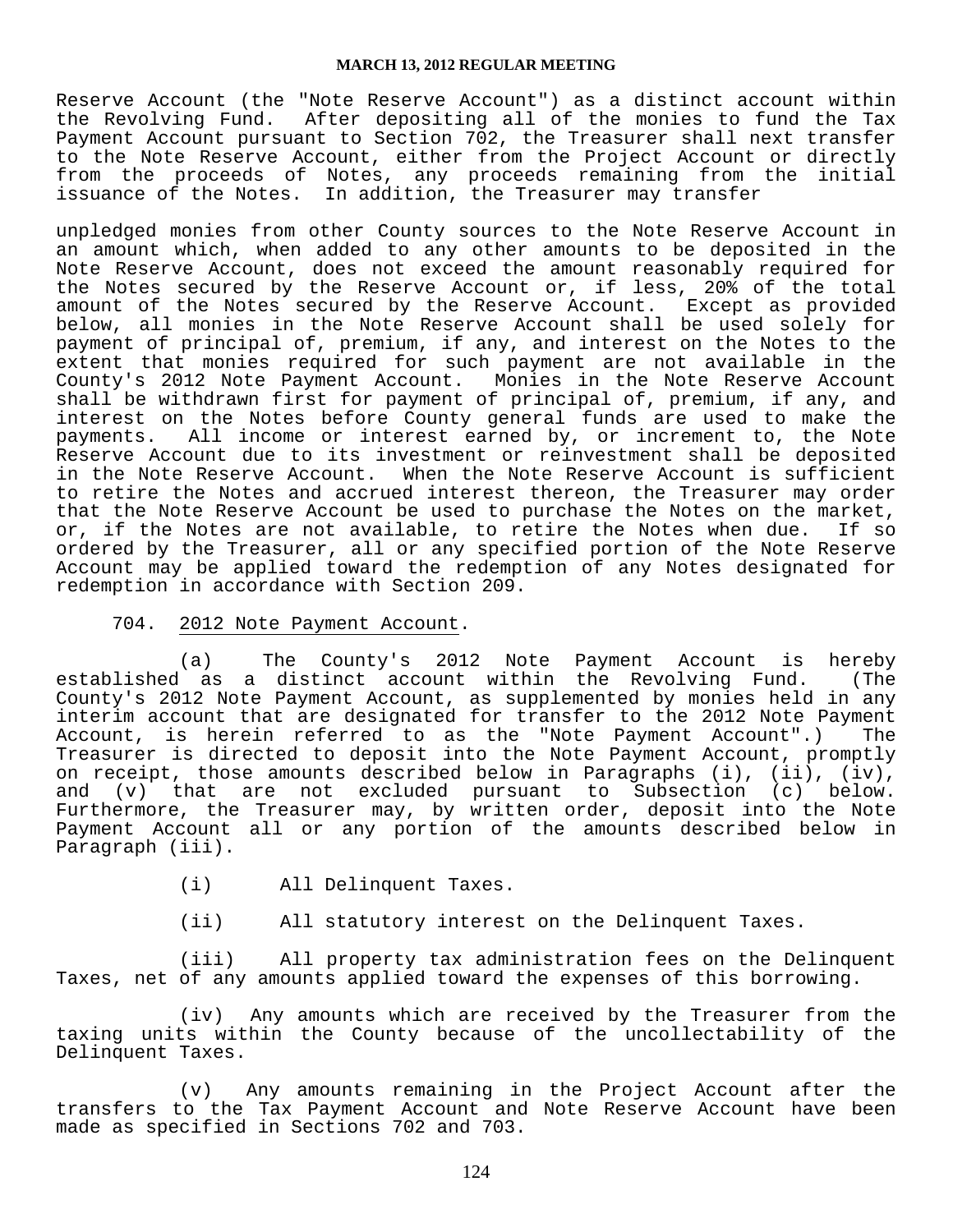(b) Monies in the Note Payment Account shall be used by the County to pay principal of, premium, if any, and interest on the Notes as the same become due and payable.

 (c)(i) The Treasurer may by written order provide that only a portion of the sums described above in Subsection (a) shall be deposited into the Note Payment Account and applied toward the payment of debt service on the Notes, in which event those sums which are withheld from the Note Payment Account shall be deposited into the Tax Payment Account or, pursuant to further order of the Treasurer, applied toward any other purpose consistent with Act 206. The portion of any sums described in Subsection (a) which are withheld from the Note Payment Account pursuant to this Subsection shall be determined in accordance with the following Paragraph.

 (ii) Prior to the issuance of the Notes, the Treasurer may by written order specify a cut-off date not earlier than March 1, 2012, and only those sums payable to the Note Payment Account and received by the County after the cut-off date shall be applied to the Note Payment Account.

 (d) The Treasurer may by written order provide that at such time as sufficient funds shall have been deposited into the Note Payment Account to pay all remaining amounts owed under the Notes the pledge on any additional monies otherwise payable to the Note Payment Account shall be discharged and such monies shall not be deposited into the Note Payment Account or otherwise pledged toward payment of the Notes.

 (e) The Treasurer may by written order provide that in the event Notes are issued pursuant to Article III, amounts which would otherwise be included in the Note Payment Account or the Note Reserve Account (or any sub-account therein for a particular series of Notes) shall not include any amounts received by the County prior to the latest maturity date of any series of Notes previously issued under Article II and/or Article III.

705. Limited Tax General Obligation and Pledge.

 (a) The Notes shall be the general obligation of the County, backed by the County's full faith and credit, the County's tax obligation (within applicable constitutional and statutory limits) and the County's general funds. The County budget shall provide that if the pledged monies are not collected in sufficient amounts to meet the payments of the principal and interest due on the Notes, the County, before paying any other budgeted amounts, shall promptly advance from its general funds sufficient monies to pay such principal and interest.

 (b) In addition, the monies listed below are pledged to the repayment of the Notes and, subject to Section 901, shall be used solely for repayment of the Notes until the principal of, premium, if any, and interest on the Notes are paid in full:

 (i) All amounts deposited or earned in any Project Account, until disbursed in accordance with Section 701;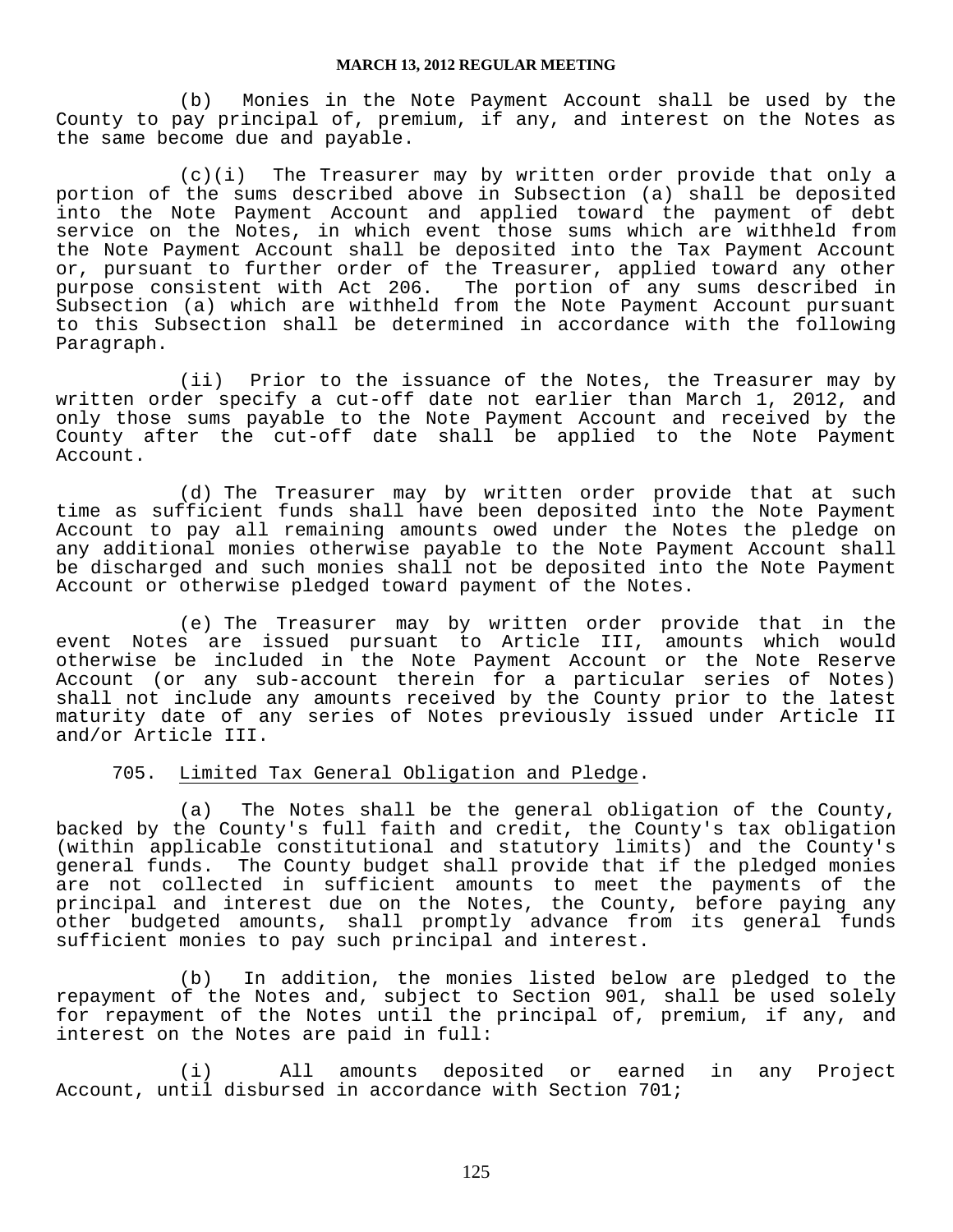(ii) All net proceeds from the sale of the Notes deposited or earned in the Tax Payment Account, until disbursed in accordance with Section 702;

 (iii) All amounts deposited in the Note Payment Account pursuant to Section 704(a);

(iv) All amounts deposited in the Note Reserve Account;

 (v) All amounts earned from the investment of monies held in the Note Payment Account or the Note Reserve Account; and

 (vi) Any monies placed in the Note Payment Account and drawn in the discretion of the Treasurer from unpledged sums on the revolving funds, which pledge shall be subject to such limitations or exceptions as shall be set forth in the written order of the Treasurer.

 (c) If the Notes shall be issued in various series pursuant to Article V, this pledge shall in the case of any independently secured series extend only to monies in accounts or sub-accounts pertaining to the particular series.

 (d) If the amounts so pledged are not sufficient to pay the principal and interest when due, the County shall pay the same from its general funds or other available sources. Pursuant

to written order of the Treasurer, the County may later reimburse itself for such payments from the Delinquent Taxes collected.

 706. Security for Renewal, Refunding or Advance Refunding Notes. Renewal, refunding, or advance refunding Notes shall be secured by all or any portion of the same security securing the Notes being renewed, refunded or advance refunded. The monies pledged in Section 705 for the repayment of the Notes are also pledged for the repayment of the principal of, premium, if any, and interest on any renewal, refunding, or advance refunding Notes issued pursuant to this Resolution, and any such renewal, refunding, or advance refunding Notes shall be the general obligation of the County, backed by its full faith and credit, which shall include the tax obligation of the County, within applicable constitutional and statutory limits.

 707. Use of Funds after Full Payment or Provisions for Payment. After all principal of, premium, if any, and interest on the Notes have been paid in full or provision made therefor by investments of pledged amounts in direct noncallable obligations of the United States of America in amounts and with maturities sufficient to pay all such principal, premium, if any, and interest when due, any further collection of Delinquent Taxes and all excess monies in any fund or account of the Revolving Fund, and any interest or income on any such amounts, may, pursuant to written order of the Treasurer and subject to Article V, be used for any proper purpose within the Revolving Fund including the securing of subsequent issues of notes.

### **VIII. SUPPLEMENTAL AGREEMENTS**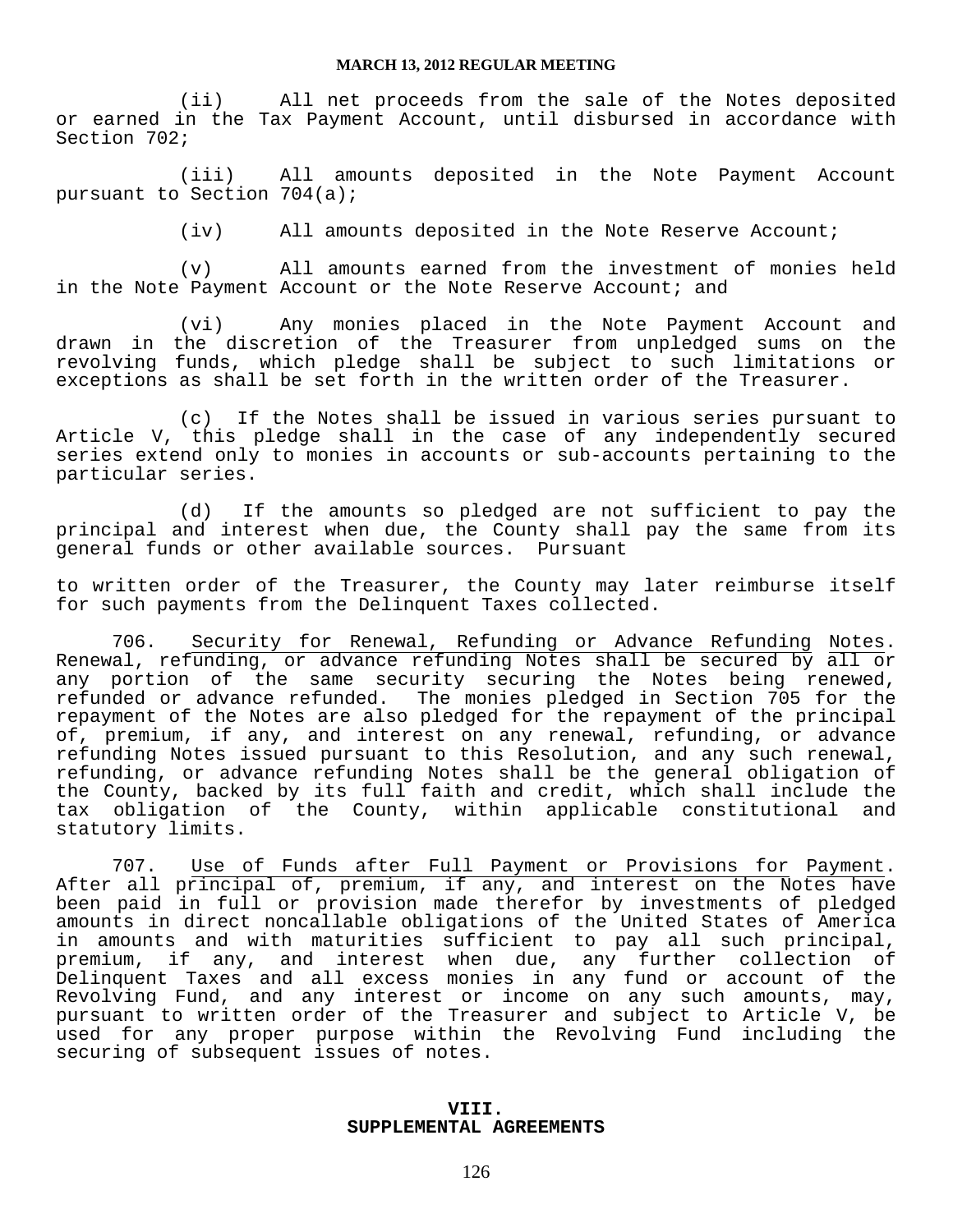801. Supplemental Agreements and Documents. The Treasurer, on behalf of the County, is authorized to enter into any or all of the following agreements or commitments as may, in the Treasurer's discretion, be necessary, desirable or beneficial in connection with the issuance of the Notes, upon such terms and conditions as the Treasurer may determine appropriate:

 (a) A letter of credit, line of credit, repurchase agreement, note insurance, or similar instrument, providing backup liquidity and/or credit support for the Notes;

 (b) A reimbursement agreement, revolving credit agreement, revolving credit note, or similar instrument, setting forth repayments of and security for amounts drawn under the

letter of credit, line of credit, repurchase agreement or similar instrument;

 (c) A marketing, remarketing, placement, authenticating, paying or tender agent agreement or dealer agreement designating a marketing, remarketing, authenticating,

paying, tender or placement agent or dealer and prescribing the duties of such person or persons with respect to the Notes; and

 (d) A put agreement or provision allowing the purchaser of the Notes to require the County to repurchase the Notes upon demand at such times as may be provided in such put agreement or provision.

 (e) An agreement to use amounts formerly pledged to other years borrowings as security for the Notes when no longer so pledged.

 802. Revolving Credit Notes. If the Treasurer enters into a revolving credit agreement (the "Agreement") pursuant to Section 801 above, the Agreement may call for the issuance of one or more revolving credit notes (the "Revolving Credit Notes") for the purpose of renewing all or part of maturing Notes or Notes that have been put pursuant to a put agreement or provision. Such Revolving Credit Notes shall be issued pursuant to Article II or III, as appropriate, and in accordance with the following provisions:

 (a) Interest on the Revolving Credit Notes may be payable on maturity, on prior redemption, monthly, bimonthly, quarterly, or as otherwise provided in the Agreement.

 (b) The Revolving Credit Notes may mature on one or more date or dates not later than the final maturity date of the Notes, as provided in the Agreement.

 (c) The Treasurer may, at the time of the original issuance of the Notes, execute and deliver one Revolving Credit Note in a maximum principal amount not exceeding the lending commitment under the Agreement from time to time in force (and may substitute one such Note in a lesser principal amount for another in the event the lending commitment is reduced), provided that a schedule shall be attached to such Note on which loans and repayments of principal and interest are evidenced and further provided that the making of a loan and the evidencing of such loan on the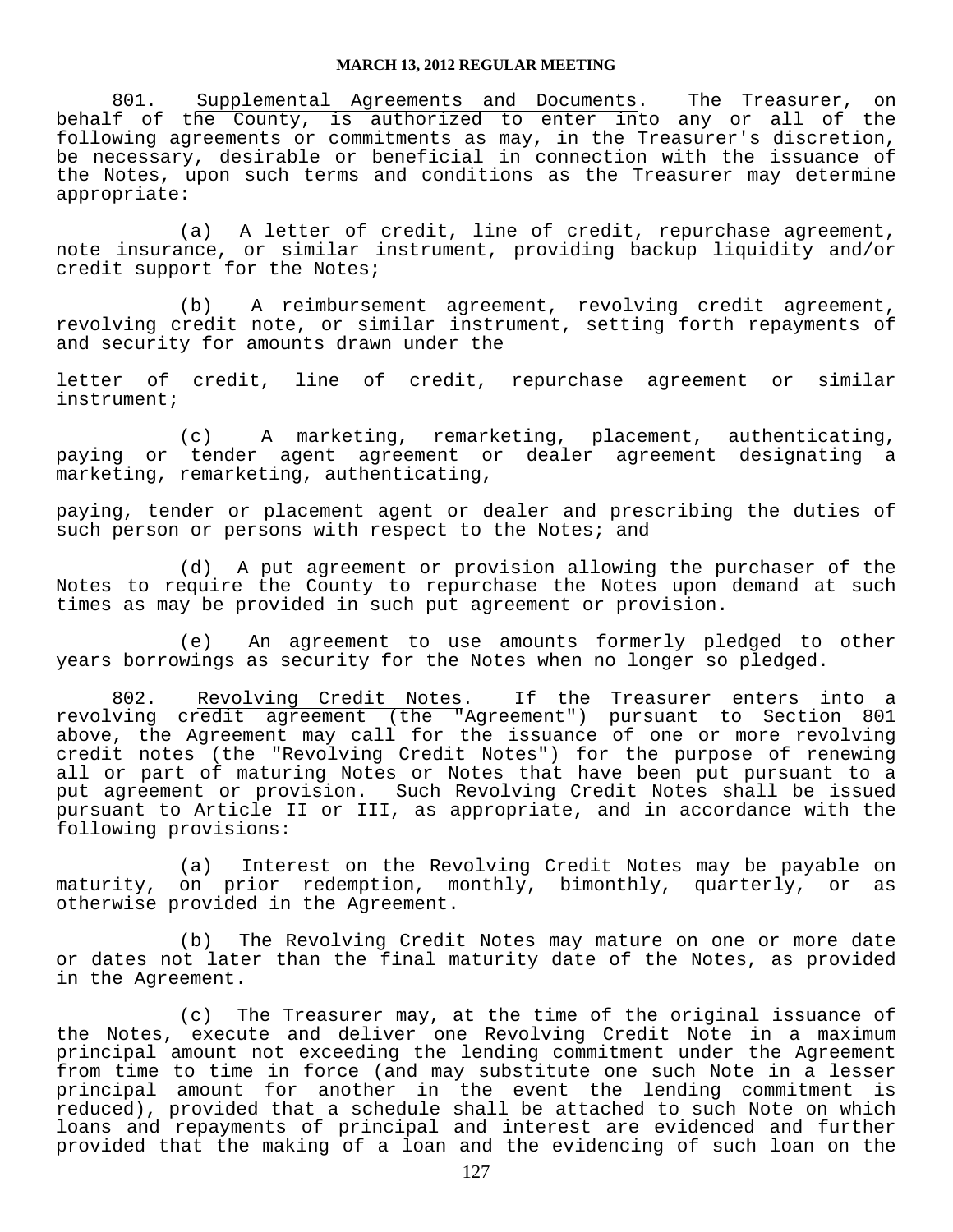schedule of any such Note shall constitute the issuance of a renewal Note for the purposes of this Resolution.

#### **IX. MISCELLANEOUS PROVISIONS**

 901. Expenses. Expenses incurred in connection with the Notes shall be paid from the property tax administration fees collected on the Delinquent Taxes and, if so ordered by the

Treasurer, from any earnings on the proceeds of the offering or from other monies available to the County.

 902. Bond Counsel. The Notes (and any renewal, refunding or advance refunding Notes) shall be delivered with the unqualified opinion of Axe & Ecklund, P.C., attorneys of Grosse Pointe Farms, Michigan, bond counsel chosen by the Treasurer, which selection may, at the option of the Treasurer, be for one or more years.

 903. Financial Consultants. Stauder, BARCH & ASSOCIATES, Inc., Ann Arbor, Michigan, is hereby retained to act as financial consultant and advisor to the County in connection with the sale and delivery of the Notes.

 904. Complete Records. The Treasurer shall keep full and complete records of all deposits to and withdrawals from each of the funds and accounts in the Revolving Fund and any account or sub-account created pursuant to this Resolution and of all other transactions relating to such funds, accounts and sub-accounts, including investments of money in, and gain derived from, such funds and accounts.

 905. Chargebacks. If, by the date which is three months prior to the final maturity date of the Notes, sufficient monies are not on deposit in the Note Payment Account and the Note Reserve Account to pay all principal of and interest on the Notes when due, Delinquent Taxes not then paid or recovered at or prior to the latest tax sale transacted two or more months before the final maturity of the Notes shall, if necessary to ensure full and timely payment on the date of final maturity, be charged back to the local units in such fashion as the Treasurer may determine, and, subject to Article V, the proceeds of such chargebacks shall be deposited into the County's 2012 Note Payment Account no later than five weeks prior to the final maturity of the Notes. This Section 905 shall not be construed to limit the authority of the Treasurer under State law to charge back under other circumstances or at other times.

 906. Investments. The Treasurer is authorized to invest all monies in the Project Account, in the Revolving Fund or in any

account or sub-account therein which is established pursuant to this Resolution in any one or more of the investments authorized as lawful investments for counties under Act No. 20, Public Acts of 1943, as amended. The Treasurer is further authorized to enter into a contract on behalf of the County under the Surplus Funds Investment Pool Act, Act No. 367, Michigan Public Acts of 1982, as amended, and to invest in any investment pool created thereby monies held in the Project Account, in the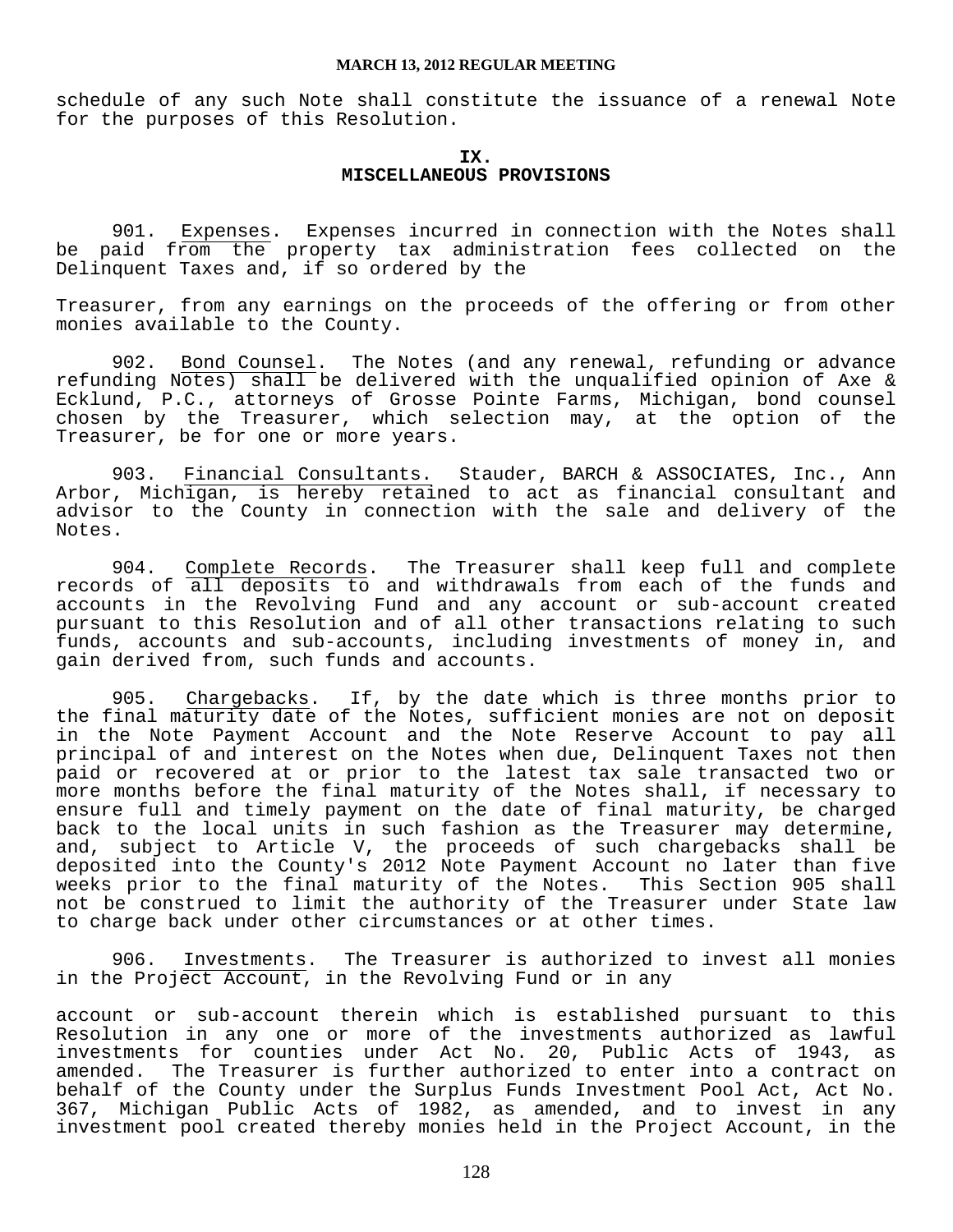Revolving Fund, or in any account or sub-account therein which is established pursuant to this Resolution.

907. Mutilated, Lost, Stolen or Destroyed Notes. In the event any Note is mutilated, lost, stolen, or destroyed, the Treasurer may, on behalf of the County, execute and deliver, or order the Registrar or Paying Agent to authenticate and deliver, a new Note having a number not<br>then outstanding, of like date, maturity and denomination as that then outstanding, of like date, maturity and denomination as mutilated, lost, stolen, or destroyed. In the case of a mutilated Note, a replacement Note shall not be delivered unless and until such mutilated Note is surrendered to the Treasurer or the Registrar or Paying Agent. In the case of a lost, stolen or destroyed Note, a replacement Note shall not be delivered unless and until the Treasurer and the Registrar or Paying Agent shall have received such proof of ownership and loss and indemnity as they determine to be sufficient.

#### **ARTICLE X. TAX-EXEMPT NOTES OR REFUNDING**

 1001. Refunding of Taxable Debt or Issuance of Tax-Exempt Debt. The County acknowledges that the current state of Federal law precludes the issuance of the Notes as obligations the interest on which is exempt from<br>Federal income tax. However, the County presently contemplates that However, the County presently contemplates that anticipated amendments to the Internal Revenue Code of 1986 (the "Code") and/or the Treasury Regulations issued thereunder (the "Regulations") or a change in Michigan law changing the character of the Notes may in the future permit the issuance of general obligation limited tax notes on a tax-exempt basis, and, in view of this expectation, the County, through the offices of the Treasurer, shall issue tax-exempt notes or issue obligations to refund any or all outstanding Notes issued as taxable obligations, at the time, on the terms, and to the extent set forth in this Article X.

 1002. Timing of Refunding. The aforementioned refunding obligations (the "Refunding Notes") shall be issued after the effective date of any change in the Code, Regulations, Internal

Revenue Service pronouncements or judicial rulings which, as confirmed by the written opinion of bond counsel, permit the refunding of all or some of the outstanding Notes with proceeds from obligations the interest on which is excluded from gross income for purposes of Federal income tax.

 1003. Extent of Refunding. Subject to the other provisions of this Section 1003, the Refunding Notes shall refund all Notes outstanding at or after the effective date of any change in the law described in Section 1002. This Section 1003 shall not, however, be construed to require the refunding of any Note prior to the time such Note may be refunded on a tax-exempt basis, nor shall this Section 1003 be construed to require the refunding of

any Note, if that refunding would result in greater cost to the County (including interest expense, professional fees and administrative outlays) than would arise if the Note were to remain outstanding.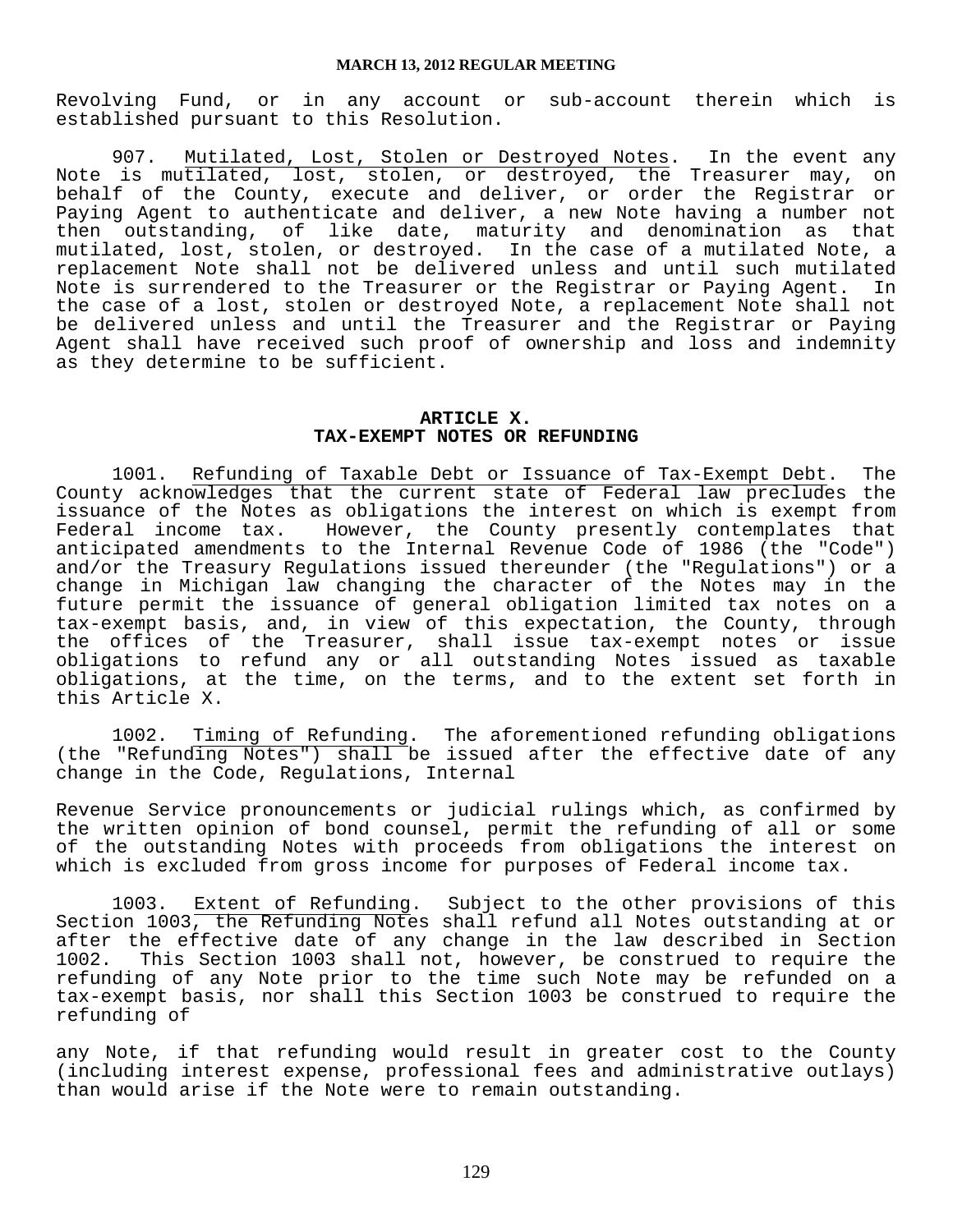1004. Confirmatory Action. Subsequent to any change in the law described in Section 1002, the Board shall convene to consider any terms of the Refunding Notes requiring specific ratification by the Board.

 1005. Arbitrage Covenant and Tax Law Compliance. In the event taxexempt Notes or Refunding Notes are issued pursuant to this Article X, the following covenants shall be observed by the County:

 (i) the County will make no use of the proceeds of the Notes or Refunding Notes and will undertake no other intentional act with respect to the Notes or Refunding Notes which, if such use or act had been reasonably expected on the date of issuance of the Notes or Refunding Notes or if such use or act were intentionally made or undertaken after the date of issuance of the Notes or Refunding Notes, would cause the Notes or Refunding Notes to be "arbitrage bonds," as defined in Section 148 of the Internal Revenue Code of 1986, as amended (the "Code"), in the Regulations promulgated under Sections 103 and 148 of the Code or in any successor or supplementary provision of law hereinafter promulgated,

 (ii) the County will undertake all actions as shall be necessary to maintain the Notes or Refunding Notes as obligations the interest on which qualifies for the tax exemption provided by Section 103(a) of the Code, including, where appropriate and without limitation, filing informational returns with the Secretary of Treasury, keeping accurate account of all

monies earned in any fund, account or sub-account authorized by this Resolution or any resolution adopted in accordance with Section 1004 above, certifying cumulative cash flow deficits of the County and the local units, and investing any required portion of the gross proceeds of the Notes or Refunding Notes, whether on behalf of the County or the local units, in tax-exempt obligations or State and Local Government Series obligations, and

 (iii) the County will make timely payment to the United States of any investment earnings, realized by the County on the gross proceeds of the Notes or Refunding Notes, as may be subject to rebate under Section 148(f) of the Code, and, to the extent required under applicable law or deemed by the Treasurer to be in the best interest of the County pursuant to written order, the County's obligation to make such payment to the United States shall also account for excess investment earnings realized by

local units on all or a portion of the gross proceeds distributed to, and held by, the local units pursuant to Section 702.

 (iv) the Treasurer shall be directed to take such actions and to enter into such agreements and certifications, on behalf of the County, as the Treasurer shall deem necessary or appropriate to comply with the foregoing covenants.

1006. Undertaking to Provide Continuing Disclosure. If necessary, this Board of Commissioners, for and on behalf of the County of Ingham, hereby covenants and agrees, for the benefit of the beneficial owners of the Notes to be issued by the County, to enter into a written undertaking (the "Undertaking") required by Rule 15c2-12 promulgated by the Securities and Exchange Commission pursuant to the Securities and Exchange Act of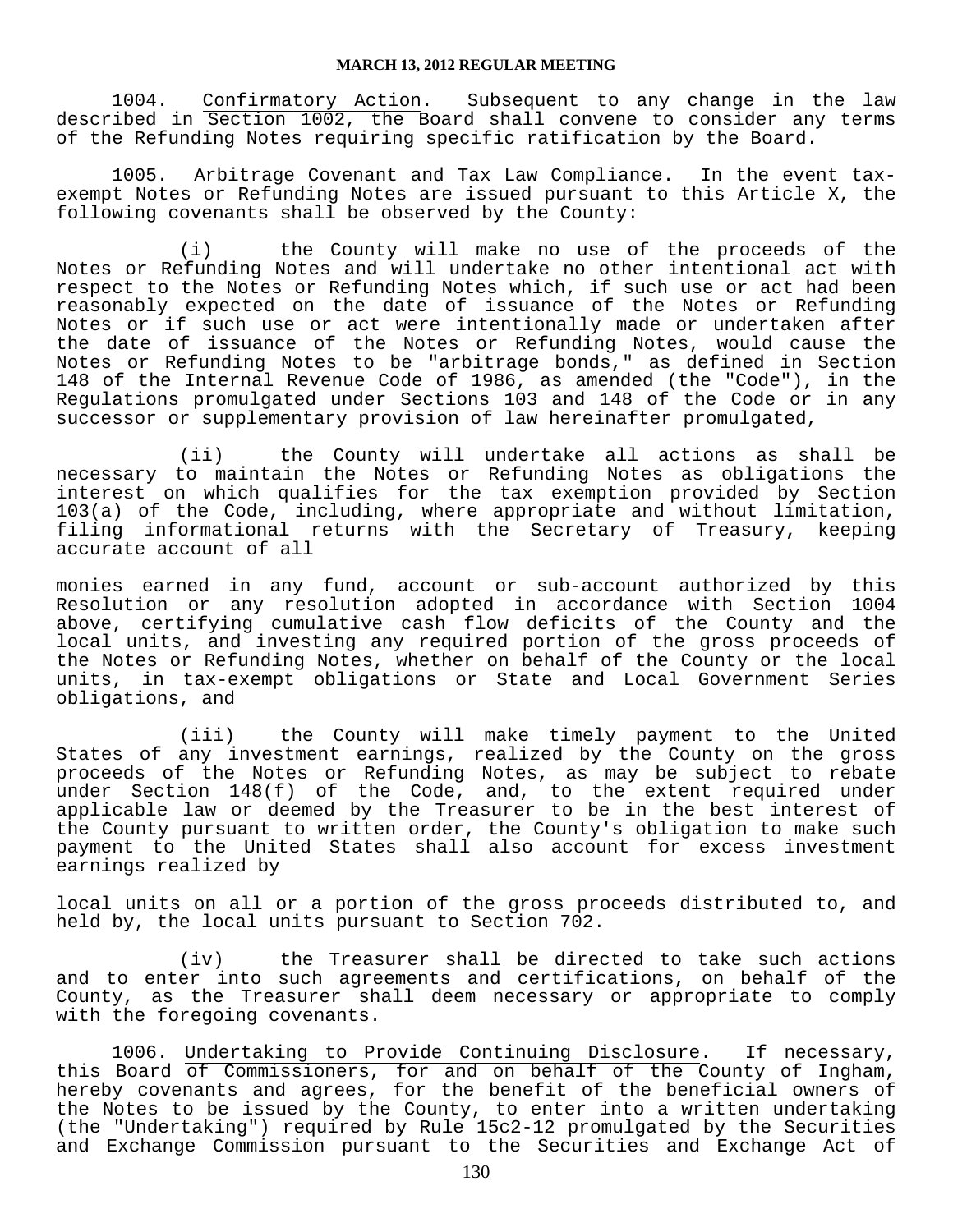1934 (the "Rule") to provide continuing disclosure of certain financial information and operating data and timely notices of the occurrence of<br>certain events in accordance with the Rule. The Undertaking shall be certain events in accordance with the Rule. substantially in the form as approved by the Underwriter of the Notes. The Undertaking shall be enforceable by the beneficial owners of Notes or by the Underwriter on behalf of such beneficial owners (provided that the Underwriter's right to enforce the provisions of the Undertaking shall be limited to a right to obtain specific enforcement of the County's obligations hereunder and under the Undertaking), and any failure by the County to comply with the provisions of the Undertaking shall not be deemed a default with respect to the Notes.

 The County Treasurer or other officer of the County charged with the responsibility for issuing the Notes shall provide a Continuing Disclosure Certificate for inclusion in the transcript

of proceedings, setting forth the terms of the County's Undertaking.

 Discussion followed. A vote was thereupon taken on the foregoing resolution and the vote for each such resolution was as follows:

| AYES:    |  |  |
|----------|--|--|
|          |  |  |
|          |  |  |
|          |  |  |
| NAYS:    |  |  |
|          |  |  |
| ABSTAIN: |  |  |

 A sufficient majority having voted therefor, the two resolutions appearing above were adopted.

#### **FINANCE: Yeas:** Grebner, McGrain, Tennis, Dougan **Nays**: None **Absent:** Nolan, Bahar-Cook **Approved 3/7/12**

#### STATE OF MICHIGAN

#### COUNTY OF INGHAM

 I, Mike Bryanton, Clerk for the County of Ingham, do hereby certify that the above and foregoing is a true and correct copy of a resolution adopted by the Board of Commissioners of the County of Ingham, Michigan on March 13,2012 as appears on record in my office, and that I have compared the same with the original and that it is a true transcript therefrom and of the whole thereof.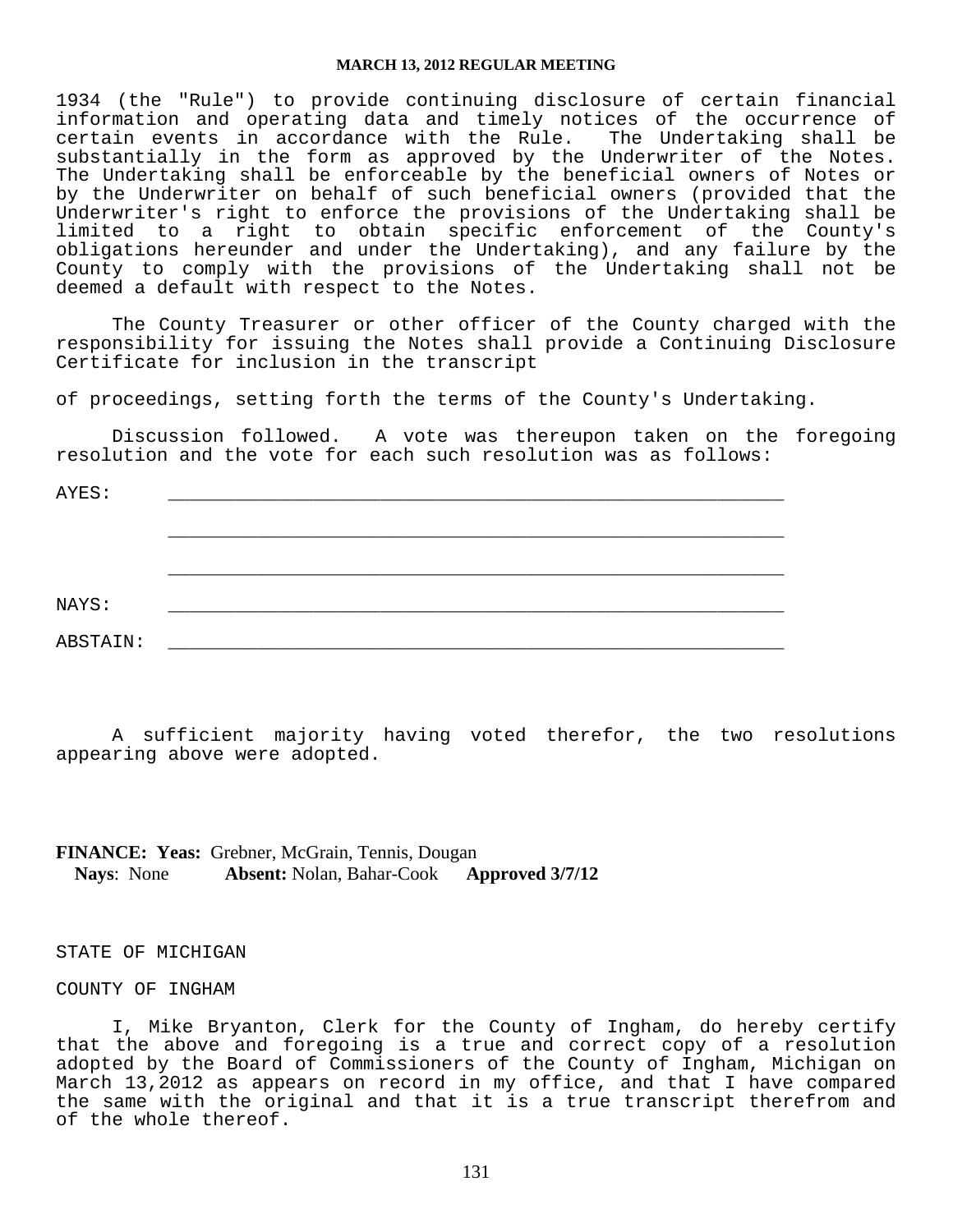IN TESTIMONY WHEREOF, I have hereunto set my hand and affixed the sale of said County at Mason, Michigan this \_\_\_\_\_\_\_ day of \_\_\_\_\_\_\_\_\_\_\_\_\_,  $\overline{\phantom{a}}$ .

\_\_\_\_\_\_\_\_\_\_\_\_\_\_\_\_\_\_\_\_\_\_\_\_\_\_\_\_\_\_\_\_\_\_\_

\_\_\_\_\_\_\_\_\_\_\_Mike Bryanton, Ingham County Clerk

[SEAL]

elk.gr-ing2012.doc

Moved by Commissioner Grebner, supported by Commissioner Celentino, to adopt the resolution. Motion carried on a unanimous roll call vote. Absent: None.

The following resolution was introduced by the Finance Committee:

## **RESOLUTION TO ADOPT A FINANCIAL DEPOSITORY RESOLUTION FOR THE COUNTY OF INGHAM**

## **RESOLUTION #12-74**

WHEREAS, it is the duty of the County Treasurer to receive all county funds (MCL 48.40); and

WHEREAS**,** the General Property Tax Act (GPTA) provides that the Board of Commissioners shall by resolution provide for the deposit of all public moneys which come into the hands of the Treasurer (MCL 211.43b); and

WHEREAS**,** the GPTA provides that the Board of Commissioners shall "specify the bank or banks where such public money shall be deposited" (MCL 211.43b); and

WHEREAS**,** Michigan Public Funds law requires that the "county board of commissioners … shall provide by resolution for the designation and deposit of public money … in 1 or more financial institutions." (MCL 129.12).

THEREFORE BE IT RESOLVED**,** that the Ingham County Board of Commissioners adopts the attached Financial Depository Resolution for the County of Ingham; and

BE IT FURTHER RESOLVED, that the County Treasurer and the Chief Deputy Treasurer are authorized to deposit county funds on behalf of Ingham County; and

BE IT FURTHER RESOLVED, that the County Treasurer, the Chief Deputy Treasurer and County Controller/Administrator are authorized to sign any routine documents consistent with the Financial Depository Resolution for the County of Ingham without approval as to form by the County Attorney.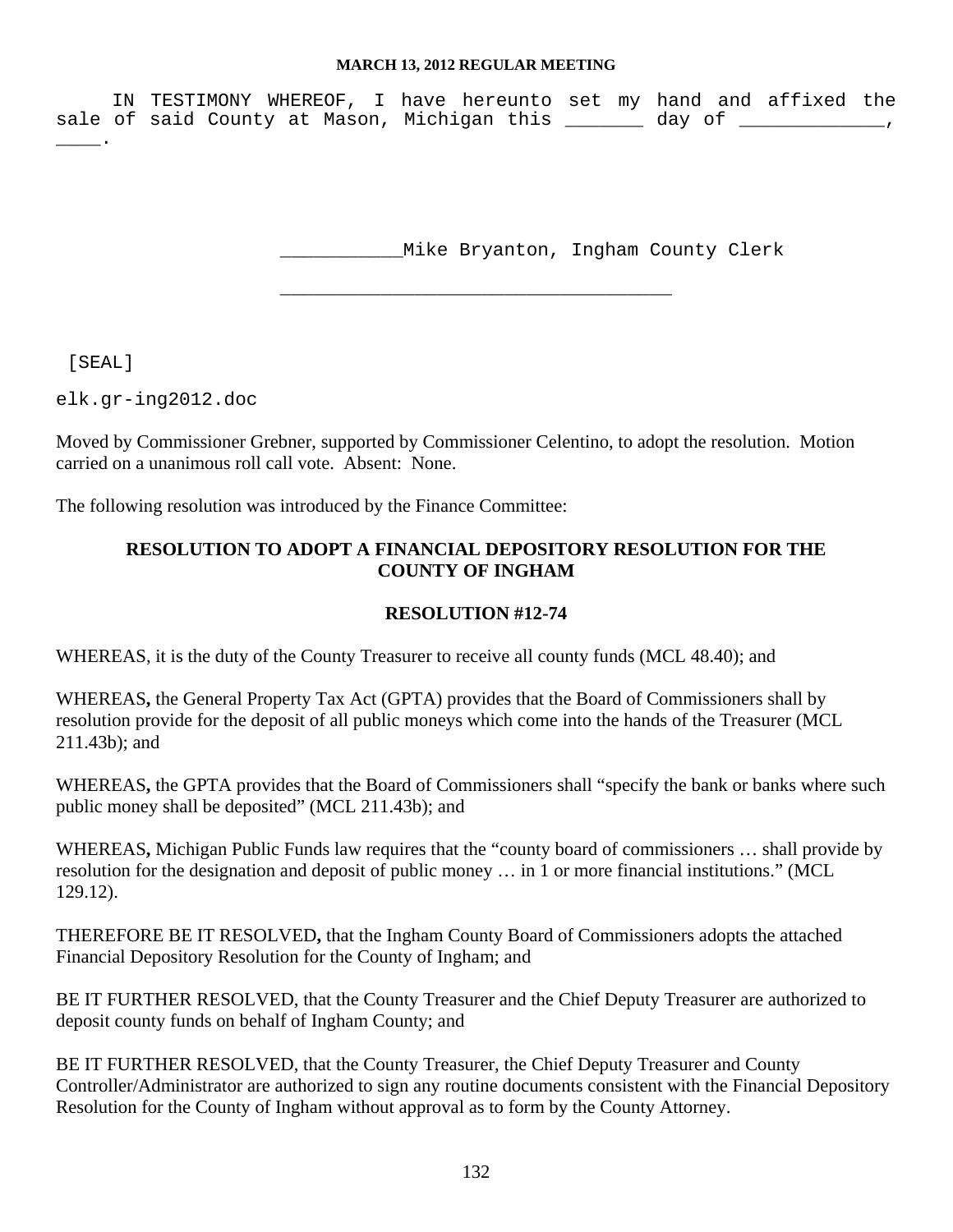BE IT FURTHER RESOLVED**,** that the Ingham County Board Chairperson and Controller/Administrator are authorized to sign any contract documents consistent with this resolution after approval as to form by the County Attorney.

**FINANCE: Yeas:** Grebner, McGrain, Tennis, Dougan<br>Nays: None **Absent:** Nolan, Bahar-Cook **Approved 3/7/12 Nays:** None **Absent:** Nolan, Bahar-Cook

Adopted as part of the consent agenda.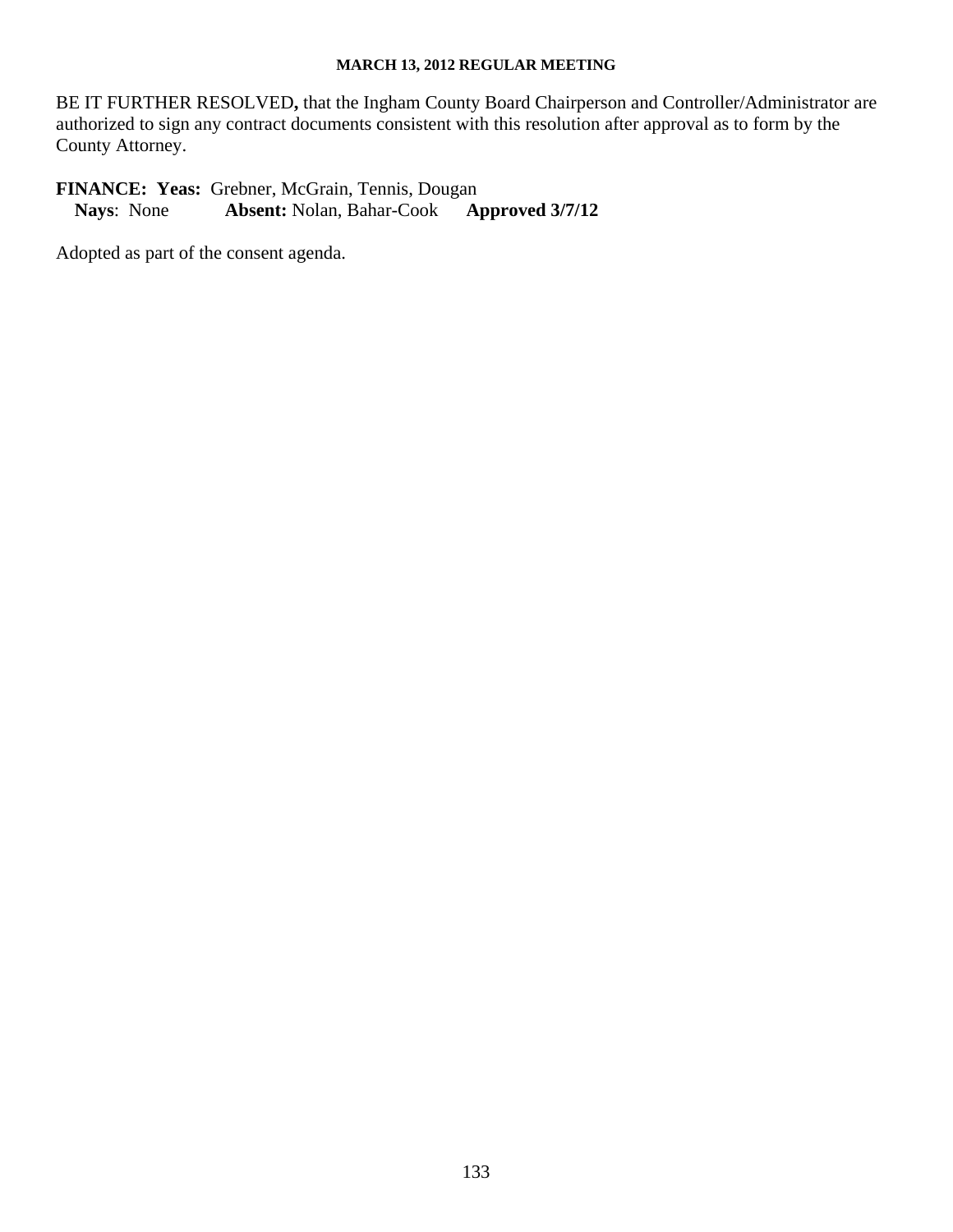# **FINANCIAL DEPOSITORY RESOLUTION FOR THE COUNTY OF INGHAM**

As Required by MCL 211.43b and MCL 129.12

## 1.0 PURPOSE

The purpose of the Financial l Depository Resolution for the County of Ingham is to comply with the General Property Tax Act (MCL 211.43b) and Michigan Public Funds Law (MCL 129.12). This Policy authorizes the County Treasurer to deposit County funds in specified financial institutions (as defined in MCL 129.91 (7)) and limits the amount of County Funds that can be deposited in any one financial institution.

## 2.0 DELEGATION OF AUTHORITY

The County Treasurer is responsible for deposit of all public funds and the administration of this policy. The County Controller/Administrator shall certify the County Treasurer's authority under this policy if asked to do so by a financial institution.

## 3.0 DEPOSITORY INSTITUTIONS

The County Treasurer shall deposit County funds in any of the following financial institutions:

- a) PNC Bank
- b) Mason State Bank
- c) Dart Bank
- d) Michigan State University Federal Credit Union

## 4.0 LIMITATION ON AMOUNT OF DEPOSIT

The County Treasurer shall not deposit more than 40% of County funds in any one Depository Institution.

## 5.0 PRUDENCE

The County Treasurer shall make deposits of county funds with the judgment and care, under circumstances then prevailing, which persons of prudence, discretion and intelligence would exercise in the management of their own affairs.

## 6.0 REPORTING

The County Treasurer shall provide an annual report to the Board of Commissioners which provides a clear picture of the status and types of investments of the current investment portfolio. This report shall be prepared in a manner which will allow the Board of Commissioners to ascertain whether investment activities during the reporting period have conformed to the Investment Policy.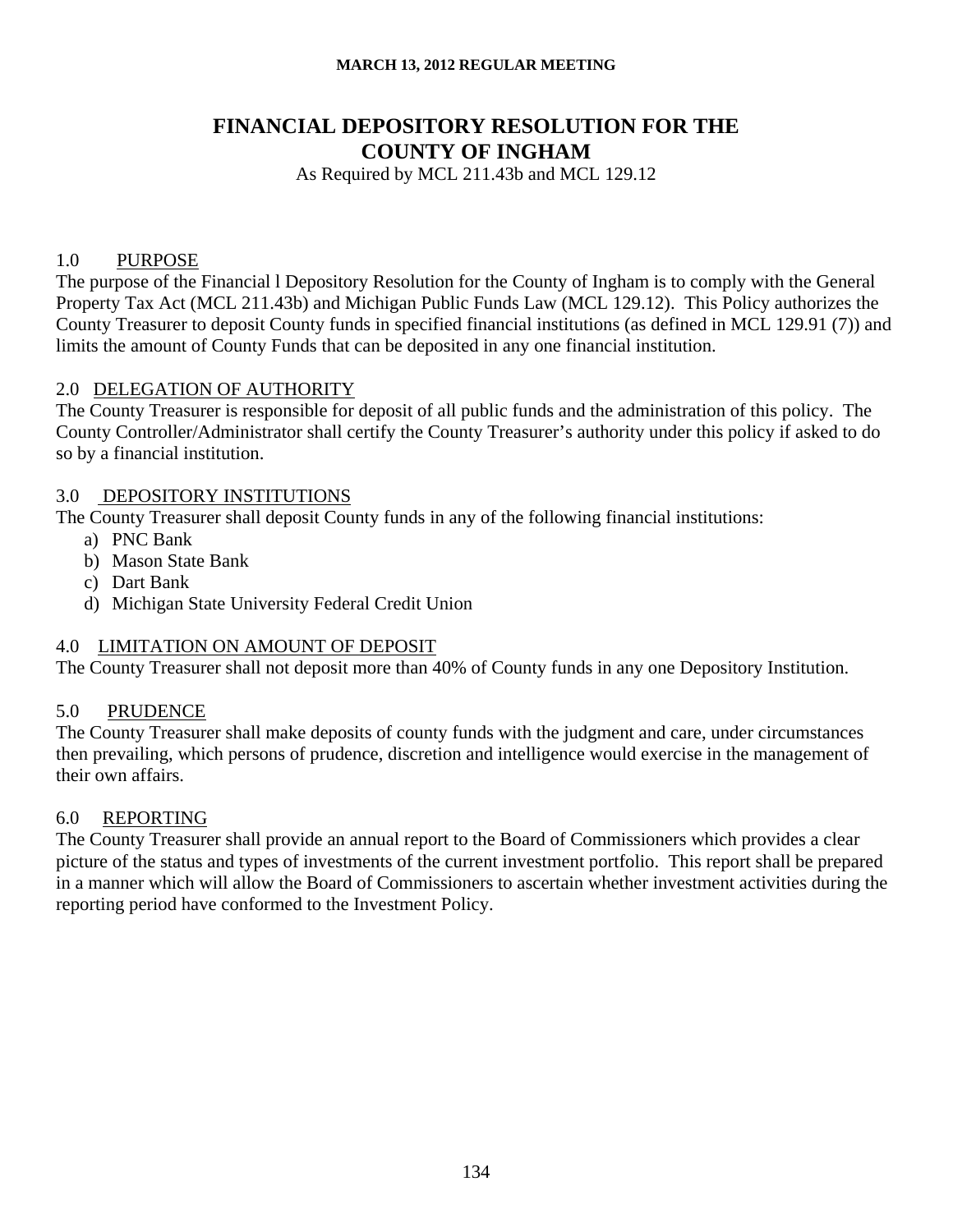The following resolution was introduced by the Finance Committee:

# **RESOLUTION ESTABLISHING THE BUDGET CALENDAR FOR 2013**

# **RESOLUTION #12-75**

WHEREAS, Public Act 621 of 1978 provides that the Board of Commissioners establishes an appropriate time schedule for preparing the budget; and

WHEREAS, this Act requires that each elected official, department head, administrative office or employer of a budgetary center shall comply with the time schedule and requests for information from the Controller.

THEREFORE BE IT RESOLVED, that the attached budget calendar for the 2013 budget process be adopted.

BE IT FURTHER RESOLVED, that the County Clerk shall be directed to provide written notification of the attached budget calendar to all elected officials and department heads.

**FINANCE: Yeas:** Grebner, McGrain, Tennis, Dougan **Nays**: None **Absent:** Nolan, Bahar-Cook **Approved 3/7/12**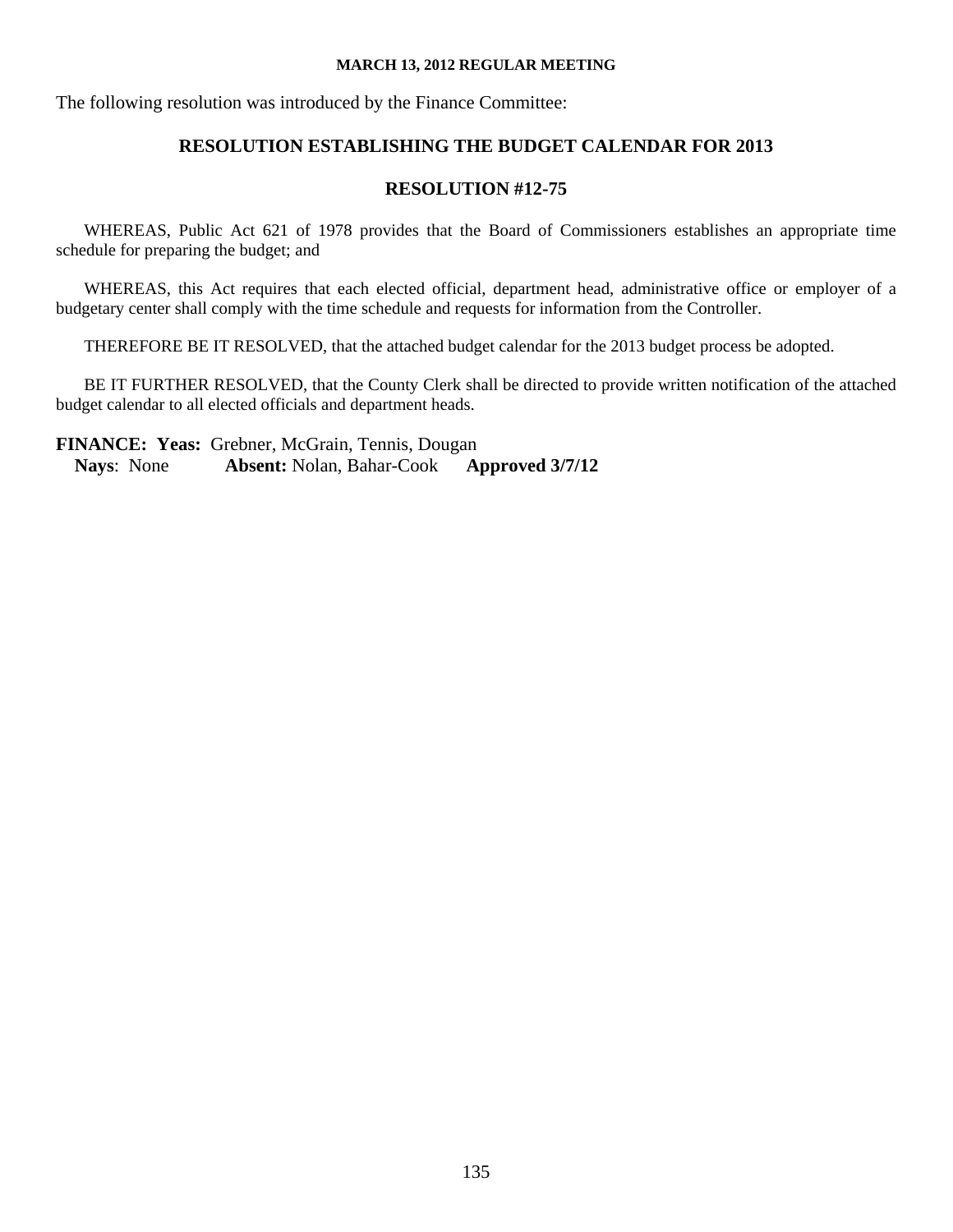## **2013 BUDGET CALENDAR**

| March 7           | Finance Committee recommends 2013 budget calendar.                                                                                           |  |
|-------------------|----------------------------------------------------------------------------------------------------------------------------------------------|--|
| March 13          | Board of Commissioners approves 2013 budget calendar.                                                                                        |  |
| April 12 - 17     | Liaison Committees forward recommendations for strategic goals for 2013 to the<br>Finance Committee.                                         |  |
| April 18          | Finance Committee recommends strategic goals for 2013.                                                                                       |  |
| April 24          | Board of Commissioners adopts strategic goals for 2013.                                                                                      |  |
| April 26 - May 2  | Committees review fees for various county services to make recommendations for<br>any appropriate increases to be effective January 1, 2013. |  |
| May 10-16         | Committees make recommendations for increases to fees for various county services<br>to be effective January 1, 2013.                        |  |
| May 22            | Board of Commissioners adopts increases to fees for various county services to be<br>effective January 1, 2013.                              |  |
| May 25            | Department heads, agencies and community agencies submit operating and capital<br>budgets.                                                   |  |
| June 18 - 29      | Controller holds budget meetings with departments.                                                                                           |  |
| July $9-11$       | Board Leadership meeting is held to discuss plans for Controller Recommended<br>Budget. (Exact date to be announced.)                        |  |
| August 20         | Controller's Recommended Budget distributed to full Board of Commissioners.                                                                  |  |
| Aug. 29 – Sept. 6 | Liaison Committees hold hearings on operating and capital budget recommendations.                                                            |  |
| September 12      | Finance Committee holds hearings and makes operating and capital improvement<br>budget recommendations.                                      |  |
| October 23        | Board holds public hearing on the General Fund Budget. Board adopts operating and<br>capital budgets and millages.                           |  |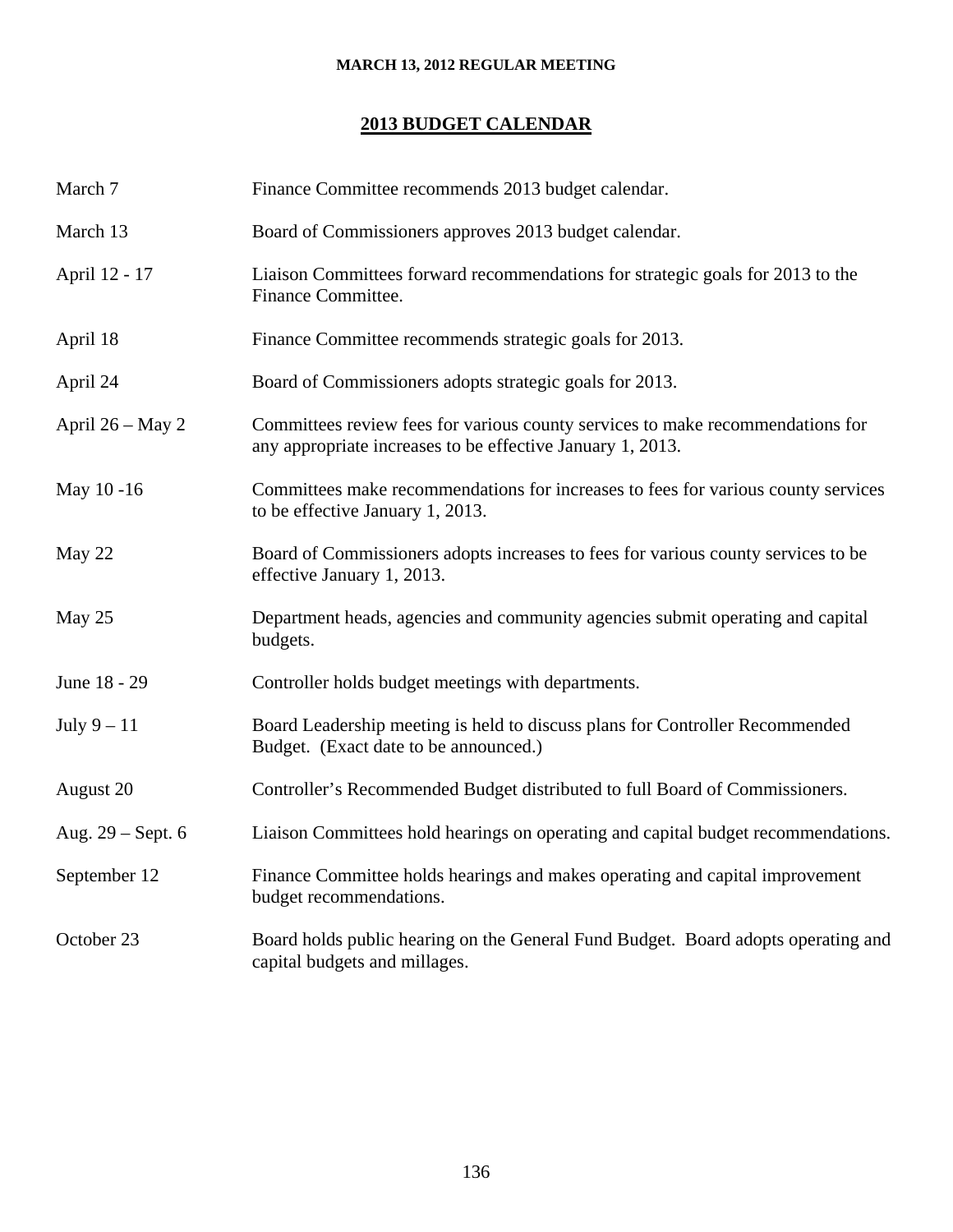The following resolution was introduced by the Finance Committee:

# **RESOLUTION AUTHORIZING THE INGHAM COUNTY SHERIFF'S OFFICE TO SELL TWO DOZEN SCBA (SELF CONTAINED BREATHING APPARATUS) TO THE MASON CITY FIRE DEPARTMENT**

# **RESOLUTION #12-76**

WHEREAS, the Ingham County Sheriff's Office works closely with all countywide police and fire agencies to provide professional police and fire services for our citizens; and

WHEREAS, the Ingham County Sheriff's Office has two dozen (24) SCBA (Self Contained Breathing Apparatus), that were taken out of service due to being at least twenty years old; and

WHEREAS, the Ingham County Sheriff's Office has replaced the above, two dozen (24) SCBA (Self Contained Breathing Apparatus) in 2009 with newer models; and

WHEREAS, the National Fire Protection Authority which regulates the use of all SCBA (Self Contained Breathing Apparatus) in the United States mandates that the above outdated SCBA (Self Contained Breathing Apparatus), may not be used in the United States; and

WHEREAS, the City of Mason Fire Department has requested that the above two dozen SCBA (Self Contained Breathing Apparatus) be made available to their agency; and

WHEREAS, the City of Mason Fire Department, through United States Senator Debbie Stabenow's Office is donating a complete 1986 Fire Truck and standard equipment to Vini-Vetina, Kosovo; and

WHEREAS, the City of Mason Fire Department is willing to accept the above two dozen SCBA (Self Contained Breathing Apparatus) that the Ingham County Sheriff's Office can no longer use per the National Fire Protection Authority to be included with the donated 1986 Fire Truck to Vini-Vetina, Kosovo.

THEREFORE BE IT RESOLVED, that the Ingham County Board of Commissioners hereby authorizes the Ingham County Sheriff's Office to sell to the City of Mason Fire Department, two dozen (24) SCBA (Self Contained Breathing Apparatus) for the nominal sum of one dollar (\$1.00).

BE IT FURTHER RESOLVED, that the sale of these two dozen (24) SCBA (Self Contained Breathing Apparatus) will be "as is" with no warranties expressed or implied.

BE IT FURTHER RESOLVED, the Ingham County Board of Commissioners authorizes the Board Chairperson and County Clerk and the Sheriff to sign all necessary Buy Sell Agreement documents consistent with this resolution upon review and approval as to form by the County Attorney.

**FINANCE: Yeas:** Grebner, McGrain, Tennis, Dougan **Nays**: None **Absent:** Nolan, Bahar-Cook **Approved 3/7/12** 

Adopted as part of the consent agenda.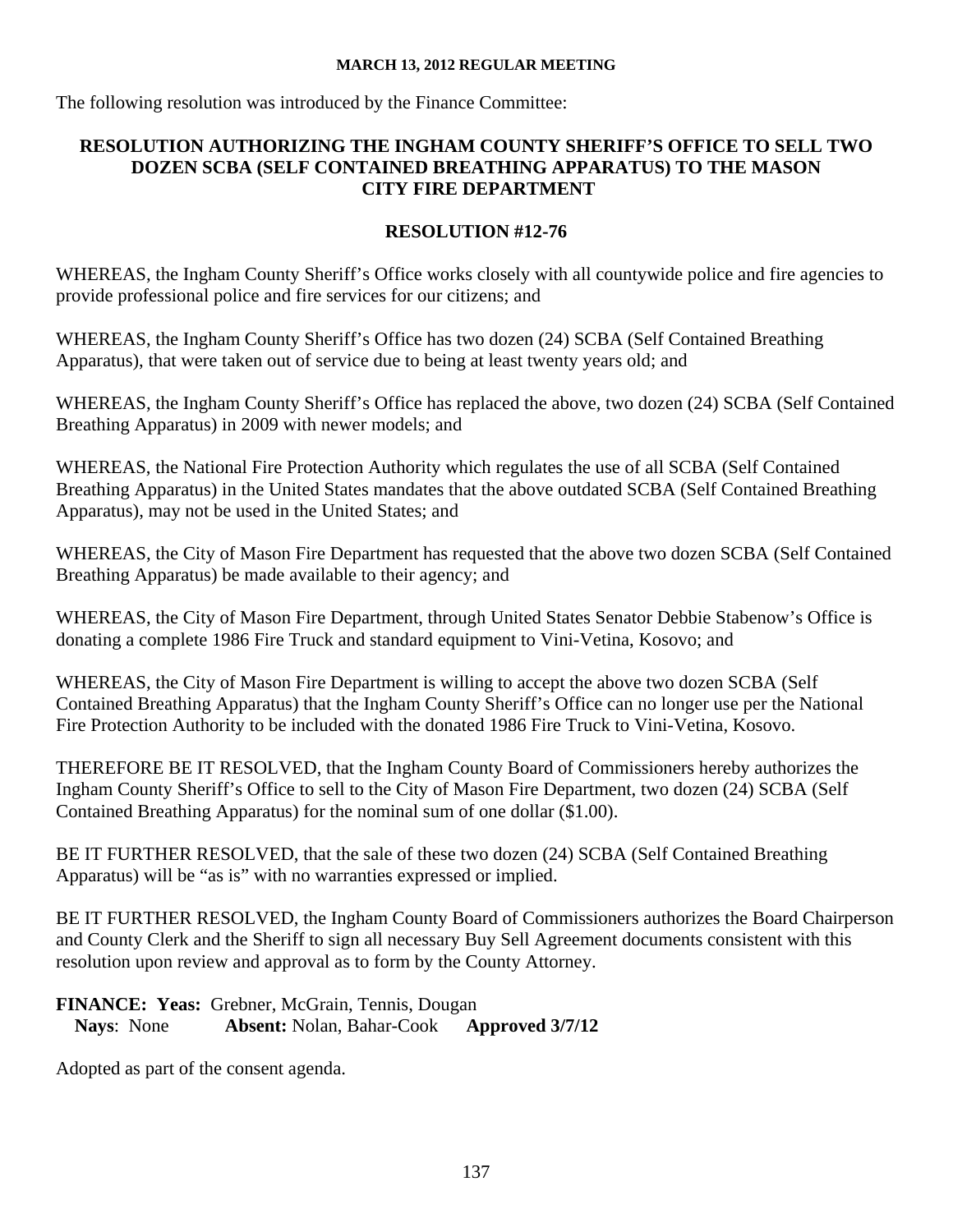The following resolution was introduced by the Human Services, County Services and Finance Committees:

## **RESOLUTION TO ACCEPT HEALTHY! CAPITAL COUNTIES FUNDS AND TO AUTHORIZE A TEMPORARY PART-TIME POSITION**

## **RESOLUTION #12-77**

WHEREAS, under new Internal Revenue Service regulations (IRS Notice 2011-52) that are part of the Affordable Care Act, not-for-profit hospitals are required to conduct community health assessments and write health improvement plans and are encouraged to partner with local health departments in this work; and

WHEREAS, Mid Michigan hospitals and health departments, including the Ingham County Health Department, are conducting such a community health assessment and will write a health improvement plan; and

WHEREAS, the participating hospitals are using their own funds to support this work and have established the Barry-Eaton District Health Department as fiduciary for the project; and

WHEREAS, the Ingham County Health Department has agreed to play the leading role in conducting the data analysis and writing for the health assessment and health improvement plan; and

WHEREAS, the project participants have agreed to reimburse the Health Department \$25,000 for the cost of this work; and

WHEREAS, the Health Department desires to use these funds to hire a temporary part-time Health Analyst (ICEA/PRO 8) to work on the health assessment and health improvement plan.

THEREFORE BE IT RESOLVED, that the Ingham County Board of Commissioners accepts \$25,000 from the Barry-Eaton District Health Department.

BE IT FURTHER RESOLVED, effective upon approval of this resolution, the Board of Commissioners authorizes the creation of a temporary part-time Health Analyst (ICEA/PRO 8) to work on the community health assessment and health improvement plan in FY 2012.

BE IT FURTHER RESOLVED, that the Controller/Administrator is authorized to make any necessary budget adjustments consistent with this resolution.

BE IT FURTHER RESOLVED, that the Chairperson of the Board of Commissioners and County Clerk are authorized to sign any necessary contract documents on behalf of the County after approval as to form by the County Attorney.

 $#$ 

**HUMAN SERVICES: Yeas:** Nolan, Tennis, Schor, Vickers, Dougan, Copedge  **Nays:** None **Absent:** McGrain **Approved 2/27/12** 

**COUNTY SERVICES: Yeas**: Holman, Schor, Grebner, De Leon, Vickers **Nays:** None **Absen**t: Celentino **Approved 3/6/12**

**FINANCE: Yeas:** Grebner, McGrain, Tennis, Dougan **Nays**: None **Absent:** Nolan, Bahar-Cook **Approved 3/7/12**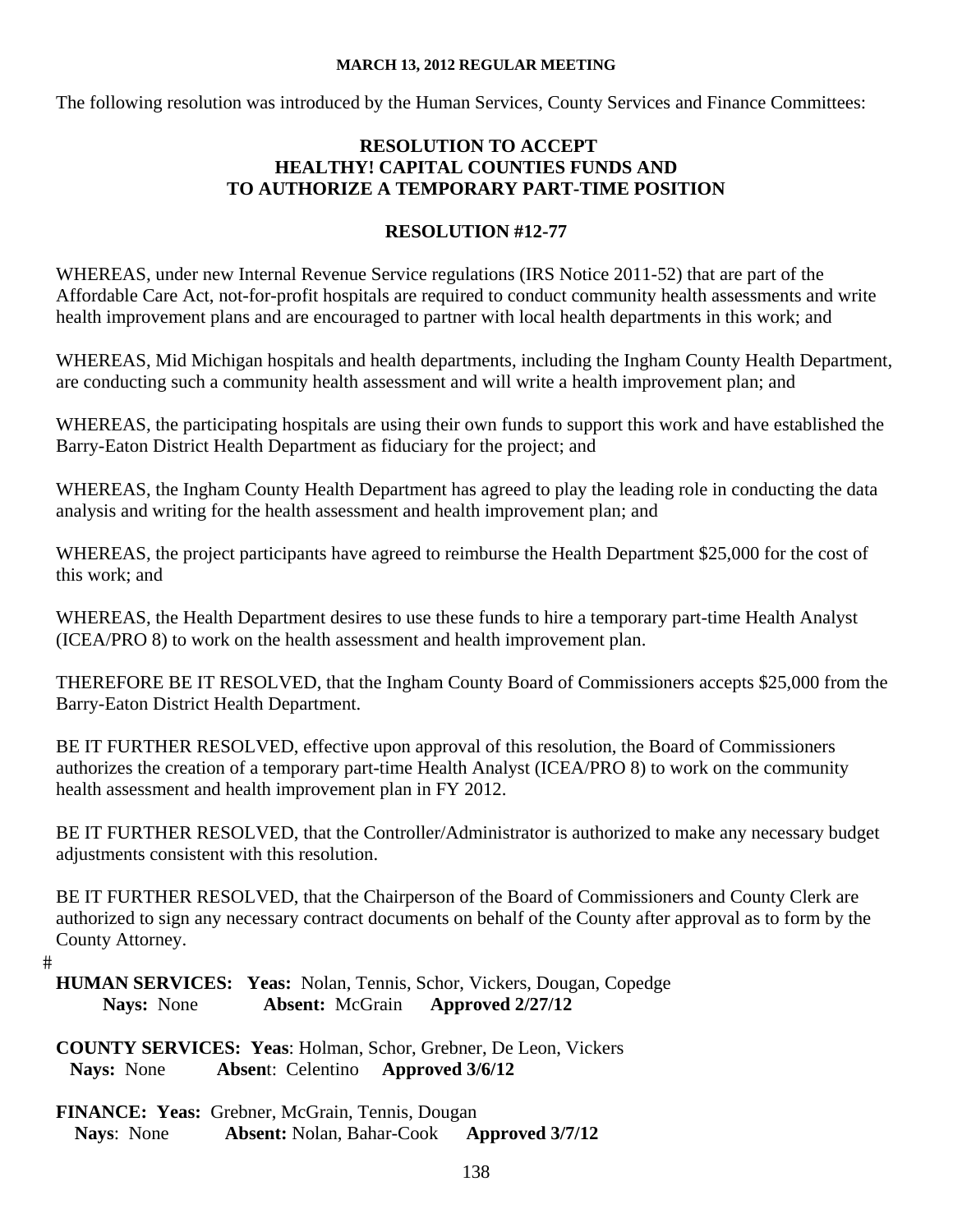Adopted as part of the consent agenda.

The following resolution was introduced by the Judiciary and Finance Committees:

## **RESOLUTION TO ENTER INTO AN AGREEMENT WITH HIGHFIELDS INC. FOR THE PRIDE PROGRAM**

## **RESOLUTION #12-78**

WHEREAS, the Pride Program, an evening reporting program for court adjudicated youth is located at the Ingham County Family Center; and

WHEREAS, the Pride Program involves treatment intervention as recommended in the Chinn study in 2005 such as: Cognitive Behavioral Therapy, tutoring, mentoring, community service and structured recreational activity; and

WHEREAS, Highfields Inc. provides the transportation and professional support for the court ordered youth assigned to the program; and

WHEREAS, Highfields Inc. submitted a proposed budget for \$312,650, 50% of which is reimbursed by the State's Child Care Fund; and

WHEREAS, the amount of \$312,650 was approved in the 2012 budget to fund this program.

THEREFORE BE IT RESOLVED, that the Ingham County Board of Commissioners hereby authorizes an agreement with Highfields Inc. for the transportation and professional support to the Pride Program for the time of October 1, 2011 through September 30,2012 at a cost not to exceed \$312,650.

BE IT FURTHER RESOLVED, that the Chairperson of the Ingham County Board of Commissioners and County Clerk are authorized to sign any necessary contract documents consistent with this resolution upon approval as to form by the Attorney.

**JUDICIARY: Yeas**: Bahar-Cook, Holman, Tsernoglou, Schafer, Dragonetti **Nays:** None **Absen**t: Koenig **Approved 3/1/12** 

**FINANCE: Yeas:** Grebner, McGrain, Tennis, Dougan **Nays**: None **Absent:** Nolan, Bahar-Cook **Approved 3/7/12** 

Adopted as part of the consent agenda.

The following resolution was introduced by the Judiciary and Finance Committees:

# **RESOLUTION TO ENTER INTO A CONTRACT WITH HIGHFIELDS INC. FOR SERVICES AT THE INGHAM ACADEMY**

## **RESOLUTION #12-79**

WHEREAS, the Ingham Academy is a day treatment program located at the Ingham County Family Center for court adjudicated youth who otherwise cannot be successful in a regular school setting; and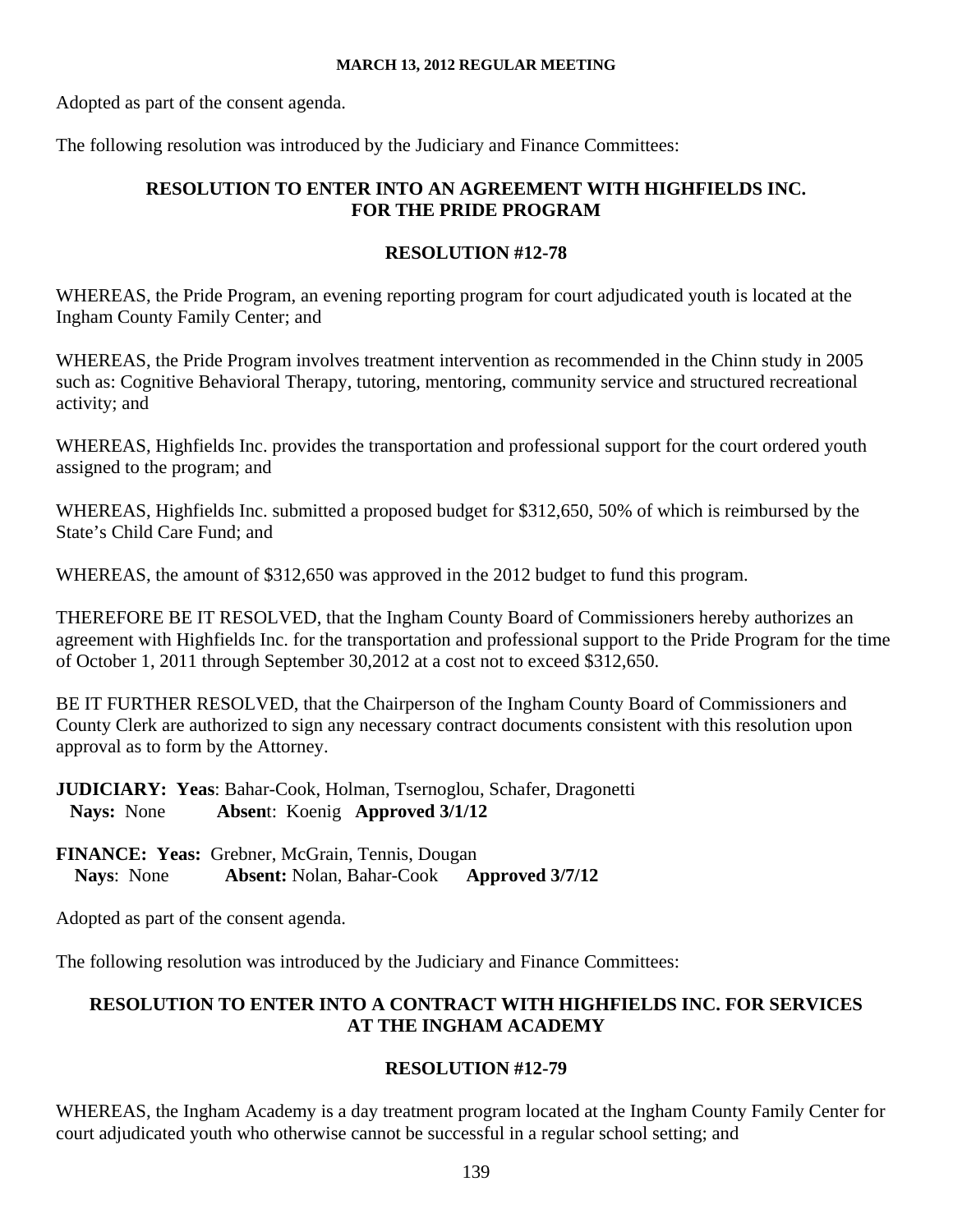WHEREAS, Highfields Inc. provides the necessary behavioral intervention and transportation for the juveniles attending the Ingham Academy; and

WHEREAS, the number of students increased from 60 youth in 2010/2012 to 90 youth in 2011/2012 due to the merge of the Peckham Crossroads day treatment program and the Ingham Academy program; and

WHEREAS, Highfields Inc. has been approved to provide this service at a cost not to exceed \$646,825 in the Ingham County's 2012 budget which is a 1.2% increase from last fiscal year; and

WHEREAS, the costs for the Ingham Academy is included in the 2011/2012 Child Care Fund and therefore is eligible to receive 50% reimbursement.

THEREFORE BE IT RESOLVED, the Ingham County Board of Commissioners authorize entering into a contract with Highfields Inc. for services provided at the Ingham Academy for a cost not to exceed \$646,825 for the time of October 1, 2011 through September 30, 2012.

BE IT FURTHER RESOLVED, the Chairperson of the Ingham County Board of Commissioners and County Clerk are authorized to sign any necessary contract documents consistent with this resolution upon approval as to form by the County Attorney.

**JUDICIARY: Yeas**: Bahar-Cook, Holman, Tsernoglou, Schafer, Dragonetti **Nays:** None **Absen**t: Koenig **Approved 3/1/12**

**FINANCE: Yeas:** Grebner, McGrain, Tennis, Dougan **Nays**: None **Absent:** Nolan, Bahar-Cook **Approved 3/7/12** 

Adopted as part of the consent agenda.

The following resolution was introduced by the Judiciary and Finance Committees:

# **RESOLUTION TO AUTHORIZE ENTERING INTO A CONTRACT WITH HOUSE ARREST SERVICES INC.**

## **RESOLUTION #12-80**

WHEREAS, the Ingham County Circuit Court Family Division uses an electronic monitoring system, including tethers, for youth petitioned to the court for delinquency as a means of reducing out of home care; and

WHEREAS, the Family Division is interested in entering into a contract with House Arrest Services to provide the equipment and monitoring for the fiscal year 2011/2012; and

WHEREAS, the Family Division was budgeted in fiscal year 2011/2012 for up to \$30,000 to pay for electronic monitoring services; and

WHEREAS, this service is a part of the Family Division's Child Care Fund Budget, which means 50% of the cost is reimbursable by the State.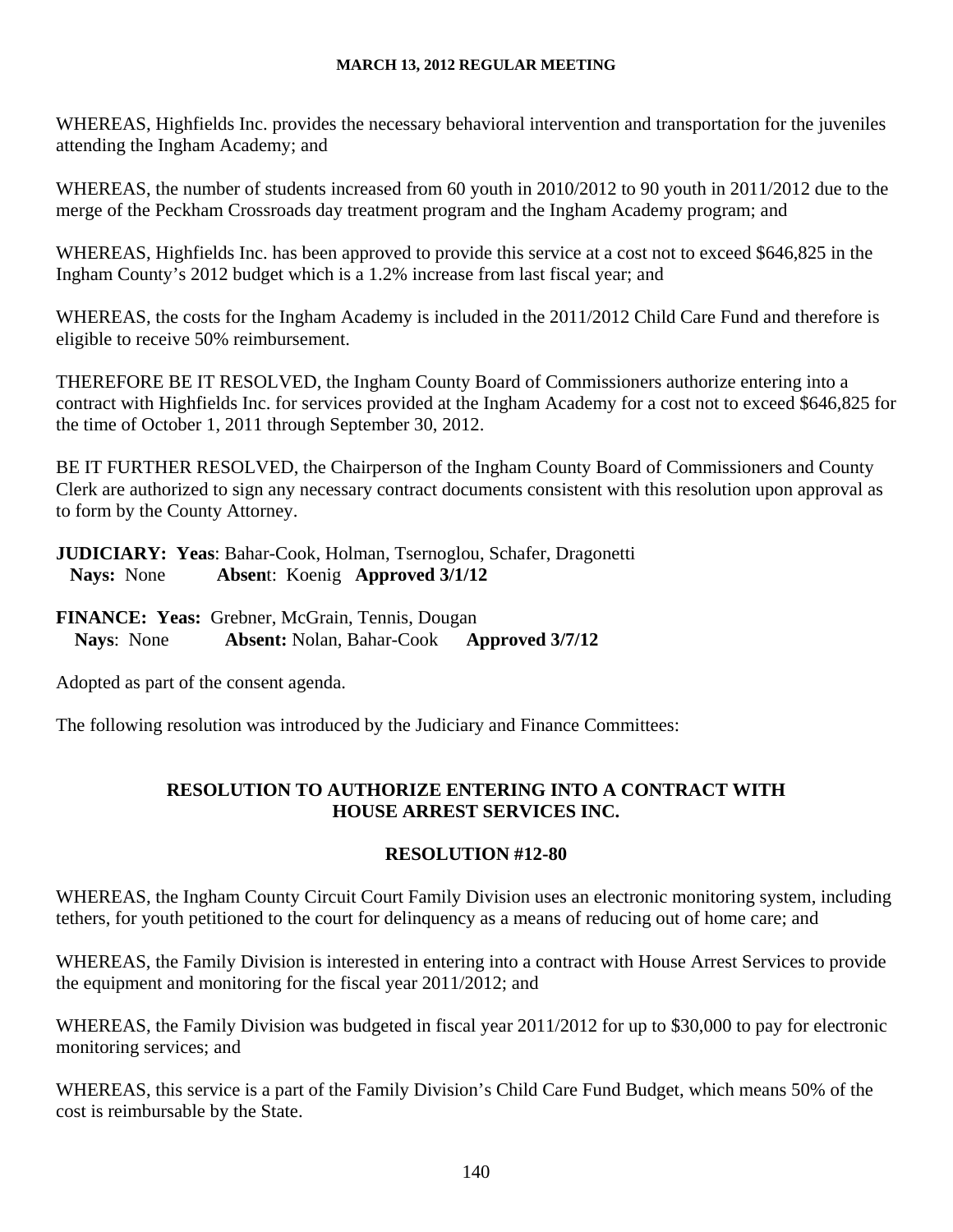THEREFORE BE IT RESOLVED, that the Ingham County Board of Commissioners authorizes an agreement with House Arrest Services Inc. for electronic monitoring of court youth for the time of October 1, 2011 through September 30,2012 at a cost not to exceed \$30,000.

BE IT FURTHER RESOLVED, that the Chairperson of the Ingham County Board of Commissioners and the County Clerk are authorized to sign any necessary contract documents consistent with this resolution and approved as to form by the County Attorney.

**JUDICIARY: Yeas**: Bahar-Cook, Holman, Tsernoglou, Schafer, Dragonetti **Nays:** None **Absen**t: Koenig **Approved 3/1/12**

**FINANCE: Yeas:** Grebner, McGrain, Tennis, Dougan **Nays**: None **Absent:** Nolan, Bahar-Cook **Approved 3/7/12** 

Adopted as part of the consent agenda.

The following resolution was introduced by the Judiciary and Finance Committees:

## INGHAM COUNTY BOARD OF COMMISSIONERS

## **RESOLUTION TO AUTHORIZE ENTERING INTO A CONTRACT WITH MICHIGAN STATE UNIVERSITY FOR THE ADOLESCENT DIVERSION PROGRAM**

## **RESOLUTION #12-81**

WHEREAS, the Michigan State University Adolescent Project provides mentoring services for juveniles brought to the attention of the Circuit Court's Family Division for delinquency and truancy issues; and

WHEREAS, under the leadership of Distinguished Professor, Dr. William Davidson, this mentoring program has served thousands of Ingham County youth over the 30 plus years it has existed; and

WHEREAS, the Ingham County Board of Commissioners approved the amount of \$155,398 in the 2012 budget fund this program; and

WHEREAS, this program is included in the 2011/2012 Child Care Fund Budget and therefore is eligible for 50% reimbursement from the State.

THEREFORE BE IT RESOLVED, that the Ingham County Board of Commissioners authorizes the Circuit Court-Family Division entering into a contract with Michigan State University for a total cost of \$155,398 to operate the Adolescent Diversion Program from October 1, 2011 to September 30, 2012.

BE IT FURTHER RESOLVED, that the Chairperson of the Ingham County Board of Commissioners and County Clerk are authorized to sign any contract documents consistent with this resolution subject to the approval as to form by the County Attorney.

# **JUDICIARY: Yeas**: Bahar-Cook, Holman, Tsernoglou, Schafer, Dragonetti **Nays:** None **Absen**t: Koenig **Approved 3/1/12**

**FINANCE: Yeas:** Grebner, McGrain, Tennis, Dougan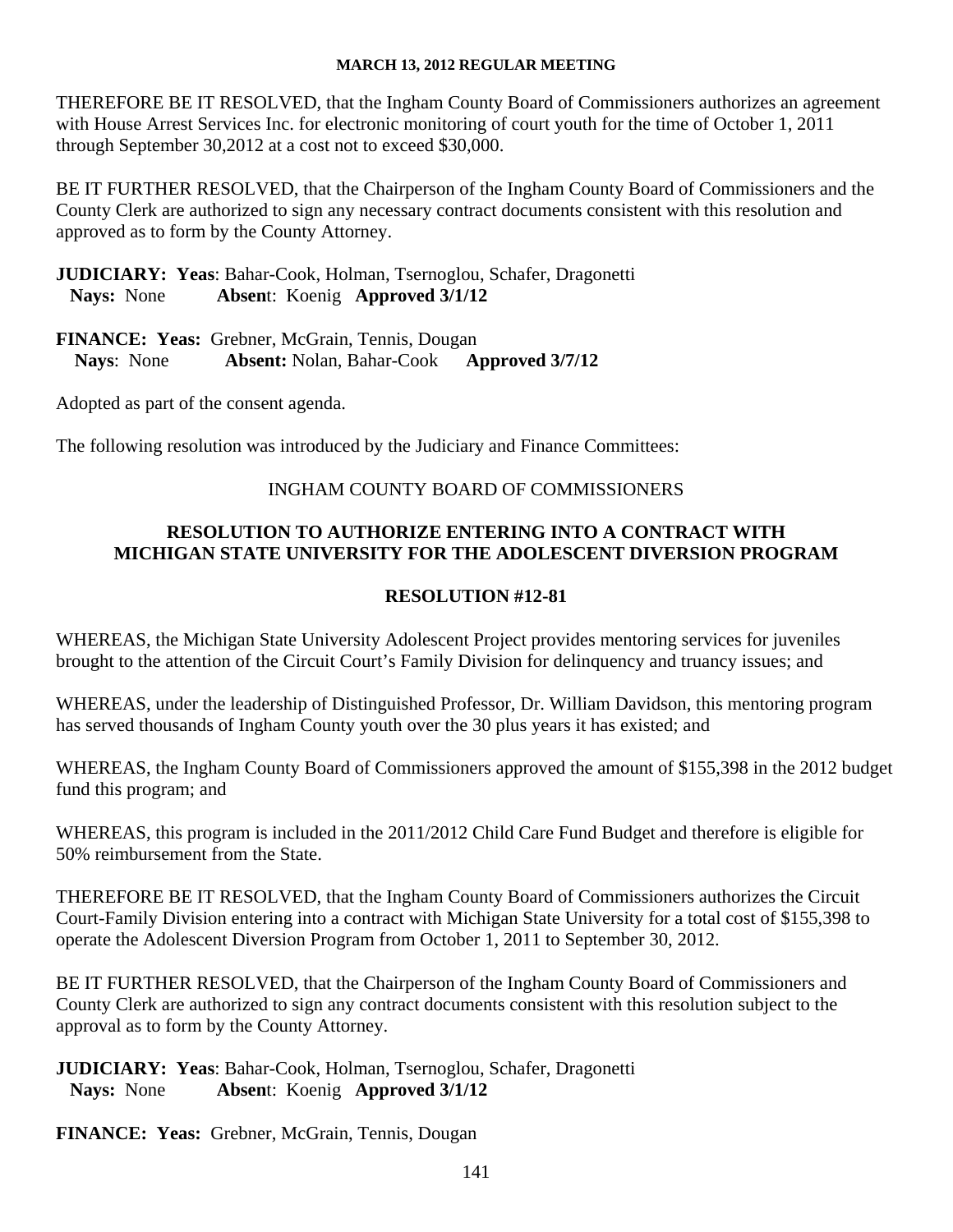**Nays**: None **Absent:** Nolan, Bahar-Cook **Approved 3/7/12** 

Adopted as part of the consent agenda.

The following resolution was introduced by the Law Enforcement, County Services and Finance Committees:

## **RESOLUTION TO ESTABLISH THE FINAL STAFFING AT THE INGHAM COUNTY 911 CENTRAL DISPATCH CENTER**

## **RESOLUTION #12-82**

WHEREAS, that the Ingham County Board of Commissioners have approved the recommendation of the Ingham County Building Authority and authorized the Ingham County Consolidated 911 Central Dispatch Center Project to proceed with a revised project design and budget; and

WHEREAS, the current Construction Schedule has established a effective date of integration of April 17, 2012 to begin operations at the new 911 Central Dispatch Center; and

WHEREAS, there are currently two positions already established at the Ingham County 911 Central Dispatch Center including the Ingham County 911 Central Dispatch Director and the System Administrator .5 FTE; and

WHEREAS, the Ingham County 911 Central Dispatch Director is recommending a Final Staffing level of sixty five and one half FTE's; and

WHEREAS, MIS support will be provided to the 911 Central Dispatch Center by Ingham County's MIS Department, which will require an increase to the MIS staffing level.

THEREFORE BE IT RESOLVED, that the Board of Commissioners hereby establishes the following positions for Ingham County 911 Central Dispatch Center at the following Salary and Grade Levels:

One Assistant Director MCF 11 (\$ 63,641 - \$87,739, Salary range) One Administrative Assistant MCF 5 (\$38,710 - \$46,467, Salary range)

BE IT FURTHER RESOLVED, that the following positions are also established with the Salary Range and Grade Levels to be determined by the Human Resources Department, the provisions of Resolution #08- 056 and the collective bargaining process:

Six Supervisors Fifty-Six Telecommunicators

BE IT FURTHER RESOLVED, that the Board of Commissioners hereby establishes an additional Computer Technician Level I position, UAW/I (\$40,867 - \$48,776) in the MIS Department.

BE IT FURTHER RESOLVED, that the Position Allocation List is hereby amended to include the above positions for the Ingham County 911 Central Dispatch Center and the MIS Department.

BE IT FURTHER RESOLVED, that the hiring freeze and hiring delay are hereby waived for any of these positions at the 911 Center and the MIS Department and any vacancies may be posted immediately.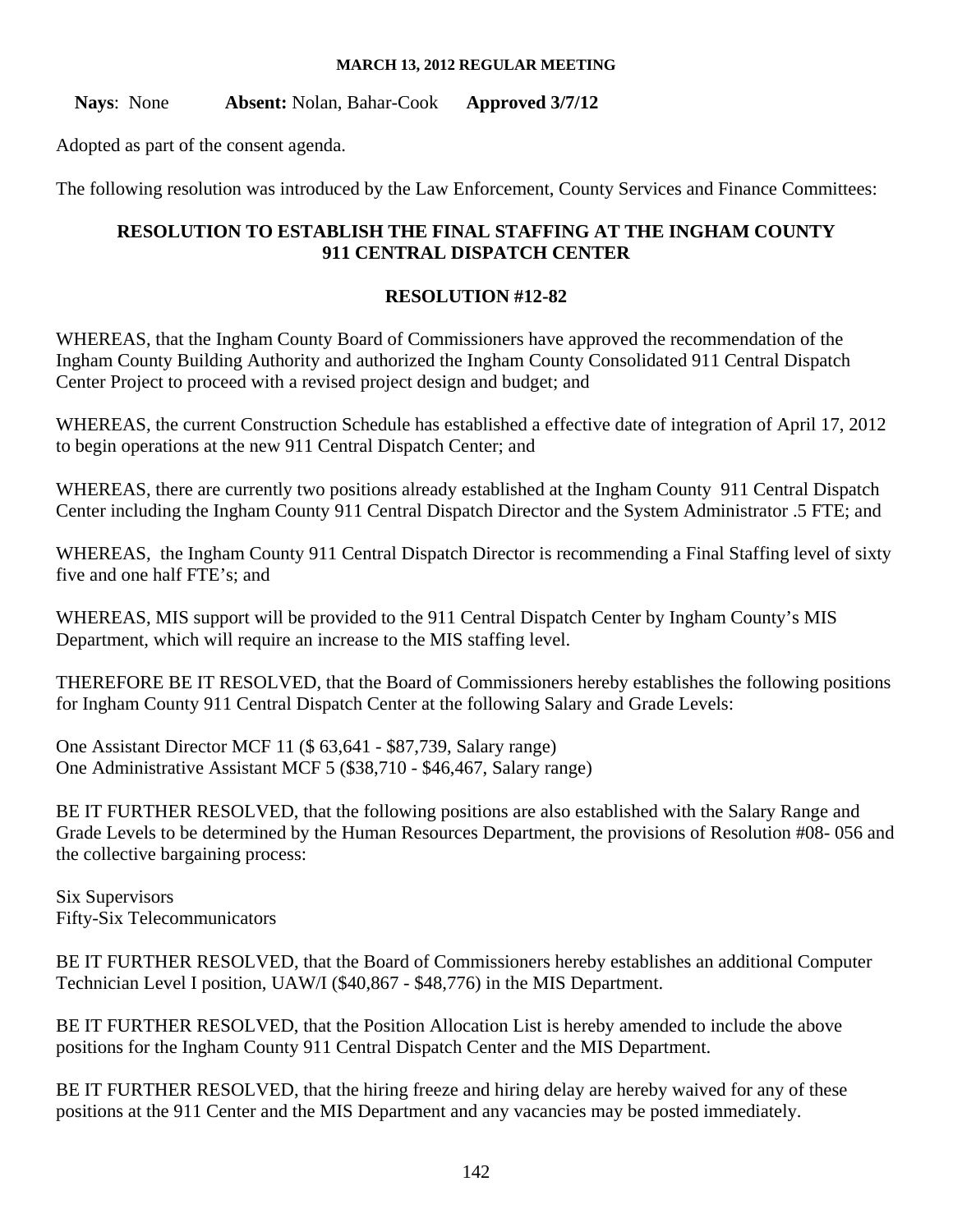BE IT FURTHER RESOLVED, that the positions will start the effective date of Integration.

**LAW ENFORCEMENT: Yeas**: Tsernoglou, De Leon, Celentino, Schafer, Dragonetti **Nays:** None **Absen**t: Koenig **Approved 3/1/12**

**COUNTY SERVICES: Yeas**: Holman, Schor, Grebner, De Leon, Vickers **Nays:** None **Absen**t: Celentino **Approved 3/6/12**

**FINANCE: Yeas:** Grebner, McGrain, Tennis, Dougan **Nays**: None **Absent:** Nolan, Bahar-Cook **Approved 3/7/12** 

Adopted as part of the consent agenda.

The following resolution was introduced by the Law Enforcement and Finance Committees:

# **RESOLUTION TO AUTHORIZE INGHAM COUNTY TO ACCEPT THE DONATION OF THREE MOBILE RADIOS FROM HAYES GREEN BEACH HOSPITAL**

# **RESOLUTION #12-83**

 WHEREAS, the Ingham County Board of Commissioners operates the Ingham County Public Safety Radio Communications System; and

WHEREAS, Hayes Green Beach Hospital in Charlotte, Michigan has three radios that they no longer use and they would like to donate them to the Ingham County Public Safety Radio Communications System; and

WHEREAS, these radios would be placed in the Ingham County Public Safety Radio Communications System spare radio inventory.

THEREFORE BE IT RESOLVED, that the Ingham County Board of Commissioners authorizes the acceptance of three M-7100 UHF EDACS Trunking Radios, remote mount with cables to be placed in the Ingham County Public Safety Radio Communications System spare radio inventory, Serial numbers as follows:

9817577 9817575 9817562

BE IT FURTHER RESOLVED, that the Ingham County Board of Commissioners expresses their appreciation to Hayes Green Beach Hospital for their donation of these radios for the Ingham County Public Safety Radio Communications System spare radio inventory.

**LAW ENFORCEMENT: Yeas**: Tsernoglou, De Leon, Celentino, Schafer, Dragonetti **Nays:** None **Absen**t: Koenig **Approved 3/1/12**

**FINANCE: Yeas:** Grebner, McGrain, Tennis, Dougan **Nays**: None **Absent:** Nolan, Bahar-Cook **Approved 3/7/12** 

Adopted as part of the consent agenda.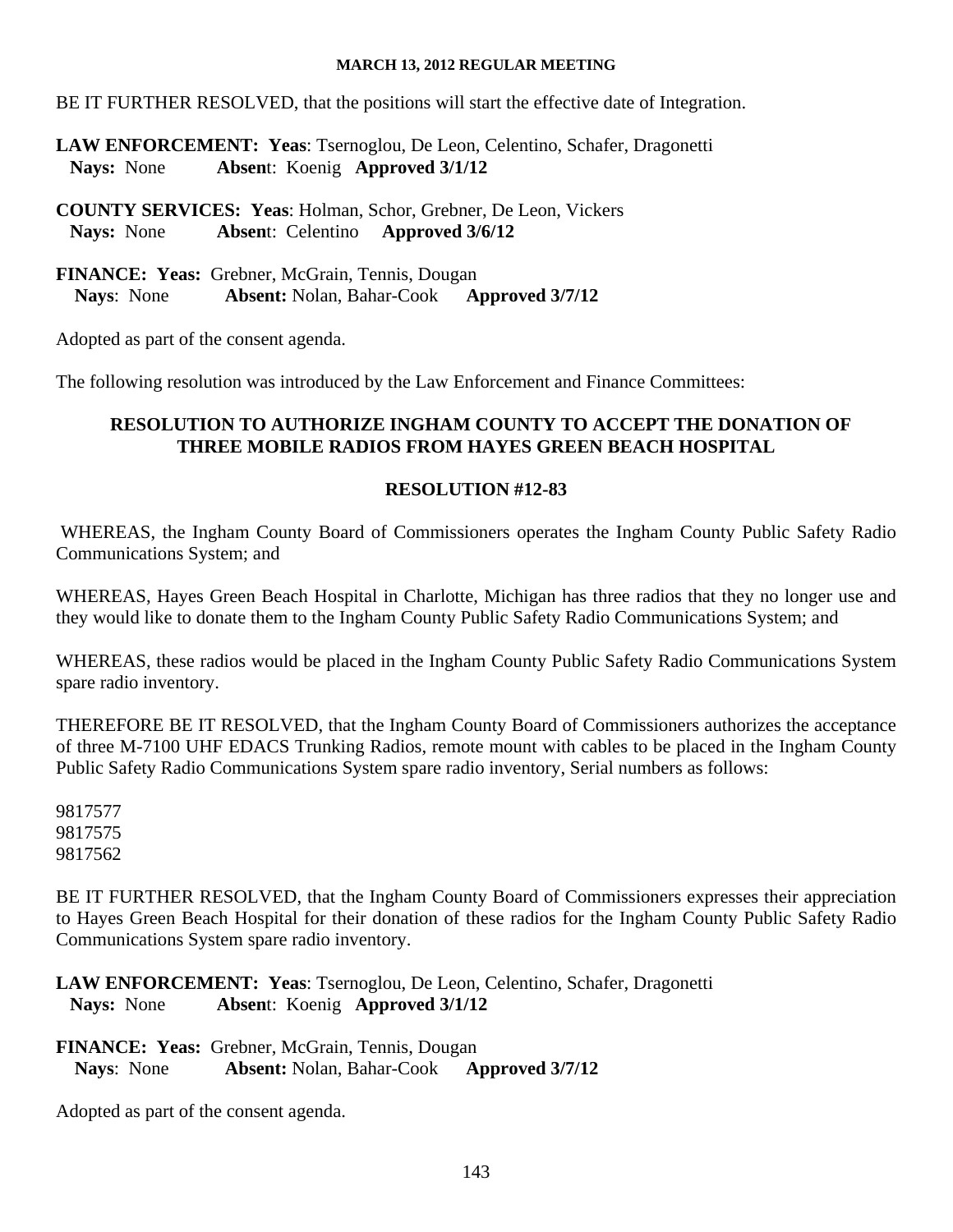The following resolution was introduced by the Law Enforcement and Finance Committees:

## **RESOLUTION AUTHORIZING THE INGHAM COUNTY SHERIFF'S OFFICE TO SELL AT FAIR MARKET VALUE, TWO USED PATROL VEHICLES TO THE INGHAM INTERMEDIATE SCHOOL DISTRICT**

## **RESOLUTION #12-84**

WHEREAS, the Ingham County Sheriff's Office participates in many formal and informal training of our county youths; and

WHEREAS, the Ingham Intermediate School District, has requested from Ingham County to sell them two used patrol vehicles at fair market value for their Law Enforcement Program; and

WHEREAS, the Ingham Intermediate School District's Law Enforcement Program serves the need for High School Students from throughout the county's school districts, who wish to enter the law enforcement profession; and

WHEREAS, the Ingham Intermediate School District's Law Enforcement Director, Tim Nixon, is a 28 year veteran police officer and certified MCOLES (Michigan Commission on Law Enforcement Standards); and

WHEREAS, the two vehicles pending sale to the Ingham Intermediate School District will be vehicles that are taken out of service for auction; and

WHEREAS, the two vehicles the Ingham Intermediate School District's Law Enforcement Program buys will be used for their training program only and on Ingham Intermediate School District's property; and

WHEREAS, the two vehicles the Ingham Intermediate School District's Law Enforcement Program buys will be identified as an Ingham Intermediate School District's Law Enforcement program.

THEREFORE BE IT RESOLVED, that the Ingham County Board of Commissioners hereby authorizes the Ingham County Sheriff's Office to sell at fair market value two used Ingham County Patrol Vehicles.

BE IT FURTHER RESOLVED, that the Chairperson of the Ingham County Board of Commissioner, the County Clerk, and the Sheriff are authorized to sign any necessary contract documents consistent with this resolution and approved as to form by the County Attorney.

## **LAW ENFORCEMENT: Yeas**: Tsernoglou, De Leon, Celentino, Schafer, Dragonetti **Nays:** None **Absen**t: Koenig **Approved 3/1/12**

**FINANCE: Yeas:** Grebner, McGrain, Tennis, Dougan **Nays**: None **Absent:** Nolan, Bahar-Cook **Approved 3/7/12** 

Adopted as part of the consent agenda.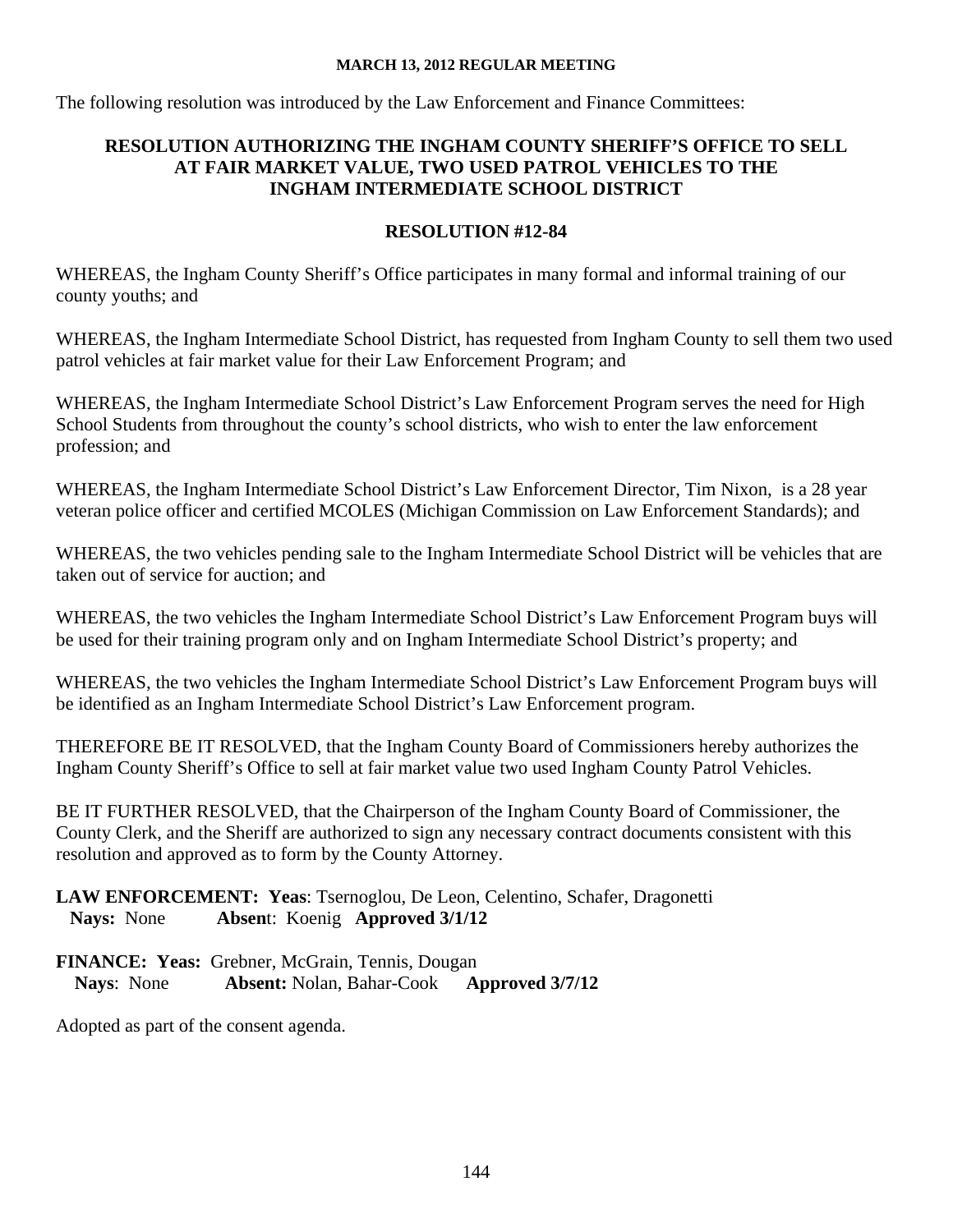The following resolution was introduced by the Law Enforcement and Finance Committees:

## **RESOLUTION AUTHORIZING AN AMENDMENT TO THE CONTRACT WITH THE CITY OF LANSING FOR THE PUBLIC SAFETY INTEROPERABLE COMMUNICATION (PSIC) GRANT PROGRAM TO ENHANCE THE INGHAM COUNTY PUBLIC SAFETY RADIO COMMUNICATIONS SYSTEM**

## **RESOLUTION #12-85**

WHEREAS, the Ingham County Board of Commissioners operates the Ingham County Public Safety Radio Communications System; and

WHEREAS, the Ingham County Board of Commissioners previously approved through Resolution #11-126 to enter into a contract with the City of Lansing for the Public Safety Interoperability Communication (PSIC) Grant Program for a total project cost of \$ 45,750 of which \$ 36,600 is grant funds and \$ 9,150 is local match for the purchase and installation of the necessary radios and related equipment for the Public Safety Wireless Voice Communication System to enhance our interoperability between the Ingham County Public Safety Radio Communications System, Ingham County Central Dispatch and the Michigan Public Safety Communication System (MPSCS) radio system; and

WHEREAS, additional PSIC grant funds are available to reprogram all the Radios on the Ingham County Public Safety Wireless Voice Communication System and to purchase a narrow band radio; and

WHEREAS, this grant will fund eighty per cent (\$48,400) of the total costs (\$60,500) to enhance our interoperability between the Ingham County Public Safety Radio Communications System, Ingham County Central Dispatch and the Eaton County Public Safety Agencies radio system; and

WHEREAS, the 911 Advisory Board is recommending that the Ingham County Board of Commissioners fund this additional twenty percent grant match request (\$12,100) from the 911 Emergency Telephone Dispatch Services - Ingham County Public Safety Radio Communications System Project Budget.

THEREFORE BE IT RESOLVED, that the Ingham County Board of Commissioners authorizes amending the contract with the City of Lansing for the Public Safety Interoperability Communication (PSIC) Grant Program for a new total project cost of \$106,250 of which \$85,000 is grant funds and \$21,250 is local match the project for the purchase and installation of one additional narrow band radio and to reprogram all of the radios of the Public Safety Wireless Voice Communication System for the time period of January 1, 2007 to June 30, 2012.

BE IT FURTHER RESOLVED, that the following amended budget and purchase orders are authorized as part of this communications project:

10 - Motorola XTL-5000 control station radios - state contract pricing of \$3,690 each (\$36,900) 10 - Control station Yagi antennas - \$125 each (\$1250) 1500 ft. - ½" heliax antenna cable (\$3,000) 40 - Connectors for ½" heliax cable (\$800) 10 - Lightning arresters (\$800) Installation of radios and antennas (\$3,000) 1 Narrow band radio (\$2,500) Reprogramming of 2000 radios (\$58,000)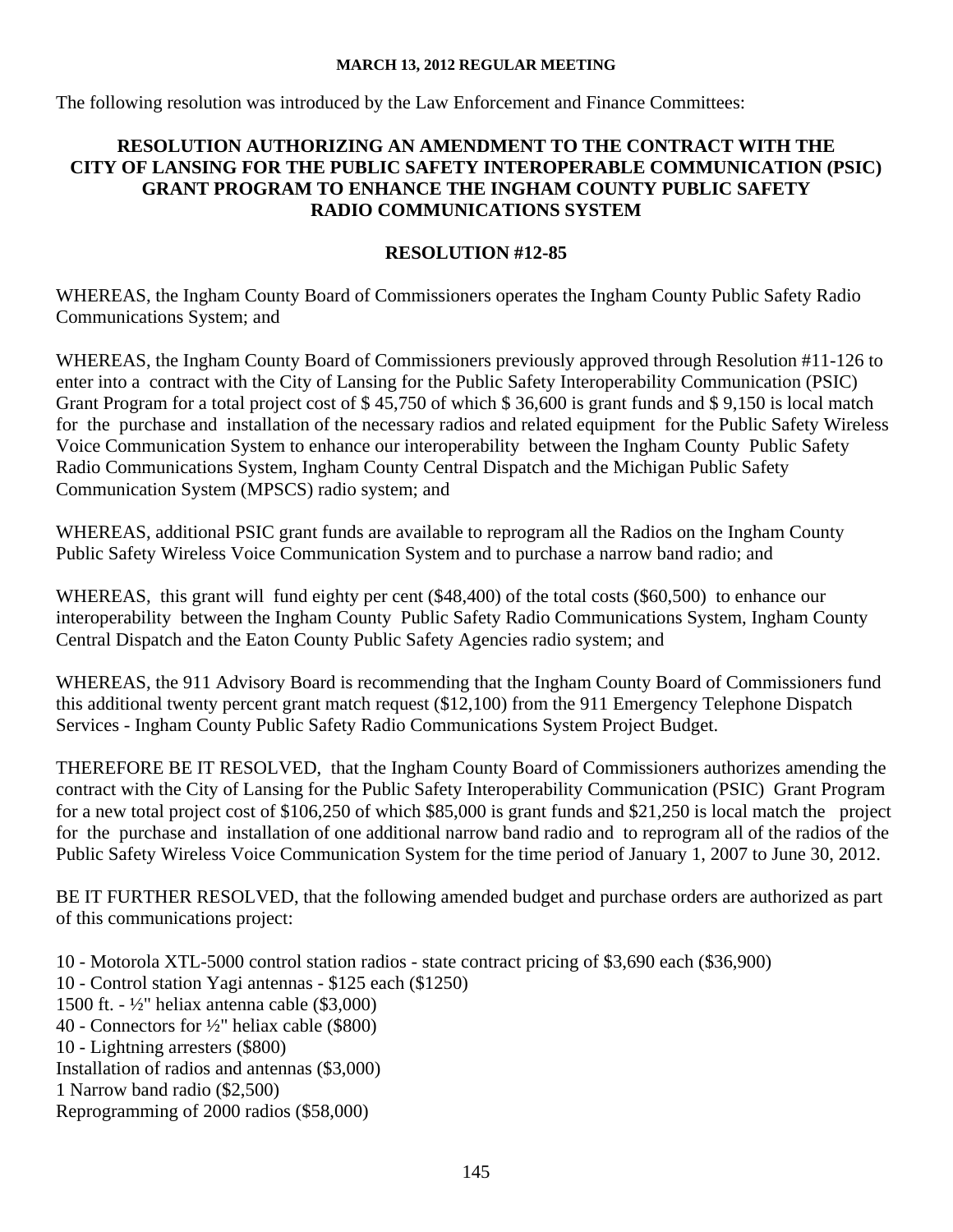Total project cost: \$106,250

BE IT FURTHER RESOLVED, that the Controller/Administrator is authorized to make the necessary budgetary transfers of these additional grant funds \$48,400 grant match funds up to a additional \$12,500 for a total of \$21,250 from the 911 Emergency Telephone Dispatch Services - 911 fund for Management and System Improvements as part of the upgrade of the Public Safety Radio Communications System in Ingham to be completed by June 30, 2011.

BE IT FURTHER RESOLVED, that the Chairperson of the Ingham County Board of Commissioners and the County Clerk are authorized to sign any new contract amendment or purchase documents as prepared by or approved as to form by the County Attorney that are consistent with this resolution.

**LAW ENFORCEMENT: Yeas**: Tsernoglou, De Leon, Celentino, Schafer, Dragonetti **Nays:** None **Absen**t: Koenig **Approved 3/1/12**

**FINANCE: Yeas:** Grebner, McGrain, Tennis, Dougan **Nays**: None **Absent:** Nolan, Bahar-Cook **Approved 3/7/12** 

Adopted as part of the consent agenda.

**SPECIAL ORDERS OF THE DAY:** None.

## **PUBLIC COMMENT:**

None.

## **COMMISSIONER ANNOUNCEMENTS:**

Commissioner Dougan announced that the Holt Education Foundation will be holding its 18<sup>th</sup> annual Community Recognition Dinner on Wednesday, March 21, 2012, at the Chisholm Hills Golf and Banquet Center.

Commissioner Holman announced that the Ingham County Landbank has about 60 totally renovated homes for sale in excellent shape at very reasonable prices if you know of anyone looking to buy.

Commissioner Mc Grain announced two up coming events: the Ingham County Diversity Luncheon at the Fair Grounds on Thursday, March 15, 2012 and the Community Mental Health Breakfast on Monday, March 19, 2012.

Commissioner Copedge congratulated the Girl Scouts on their 100<sup>th</sup> anniversary.

## **CONSIDERATION AND ALLOWANCE OF CLAIMS:**

Moved by Commissioner Mc Grain, supported by Commissioner Grebner, to approve payment of the claims submitted by the County Clerk and Financial Services Department in the amount of \$1,481,372.75. Motion carried unanimously. Absent: None.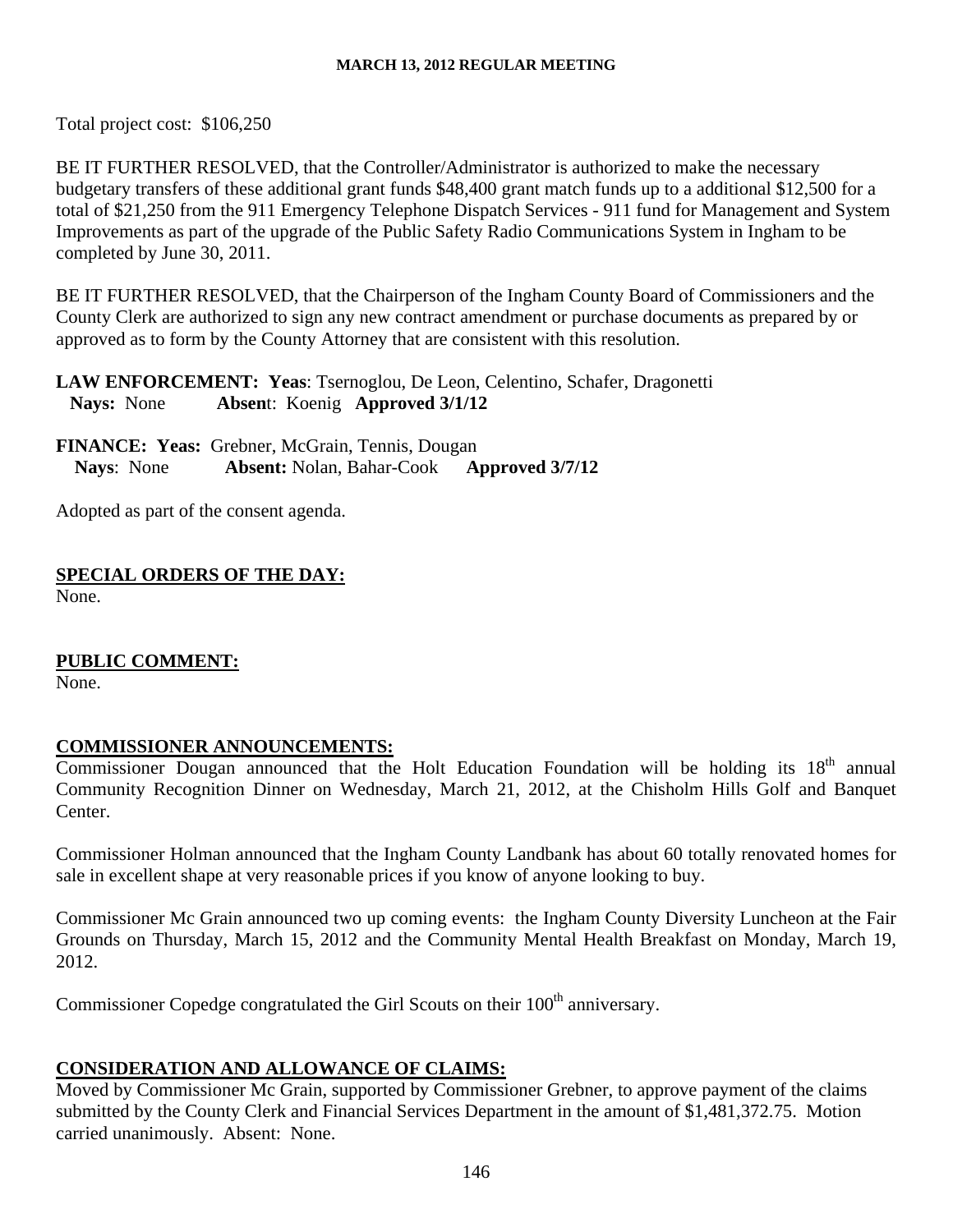## **ADJOURNMENT:**

 $\overline{a}$ 

The meeting was adjourned at 7:08 p.m.

# **DALE COPEDGE, CHAIRPERSON MIKE BRYANTON, INGHAM COUNTY CLERK**

Cathy Haskins, Clerical Services Supervisor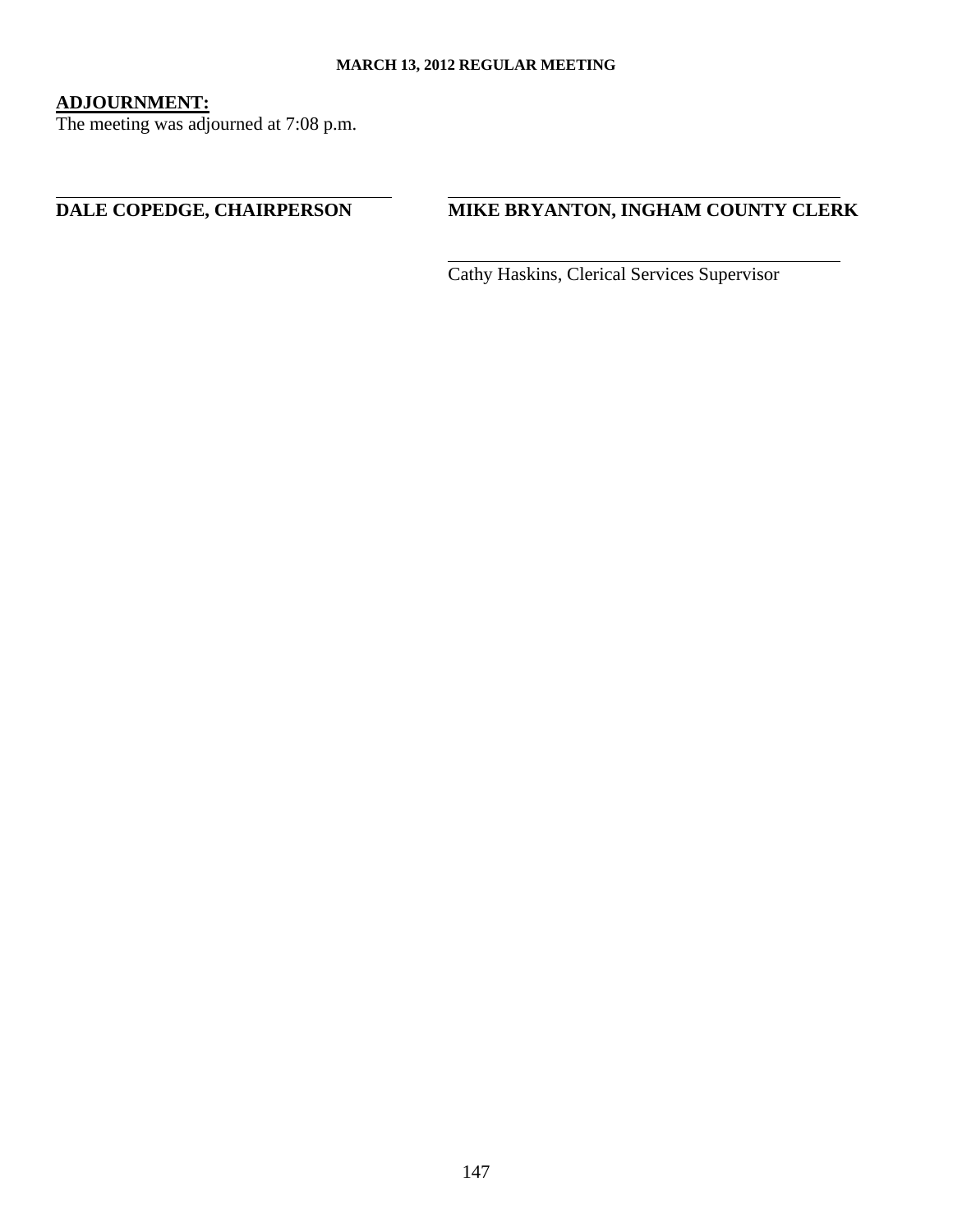March 16,2012

Ingham County Equal Opportunity Committee c/o Board of Commissioners Office P.O. Box 319 Mason, MI 48854

Dear Members of the Ingham County Equal Opportunity Committee:

am writing to announce my resignation from as the chair of the Ingham County Equal Opportunity Committee, effective immediately.

This was not an easy decision to make. Since being appointed to the EOC in 2010, I have enjoyed my time serving on the committee, including the last few months as chair. While there is much work to still be done, I am confident that the committee will be able to continue serving the citizens of Ingham County.

Recently, I have been offered and accepted a "Schedule C" political appointment from the Obama Administration in Washington. D.C.. working in the Office of Public Affairs at the Department of Justice. While unexpected, I view this political appointment as a once-in-a-lifetime opportunity to help me further pursue my passions.

It is with a heavy heart that I will be leaving Michigan and relocating to our nation's capital to pursue this endeavor. Born and raised in Michigan, our great state will always be home to me. While I will be living in Washington, D.C. throughout the duration of this political appointment, I undoubtedly know I will be continually involved in various aspects of my home state of Michigan. Simply put, Michigan is  $-$  and always  $-$  will be my home.

Sincerely,

titelul/Rind

Mitchell Rivard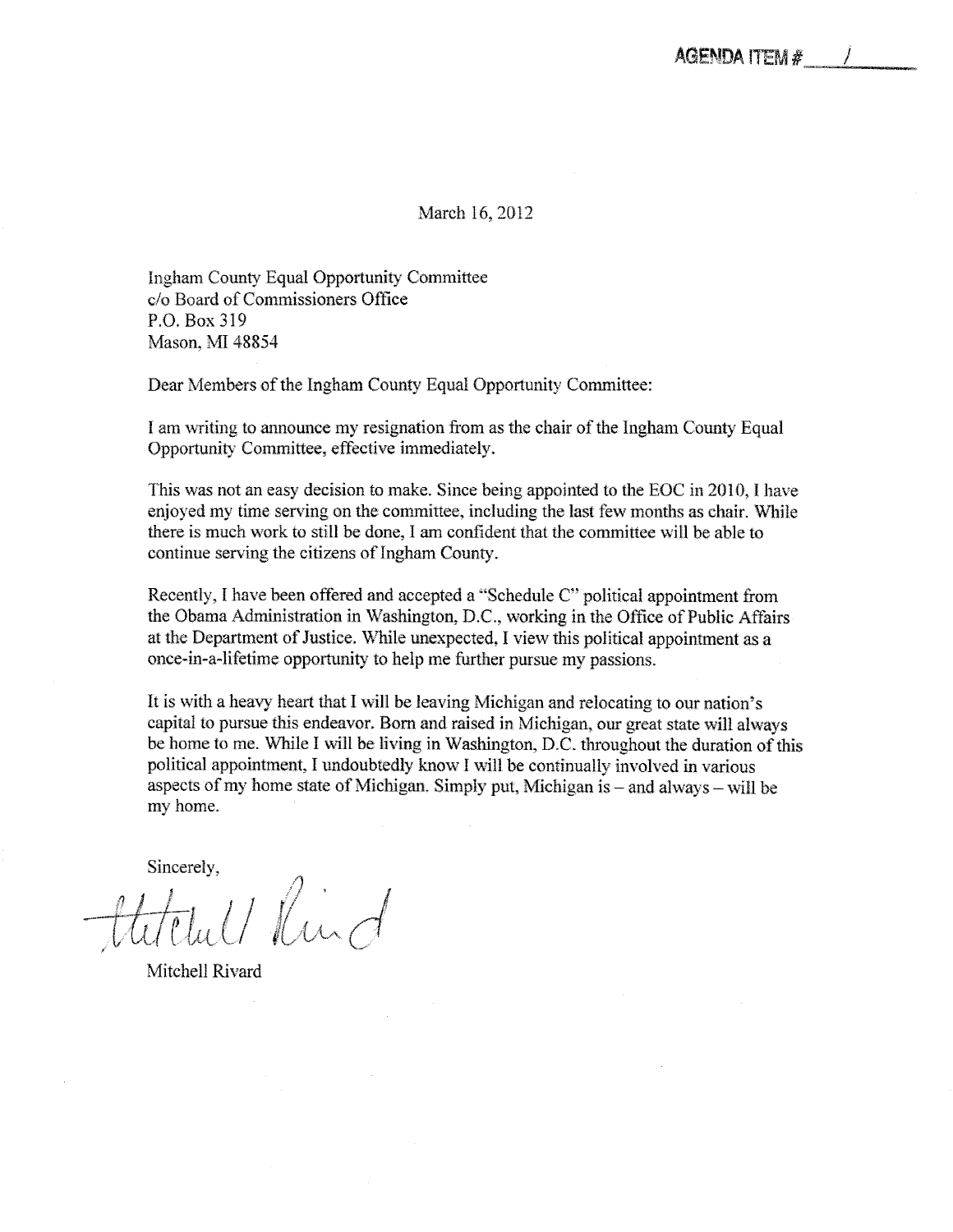

STATE OF MICHIGAN DEPARTMENT OF ENVIRONMENTAL QUALITY LANSING



March 13, 2012

Dear Interested Party:

Pursuant to Act 451, Section 5511, the Michigan Department of Environmental Quality, Air Quality Division's Pending New Source Review Application Report is enclosed. This report lists all of the pending applications submitted for sources within your county.

The Pending New Source Review Applications Report includes the following information: county, city, date received, applicant's name, site address, application permit number, and a brief description of the nature of the source or process.

This report will be sent to you on a monthly basis unless you request that your name be deleted from our mailing list. Please note that this information is updated weekly and is also available on the Internet. A query is accessible on the Permits page at the following address: http://www.deq.state.mi.us/aps. Click on "NSR Pending Application Query," select the county name from the drop down list, then click the "Submit Query" button. You may obtain information on sources located in neighboring counties by accessing the above query or by contacting me.

Thank you for your interest in this matter.

Sincerely,

W- Sue Thelen Permit Section Air Quality Division 517-373-7068

**Enclosure** 

RECEIVED **MAR 19 2012**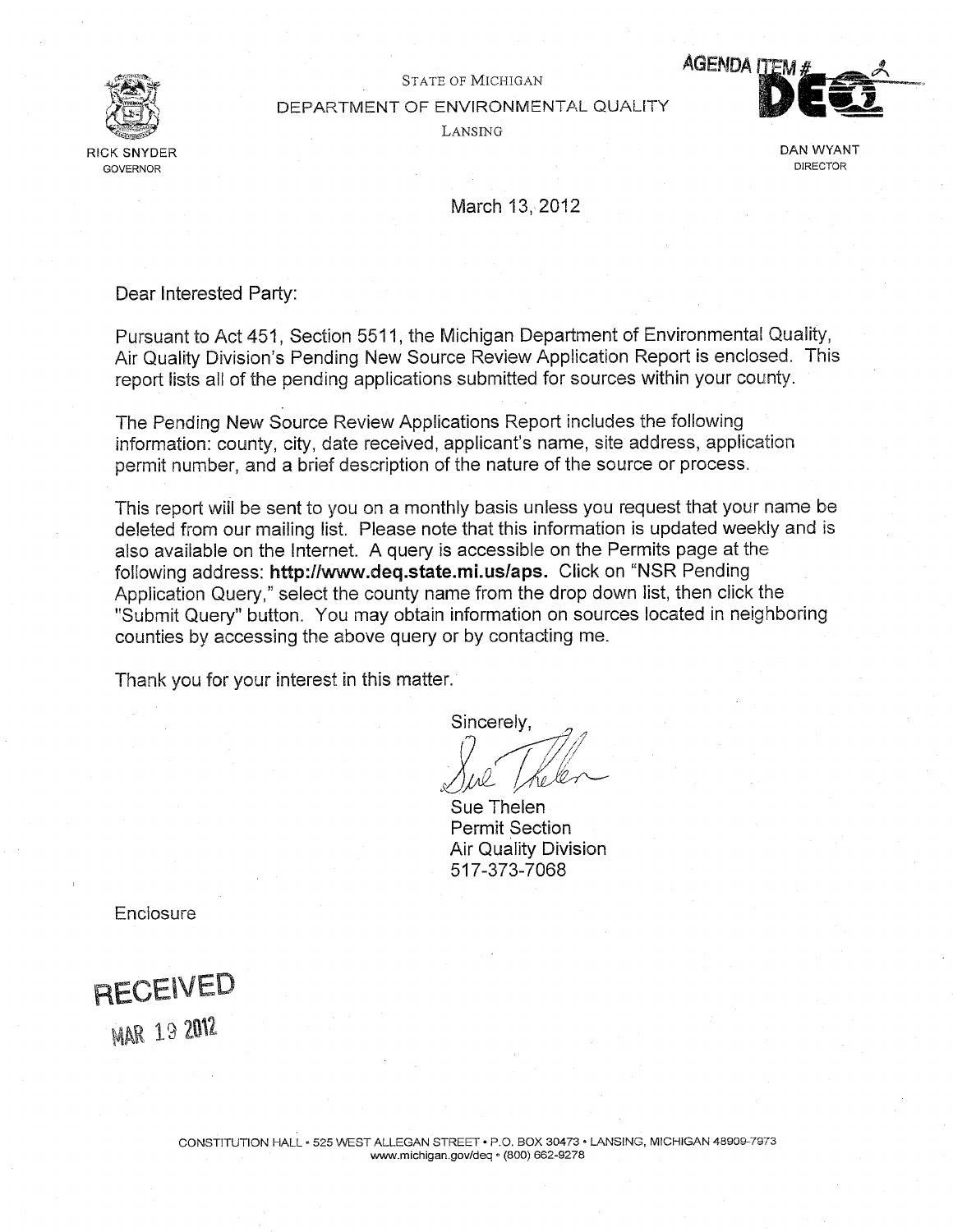| 医动脉 医血管 医心理                                                                            |
|----------------------------------------------------------------------------------------|
|                                                                                        |
| Print P.A. Bir<br>. The Edition                                                        |
| The second contract of the contract of the contract of the contract of the contract of |
| <b>Continued State</b>                                                                 |
| ζ,                                                                                     |
| Ĵ<br>人民的人的                                                                             |

| Definition of the state of |                 |            |                           |                                        |            |                                                                 |  |
|----------------------------|-----------------|------------|---------------------------|----------------------------------------|------------|-----------------------------------------------------------------|--|
| County                     | <u>iar</u>      | <b>SRN</b> | <b>Site Address</b>       | Applicant                              | Permit No. | Received Equipment                                              |  |
| CLINTON                    | ELSIE           | B2966      | 222 PARK AVENUE           | ITT CORPORATION                        | $29 - 12$  | 2/13/2012 SOIL VAPOR EXTRACTION SYSTEM                          |  |
| GENESEE                    | <b>FLINT</b>    | A1178      | Ш<br>902 E HAMILTON AV    | REVITALIZING AUTO                      | $165 - 11$ | 0/27/2011 REMEDIATION SYSTEM                                    |  |
| GENESEE                    | FLINT           | M3641      | 502 MILL STREET           | UNIVERSITY OF MICHIGAN                 | $32 - 12$  | 2/28/2012 BOILERS                                               |  |
| GENESEE                    | GRAND BLANC     | N7982      | 3090 W COOK ROAD          | LEADING EDGE FIBERGLASS POOL           | 53-08A     | 2/9/2012 FIBERGLASS OPEN MOLDING<br>PROCESS                     |  |
| GRATIOT                    | ALMA            | M3582      | 1965 WILLIAMS RD          | IAC ALMA, LLC                          | 170-79F    | 2/28/2012 LENGTHEN THE DRYING UNIT                              |  |
| <b>INGHAM</b>              | EAST LANSING    | K3249      | 3885 JOLLY ROAD           | MICHIGAN STATE UNIVERSITY              | $175 - 11$ | 11/23/2011 ESTABLISH LIMITS                                     |  |
| INGHAM                     | EAST LANSING    | K3249      | FARM LANE ROAD            | MICHIGAN STATE UNIVERSITY              | 28-12      | 2/21/2012 INCINERATOR                                           |  |
| INGHAM                     | <b>LANSING</b>  |            | 3814 W JOLLY ROAL         | <b>SPEEDWAY LLC</b>                    | 45-12      | <b>GROUNDWATER REMEDIATION</b><br>3/12/2012 GENERAL PTI-SOIL OR |  |
| LIVINGSTON                 | <b>BRIGHTON</b> | N2311      | 2040 HEISERMAN D          | <b>TRANSTAR AUTOBODY</b><br>TECHNOLOGY | 226-09C    | 2/8/2012 THERMAL OXIDIZER                                       |  |
| SHIAWASSEE                 | LENNON          | N5910      | 9536 ELENNON ROAD         | NORTH AMERICAN NATURAL RES             | $123 - 11$ | 8/16/2011 LANDFILL GAS FUELED<br><b>GENERATOR ENGINES</b>       |  |
| SHIAWASSEE                 | LENNON          | N5910      | 9536 E LENNON ROAD        | WASTE MANAGEMENT OF<br>MICHICAN        | 166-11     | 10/28/2011 MODIFICATION                                         |  |
| SHIAWASSEE                 | LENNON          | P0325      | 11784 LYTLE ROAD          | AURORA AGRONOMY                        | $38 - 12$  | 2/28/2012 DRY FERTILIZER BLENDER                                |  |
| SHIAWASSEE                 | OWOSSO          | N2362      | REET<br>630 S CHESTNUT ST | PYRAMID PEAK COATINGS, LLC             | $30 - 07B$ | 8/24/2011 MODIFICATION                                          |  |

Printed Tuesday, March 13, 2012

Report Avaiable on Permit Section Intranet Page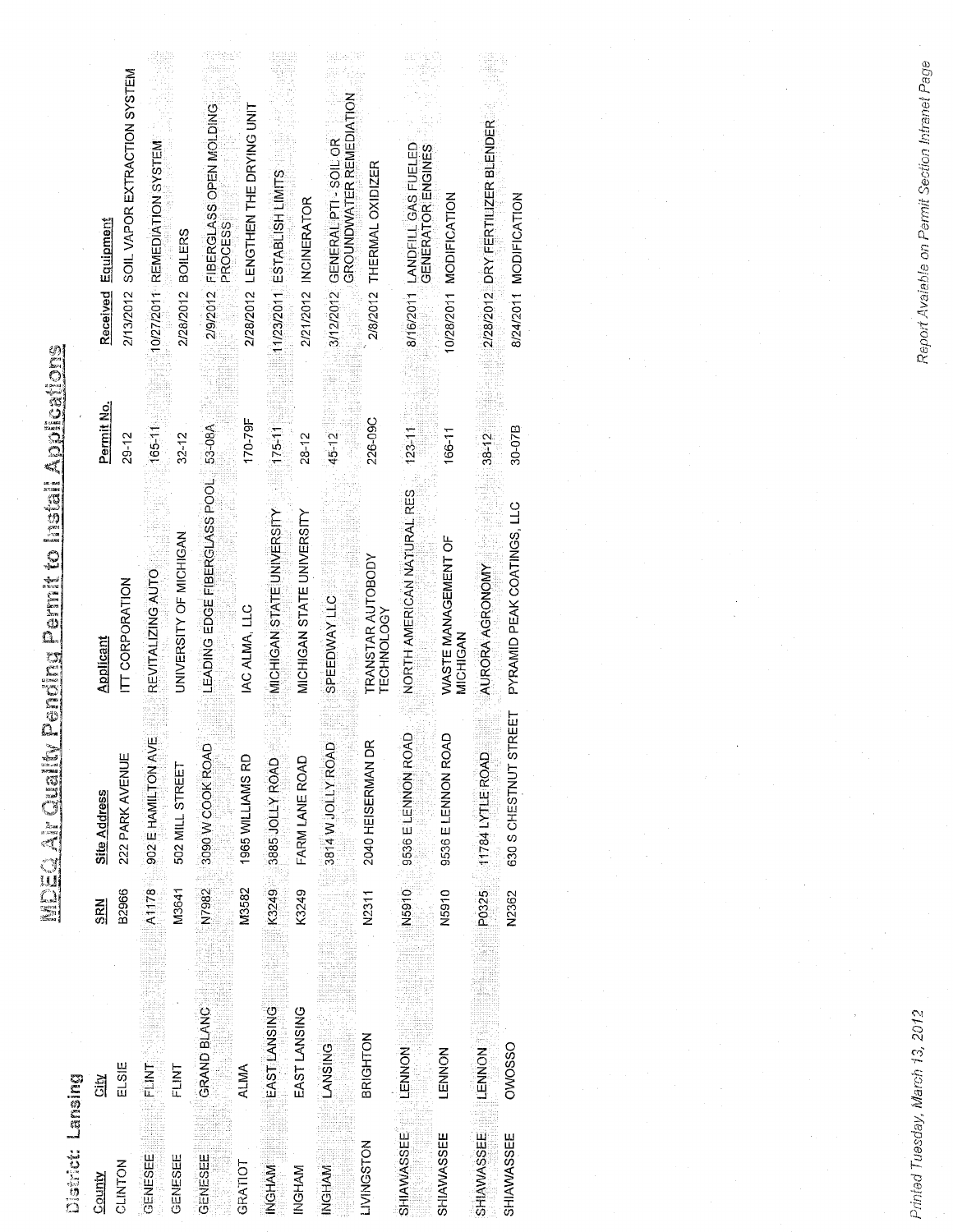Introduced by the County Services Committee of the:

### INGHAM COUNTY BOARD OF COMMISSIONERS

## **RESOLUTION DECLARING MARCH 31, 2012 AS "CESAR E. CHAVEZ DAY" IN INGHAM COUNTY**

#### **RESOLUTION #12-**

WHEREAS, the late Cesar E. Chavez developed and lived by a unique blend of values, philosophy and styles; and

WHEREAS, throughout his youth and into his adulthood, Cesar migrated across the southwest laboring in the fields and vineyards where he was exposed to the hardships and injustices of farm worker life; and

WHEREAS, his life as a community organizer began in 1952 when he joined the Community Service Organization (CSO), a prominent Latino civil rights group, in the late 1950s and early 1960s, he served as the national director; and

WHEREAS, his dream was to create an organization to protect and serve farm workers, whose poverty and disenfranchisement he had shared, in 1962, Cesar resigned from the CSO, and founded what is now known as the United Farm Workers of America; and

WHEREAS, for more than three decades Cesar led the first successful farm workers union in American history serving hundreds of thousands of farm workers; and

WHEREAS, he led successful strikes and boycotts that resulted in the first industry-wide labor contracts and the efforts of his union brought about the passage of the groundbreaking 1975 California Agricultural Labor Relations Act to protect farm workers; and

WHEREAS, on April 23, 1993, Cesar Chavez, a true American hero, died of natural causes in San Luis, Arizona shortly before he was scheduled to appear in Lansing.

THEREFORE BE IT RESOLVED, that the Ingham County Board of Commissioners hereby honors the memory of Cesar E. Chavez, an extraordinary Mexican-American, Labor Leader and role model, and declares March 31, 2012 as "Cesar E. Chavez Day" in Ingham County.

**COUNTY SERVICES: Yeas:** Holman, Grebner, Celentino, De Leon, Vickers **Nays:** None **Absent:** Schor **Approved 3/20/12**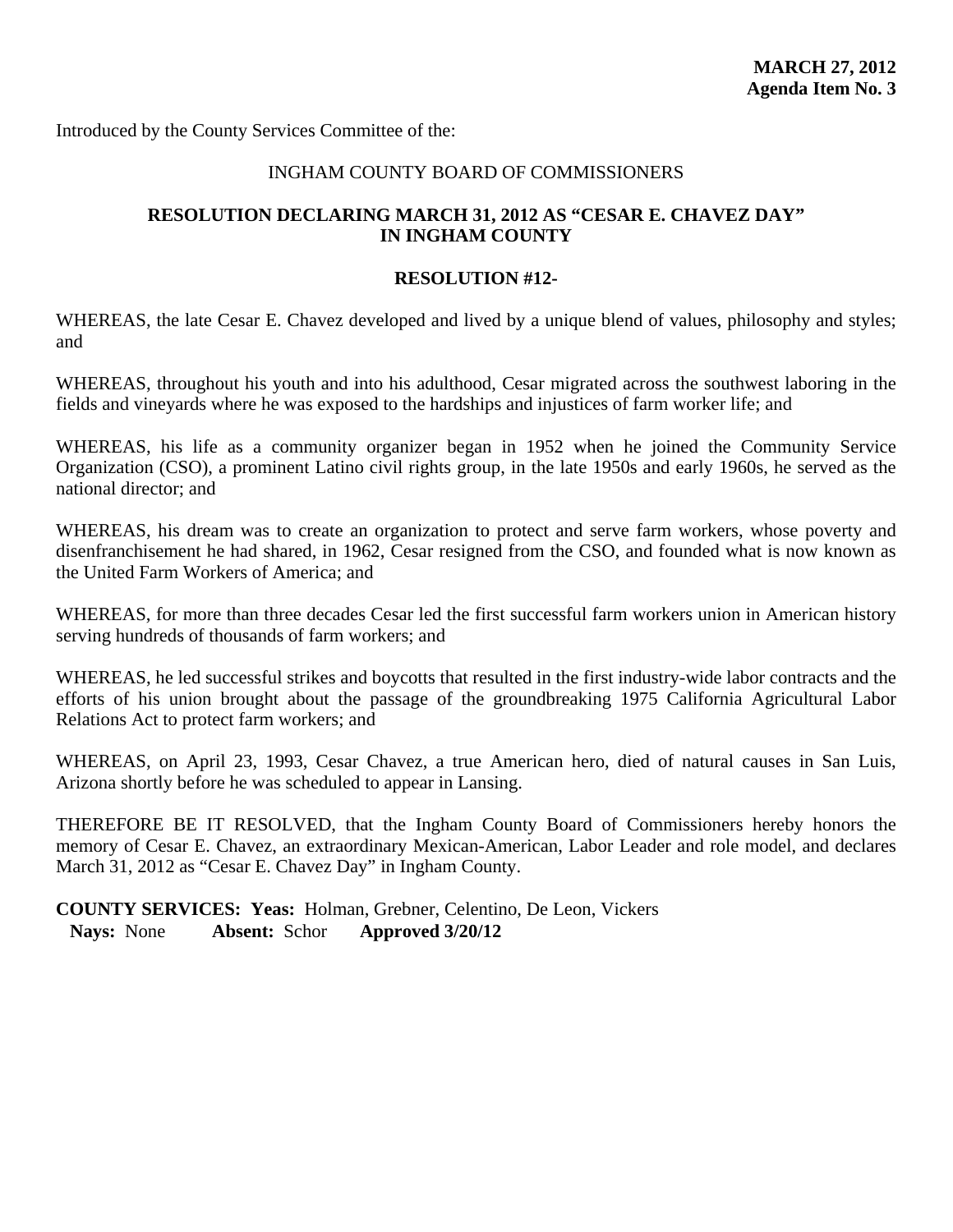Introduced by the County Services Committee of the:

## **INGHAM COUNTY BOARD OF COMMISSIONERS**

## **RESOLUTION MAKING APPOINTMENTS TO THE WOMEN'S COMMISSION**

## **RESOLUTION #12-**

WHEREAS, several vacancies exist on the Women's Commission; and

WHEREAS, the County Services Committee interviewed applicants interested in serving on this Commission.

THEREFORE BE IT RESOLVED, that the Ingham County Board of Commissioners hereby makes the following appointments to the Women's Commission:

> Anne Klein Barna, 133 E. Columbia, Mason, 48854 Jennifer Flood, 6206 Beechfield Drive, Lansing, 48911

to terms expiring December 31, 2014; and

Leah Brooks, 5325 Ferris Road, Eaton Rapids, 48827

to a term expiring December 31, 2012.

**COUNTY SERVICES: Yeas:** Holman, Grebner, Celentino, De Leon, Vickers **Nays:** None **Absent:** Schor **Approved 3/20/12**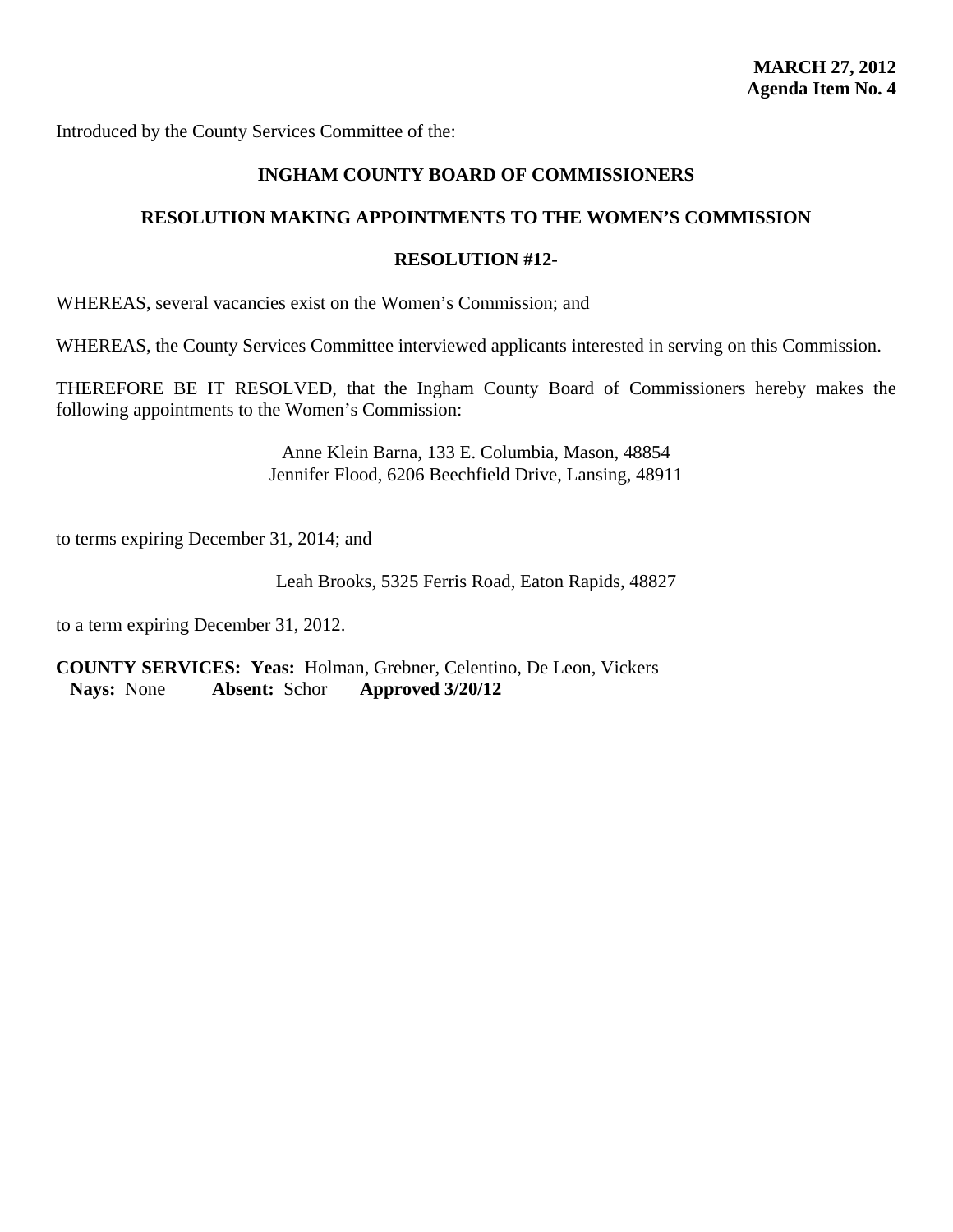Introduced by the County Services and Finance Committees of the:

## INGHAM COUNTY BOARD OF COMMISSIONERS

## **RESOLUTION AUTHORIZING AN AGREEMENT WITH COMERICA, INC. FOR THE PROCUREMENT CARD PROGRAM**

### **RESOLUTION #12-**

WHEREAS, the Ingham County Board of Commissioners authorized in Resolution #02-178, for the Purchasing Department to proceed with implementing a Procurement Card Program; and

WHEREAS, the Procurement Card Team was formed including representatives from Budgeting, Financial Services, Human Resources, Management Information Systems, Treasury and the Purchasing Departments; and

WHEREAS, the Ingham County Board of Commissioners authorized in Resolution #09-223, an agreement with Comerica, Inc. from July 31, 2009 to July 30, 2012 to provide commercial card services for the Procurement Card Program at no cost to the County; and

WHEREAS, Comerica has proposed a new agreement which incorporates a new rebate program whereby the County will be eligible for annual rebates; and

WHEREAS, after careful review and consideration of the proposed agreement, the Procurement Card Team recommends entering into a new agreement with Comerica.

THEREFORE BE IT RESOLVED, that Ingham County enters into a three-year agreement with Comerica, Inc. to provide commercial card services for the Procurement Card Program, for the term of July 31, 2012 to June 1, 2015.

BE IT FURTHER RESOLVED, that the agreement shall be extendable if mutually agreed upon by the County and Comerica for a period of not more than two years.

BE IT FURTHER RESOLVED, that the County Clerk and the Chairperson of the Board of Commissioners are hereby authorized to sign the necessary contract documents on behalf of the County after approval as to form by the County Attorney.

**COUNTY SERVICES: Yeas:** Holman, Grebner, Celentino, De Leon, Vickers **Nays:** None **Absent:** Schor **Approved 3/20/12**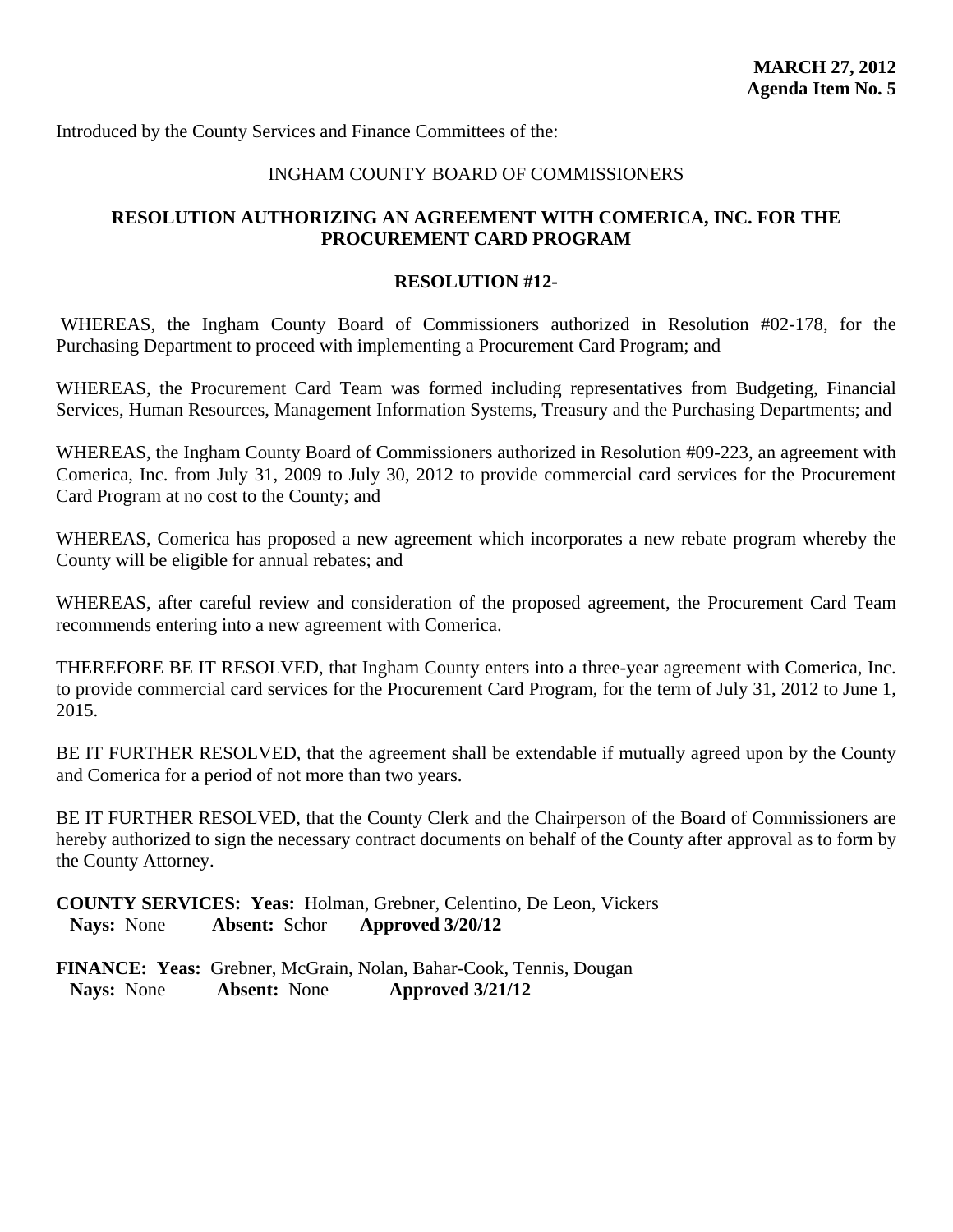Introduced by the County Services and Finance Committees of the:

## INGHAM COUNTY BOARD OF COMMISSIONERS

## **RESOLUTION AUTHORIZING RENEWING A CONTRACT WITH LANSING ICE & FUEL COMPANY TO SUPPLY FUEL FOR COUNTY-OWNED VEHICLES AND EQUIPMENT**

#### **RESOLUTION #12-**

WHEREAS, the County requires a primary supplier of fuel for County-owned and operated vehicles and equipment at fair and reasonable prices on an as-needed basis; and,

WHEREAS, the current fueling contract with Lansing Ice & Fuel Company expired on December 31, 2012; and,

WHEREAS, the Purchasing Department solicited proposals for the purchase of fuel, and after review and evaluation, recommends entering into contract with the most responsible proposer, Lansing Ice & Fuel Company, a local vendor, to supply fuel for County-owned vehicles and equipment.

THEREFORE BE IT RESOLVED, that the Ingham County Board of Commissioners authorizes entering into a fueling contract with Lansing Ice & Fuel Company to supply fuel for County-owned vehicles and equipment for a period of three (3) years with an option to renew the contract for an additional two-year period.

BE IT FURTHER RESOLVED, that the price charged to the County for fuel purchases shall be based on Lansing Ice and Fuel's cost on the date of purchase plus a \$0.069 per gallon differential for all types of fuel purchased; diesel winterization from November 15 to March 1 shall be \$0.02 per gallon.

BE IT FURHTER RESOLVED, that this differential shall be added to Lansing Ice & Fuel's actual invoice cost to determine the County's fuel price, excluding any exempt taxes.

BE IT FURTHER RESOLVED, that the fuel will be purchased utilizing a card accounting system to be provided by Lansing Ice & Fuel.

BE IT FURTHER RESOLVED, that the Ingham County Board Chairperson and County Clerk are authorized to sign the contract documents consistent with this Resolution after approval as to form by the County Attorney.

**COUNTY SERVICES: Yeas:** Holman, Grebner, Celentino, De Leon, Vickers **Nays:** None **Absent:** Schor **Approved 3/20/12**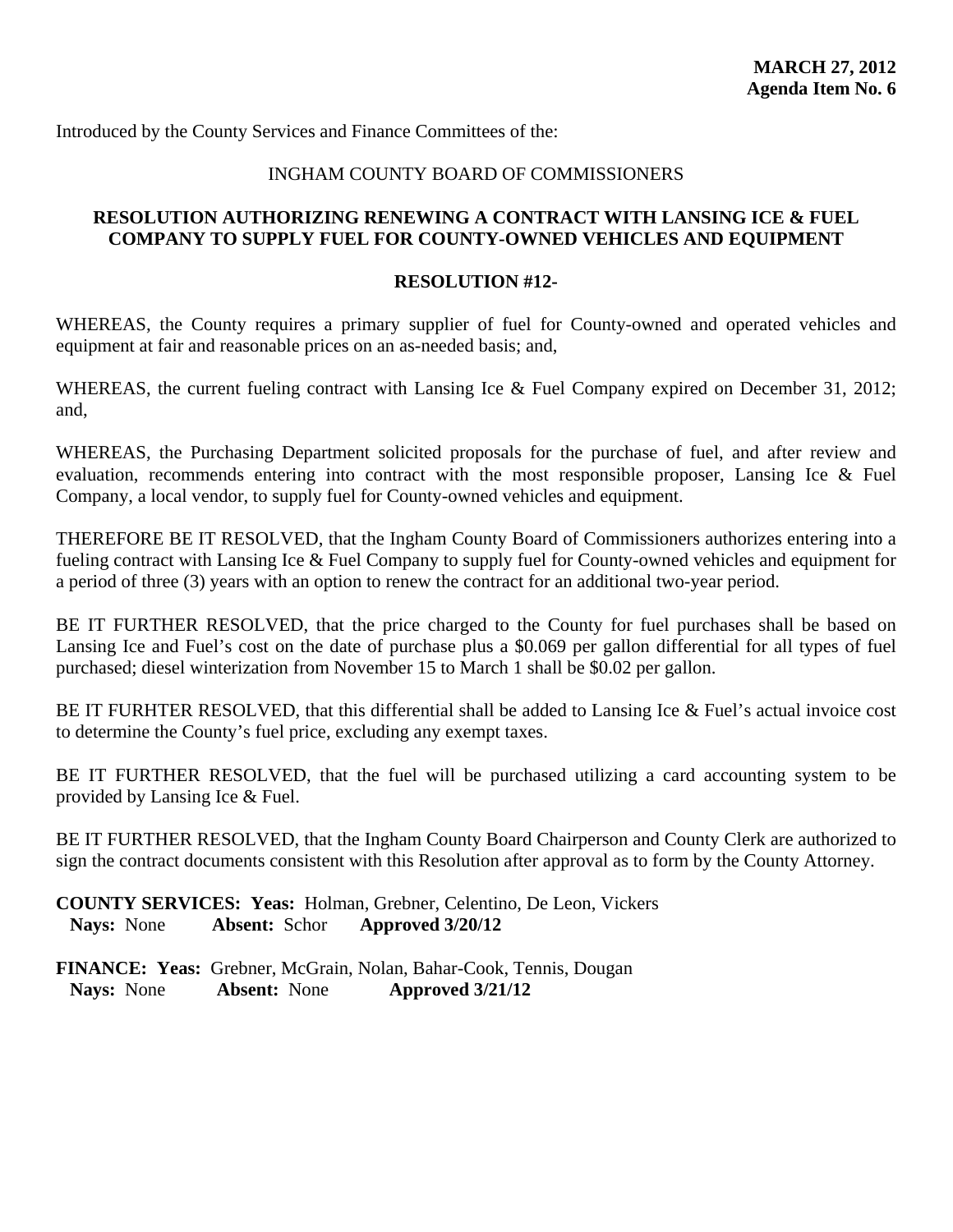Introduced by the Human Services and Finance Committees of the:

## INGHAM COUNTY BOARD OF COMMISSIONERS

## **RESOLUTION DESIGNATING THE INGHAM COUNTY DEPARTMENT OF HUMAN SERVICES AS ADMINISTRATOR OF A TARGETED ASSISTANCE PROGRAM GRANT FOR REFUGEE SERVICES**

### **RESOLUTION #12-**

WHEREAS, the Department of Health and Human Services Office of Refugee Resettlement has notified the Ingham County Department of Human Services that Ingham County has been selected for a Targeted Assistance grant for services to refugees; and

WHEREAS, the purpose of Targeted Assistance formula grants is to provide, through a process of local planning and implementation, direct services intended to result in economic self-sufficiency and reduced welfare dependency of refugees through job placements; and

WHEREAS, the FY 2011 allocation is \$340,379 for a three-year project cycle; and

WHEREAS, the Ingham County Department of Human Services is best positioned to accept and administer this grant.

THEREFORE BE IT RESOLVED, the Ingham County Board of Commissioners designates the Ingham County Department of Human Services as the administrator of the FY 2011 Targeted Assistance program formula grant for services to refugees.

BE IT FURTHER RESOLVED, the Ingham County Department of Human Services shall provide an annual report of activities conducted under the grant for each of the years in the three-year project cycle.

**HUMAN SERVICES: Yeas:** Nolan, Schor, McGrain, Vickers, Dougan **Nays:** None **Absent:** Tennis **Approved 3/19/12**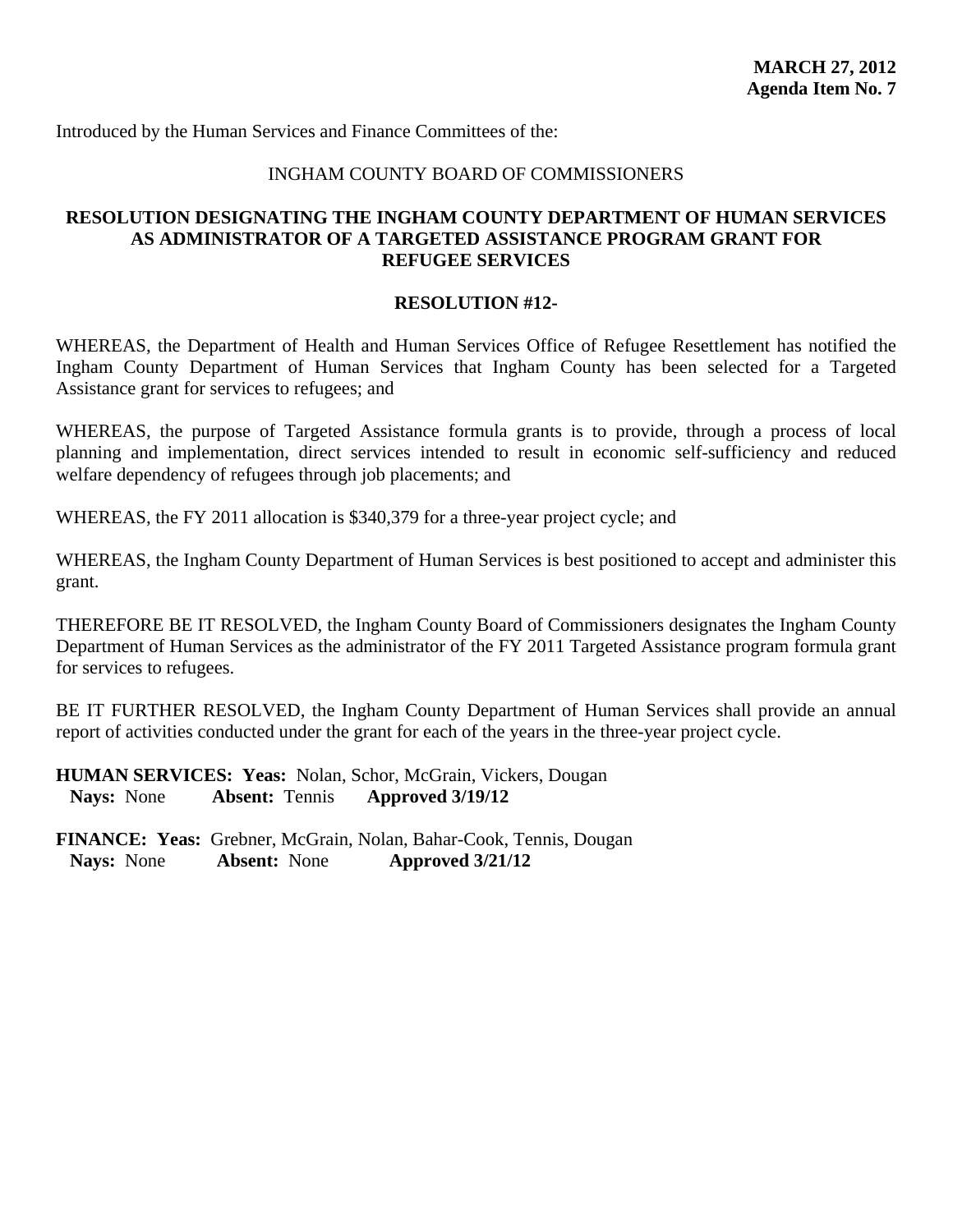Introduced by Judiciary, County Services and Finance Committees of the:

## INGHAM COUNTY BOARD OF COMMISSIONERS

#### **RESOLUTION #12-**

## **RESOLUTION AUTHORIZING ENTERING INTO A CONTRACT WITH DLZ MICHIGAN, INC. TO PROVIDE ARCHITECTURAL AND ENGINEERING SERVICES FOR EXTERIOR REPAIRS AT THE INGHAM COUNTY FAMILY CENTER AND THE HUMAN SERVICES BUILDING MAINTENANCE GARAGE**

WHEREAS, the exterior of the Ingham County Family Center (ICFC) and the Human Services Building (HSB) Maintenance Garage are need of repair due to deterioration over time; and

WHEREAS, the ICFC building exterior has experienced a considerable amount of deterioration caused by an attempt to remove graffiti, through sandblasting; and

WHEREAS, the HSB Maintenance Garage brick veneer has sustained a substantial amount of deterioration from salts and moisture; and

WHEREAS, after careful review of bids, the Purchasing and Facilities Departments both concur that a contract be awarded to DLZ Michigan, Inc. who submitted the lowest responsive and responsible bid in the amount of \$9,300.00 (\$3,720.00 for the ICFC and \$5,580.00 for the HSB Maintenance Garage); and

WHEREAS, the funds for this project are available within CIP Line Item 26466400-931000-2FC01, which is for Architectural and Engineering Services at the ICFC and CIP Line Item 63123304-931000-2FC15, which is for Architectural and Engineering Services at the HSB Maintenance Garage.

THEREFORE BE IT RESOLVED, the Ingham County Board of Commissioners hereby authorizes entering into a contract with DLZ Michigan, Inc., 1425 Keystone Avenue, Lansing, MI. 48911, for Architectural and Engineering Services, for exterior repairs, at the ICFC and the HSB Maintenance Garage, for a total cost of \$9,300.00.

BE IT FURTHER RESOLVED, the Ingham County Board of Commissioners authorizes the Board Chairperson and the County Clerk to sign any necessary documents that are consistent with this resolution and approved as to form by the County Attorney.

 **JUDICIARY: Yeas:** Koenig, Bahar-Cook, Holman, Tsernoglou, Dragonetti  **Nays:** None **Absent:** Schafer **Approved 3/15/12** 

**COUNTY SERVICES: Yeas:** Holman, Grebner, Celentino, De Leon, Vickers **Nays:** None **Absent:** Schor **Approved 3/20/12**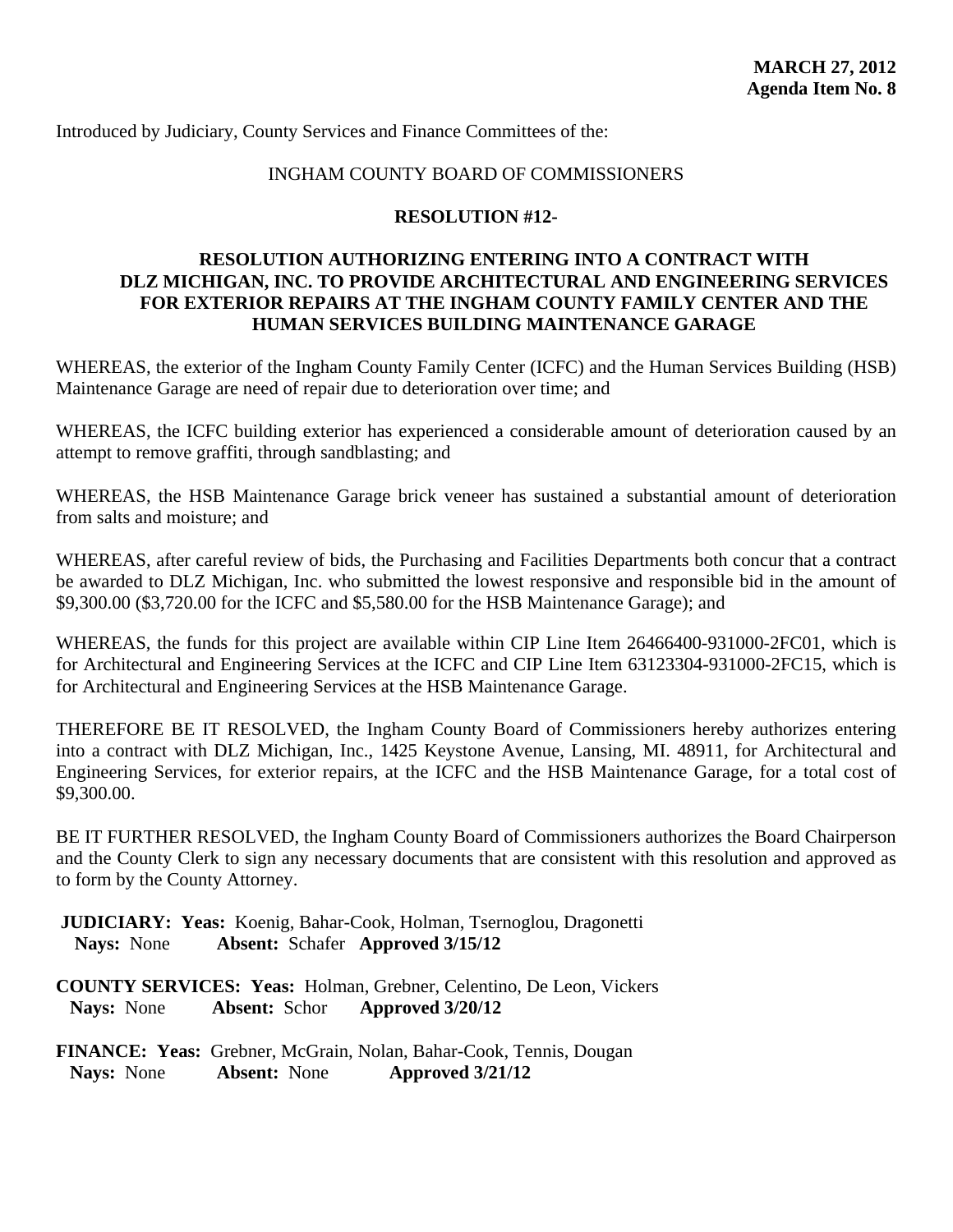Introduced by the Law Enforcement and Finance Committees of the:

## INGHAM COUNTY BOARD OF COMMISSIONERS

## **RESOLUTION TO EXTEND THE CANTEEN INMATE COMMISSARY CONTRACT FOR THREE YEARS**

#### **RESOLUTION #12-**

WHEREAS, the contract for inmate commissary expires February 28, 2012; and

WHEREAS, the Sheriff's Office has devoted extensive efforts to establish and ensure that the Jail Commissary operates effectively; and

WHEREAS, the Sheriff's Office has been pleased with the relationship with Canteen Services; and

WHEREAS, this contract meets with the approval of the Ingham County Purchasing Department; and

WHEREAS, this contract expires February 28, 2012, the Ingham County Sheriff's Office would like to enter into a three-year agreement from February 29, 2012 through February 28, 2015, under the new terms and conditions, with the possibility of two one-year extensions; and

WHEREAS, this contract provides for an increase in commissary sales commission from 37% to 40%; and

WHEREAS, this contract provides for Canteen Services, Inc. to continue maintaining two Inmate money deposit kiosks; and

WHEREAS, Canteen Services, Inc. will charge \$4.00 for each kiosk transaction with \$2.00 returned to the Inmate Commissary fund; and

WHEREAS, Canteen Services, Inc. will assume the risk of inflation without a price increase for three (3) years; and

WHEREAS, Canteen Services, Inc. will provide the interface to partner with Securus Technologies to provide the Ingham County Jail with inmate kiosks.

THEREFORE BE IT RESOLVED, the Ingham County Board of Commissioners authorizes the Ingham County Sheriff's Office to extend the contract under the new terms and conditions with Canteen Services, Inc. from February 29, 2012 through February 28, 2015, with the option of two, one-year extensions.

BE IT FURTHER RESOLVED, the Ingham County Board of Commissioners authorizes the Board Chairperson and County Clerk to sign any necessary contract documents to extend the current contract, subject to approval as to form by the County Attorney.

## **LAW ENFORCEMENT: Yeas:** Tsernoglou, De Leon, Celentino, Koenig, Dragonetti  **Nays:** None **Absent:** Schafer **Approved 3/15/12**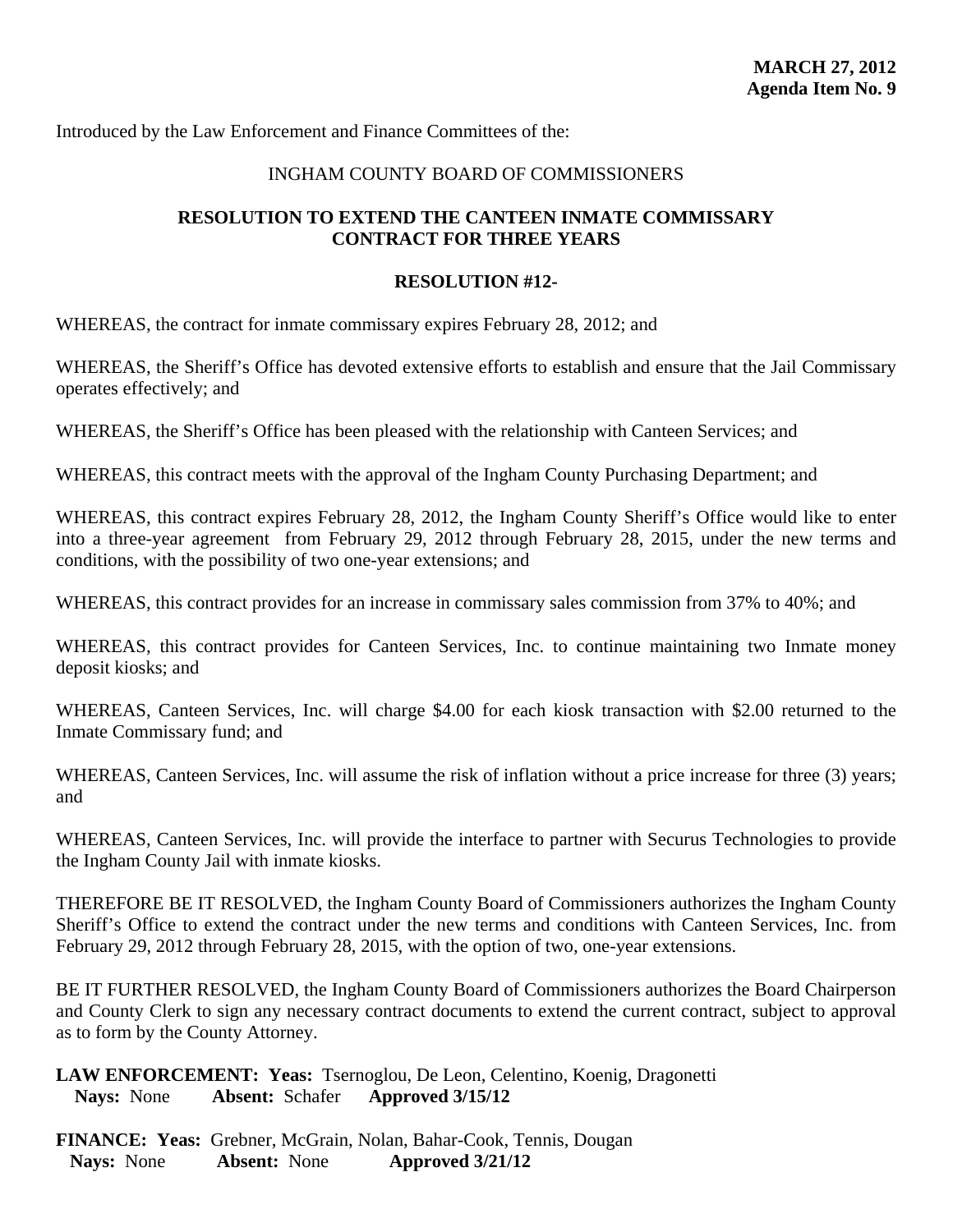Introduced by the Law Enforcement and Finance Committees of the:

## INGHAM COUNTY BOARD OF COMMISSIONERS

## **RESOLUTION TO EXTEND THE CONTRACT WITH CANTEEN SERVICES TO MANAGE THE FOOD AND LAUNDRY SERVICES AT THE INGHAM COUNTY CORRECTIONAL FACILITY**

#### **RESOLUTION #12-**

WHEREAS, in 2011, the Ingham County Correctional Facility had an average daily population of 556 inmates, the current rated capacity is 601 inmates; and

WHEREAS, the Sheriff's Office has been pleased with Canteen Services' management of kitchen and laundry services; and

WHEREAS, this contract expires February 28, 2012, the Ingham County Sheriff's Office would like to enter into a three-year agreement from February 29, 2012 through February 28, 2015, under the new terms and conditions, with the possibility of two one-year extensions; and

WHEREAS, Canteen Services has been responsible for feeding all inmates housed within the facility, providing medical meals for inmates who have dietary needs as stated by a doctor; and

WHEREAS, in 2011, the Ingham County Correctional Facility kitchen staff served 645,557 meals; and

WHEREAS, in 2011, the Ingham County Correctional Facility Kitchen Supervisor was responsible for washing the clothing in over 130,000 inmate bags; and

WHEREAS, in 2011, the Ingham County Correctional Facility Kitchen Supervisor was responsible for training and supervising approximately 20 workers for kitchen and laundry duties every month or sooner; and

WHEREAS, this contract expires February 28, 2012, the Ingham County Sheriff's Office would like to enter into a three-year agreement from February 29, 2012 through February 28, 2015, under the new terms and conditions, with the option of two one-year extensions.

THEREFORE BE IT RESOLVED, the Ingham County Board of Commissioners authorizes the Ingham County Sheriff's Office to extend the contract under the new terms and conditions with Canteen Services, Inc. for the management of kitchen and laundry operations at the Ingham County Correctional Facility, for the time period of February 29, 2012 through February 28, 2015, with the option of two one-year extensions at a per meal cost based on the census of the Jail's population as follows:

| Census        | Per Meal Cost |
|---------------|---------------|
| $0 - 649$     | \$.98         |
| $650 - 674$   | \$.97         |
| 675 and above | \$.96         |

BE IT FURTHER RESOLVED, the Ingham County Board of Commissioners authorizes the Board Chairperson and County Clerk to sign any necessary contract documents to extend the current contract, subject to approval as to form by the County Attorney.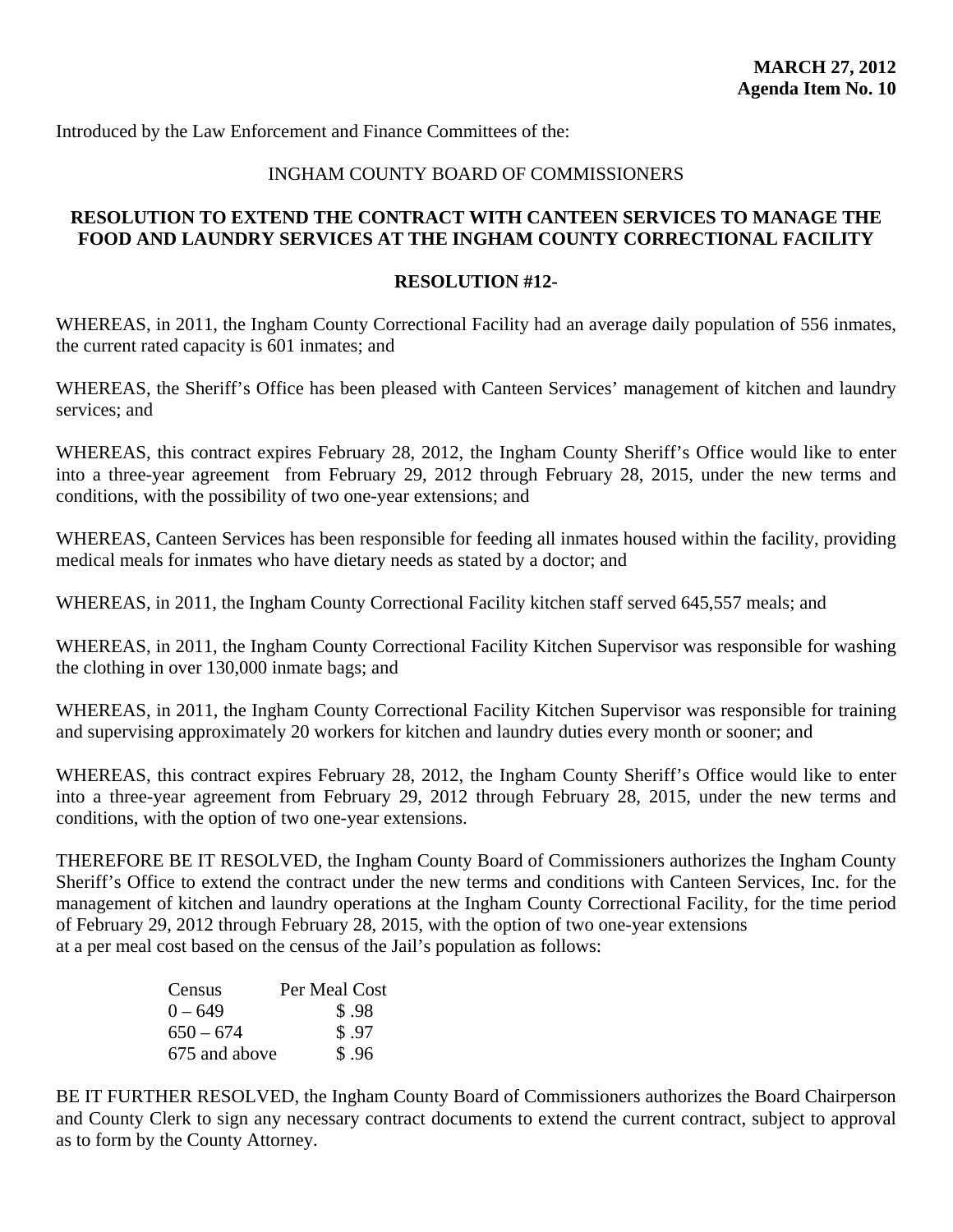**LAW ENFORCEMENT: Yeas:** Tsernoglou, De Leon, Celentino, Koenig, Dragonetti  **Nays:** None **Absent:** Schafer **Approved 3/15/12** 

**FINANCE: Yeas:** Grebner, McGrain, Nolan, Bahar-Cook, Tennis, Dougan Nays: None Absent: None Approved  $3/21/12$  **Nays:** None **Absent:** None **Approved 3/21/12**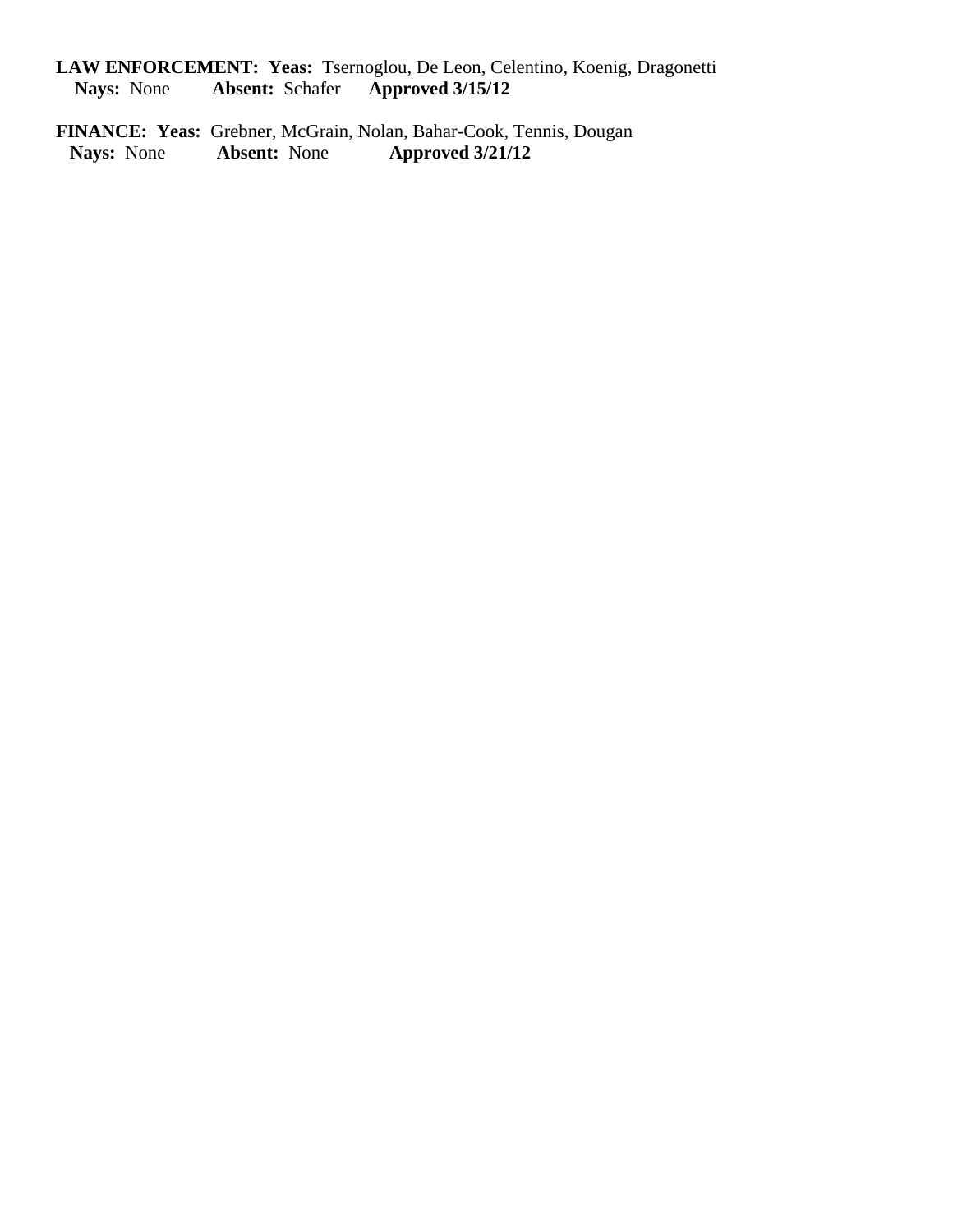Introduced by Law Enforcement, Judiciary, County Services and Finance Committees of the:

## INGHAM COUNTY BOARD OF COMMISSIONERS

## **RESOLUTION TO ELIMINATE A COURT OFFICER POSITION IN THE 55TH DISTRICT COURT AND TO AUTHORIZE THE INGHAM COUNTY SHERIFF'S OFFICE TO PROVIDE THE COURT WITH TWO PART-TIME DEPUTIES TO SERVE AS COURT OFFICERS**

## **RESOLUTION #12-**

WHEREAS, a court officer position in the 55<sup>th</sup> District Court will become vacant on March 30, 2012; and

WHEREAS, through strategic planning the court has established a goal to enhance security measures at the 55<sup>th</sup> District Court; and

WHEREAS, court officers of the 55<sup>th</sup> District Court have limited authority to enforce the general criminal laws and protect public safety; and

WHEREAS, state law prohibits the 55<sup>th</sup> District Court, or any judicial branch agency, from employing a fully empowered law enforcement officer; and

WHEREAS, being that the 55<sup>th</sup> District Court is conscious of the current budget situation, the court officer position was analyzed to determine if any cost savings could be realized; and

WHEREAS, through the elimination of the court officer position and employing the services of the Ingham County Sheriff Office to provide court officer services for the court, the court is projected to save \$26,167 annually; and

WHEREAS, the 55<sup>th</sup> District Court has discussed with officials from the United Auto Workers (UAW) union seeking to gain support, or at least understanding, for the change.

THEREFORE BE IT RESOLVED, that the Ingham County Board of Commissioners authorize the elimination of one 55<sup>th</sup> District Court Enforcement Officer, UAW Grade E position and the creation of two part time Deputies within the Sheriffs Office as authorized by the MAP contract effective March 30, 2012.

BE IT FURTHER RESOLVED, that the two Ingham County Sheriff Office part-time deputies will be assigned to the 55<sup>th</sup> District Court for security purposes for up to 44 hours/week.

BE IT FURTHER RESOLVED, that the Controller/Administrator is authorized to make the necessary changes to the 55<sup>th</sup> District Court and Sheriff's Office Position Allocation List and 2012 budgets.

BE IT FURTHER RESOLVED that should the agreement between the 55<sup>th</sup> District Court and the Ingham County Sheriff Office be terminated, the UAW court officer position will be reinstated in the 55<sup>th</sup> District Court's budget.

## **LAW ENFORCEMENT: Yeas:** Tsernoglou, De Leon, Celentino, Koenig, Dragonetti  **Nays:** None **Absent:** Schafer **Approved 3/15/12**

**JUDICIARY: Yeas:** Koenig, Bahar-Cook, Holman, Tsernoglou, Dragonetti  **Nays:** None **Absent:** Schafer **Approved 3/15/12**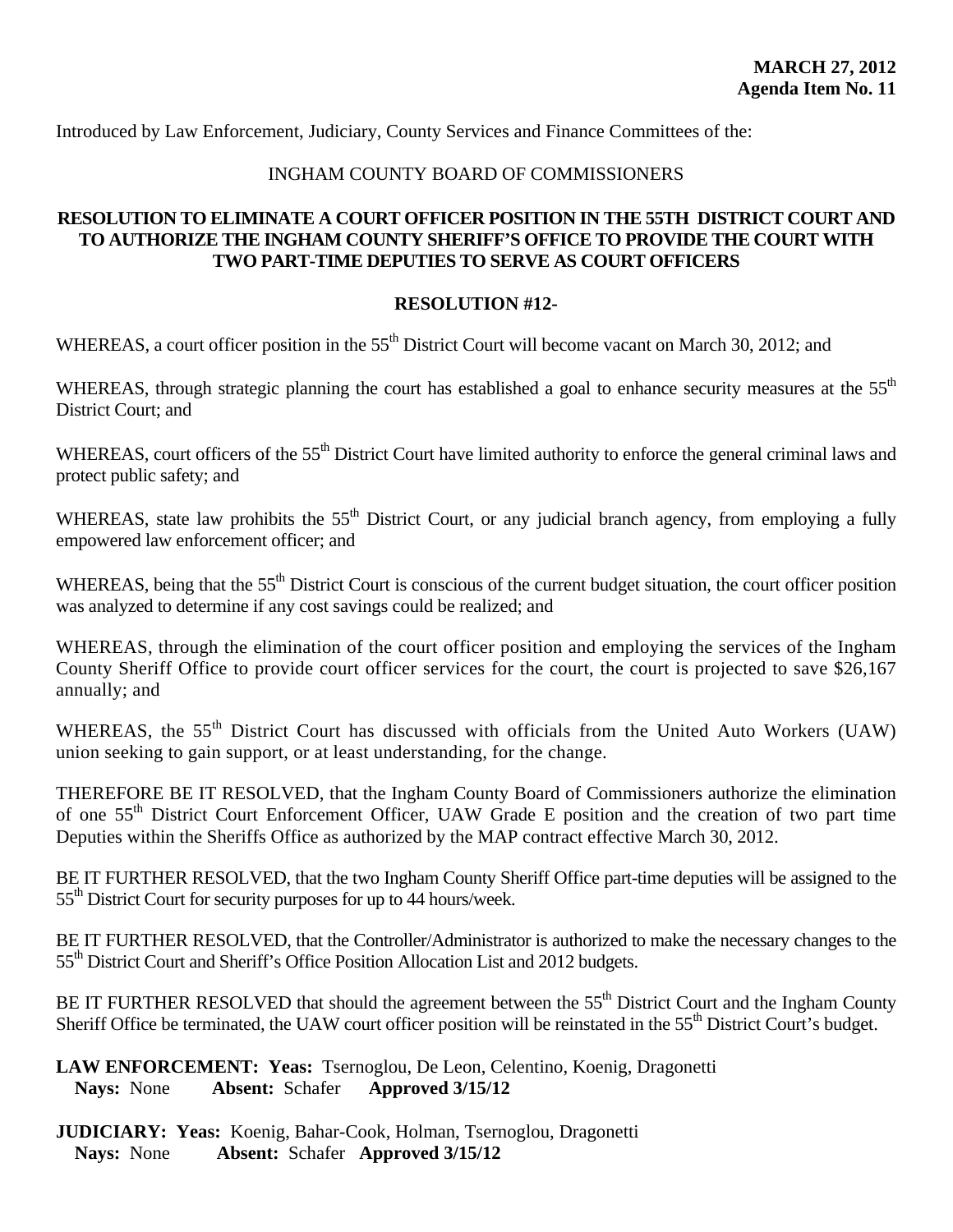**COUNTY SERVICES: Yeas:** Holman, Grebner, Celentino, De Leon, Vickers<br>Nays: None Absent: Schor Approved  $3/20/12$ **Nays:** None **Absent:** Schor **Approved 3/20/12** 

**FINANCE: Yeas:** Grebner, McGrain, Nolan, Bahar-Cook, Tennis, Dougan Nays: None Absent: None Approved  $3/21/12$  **Nays:** None **Absent:** None **Approved 3/21/12**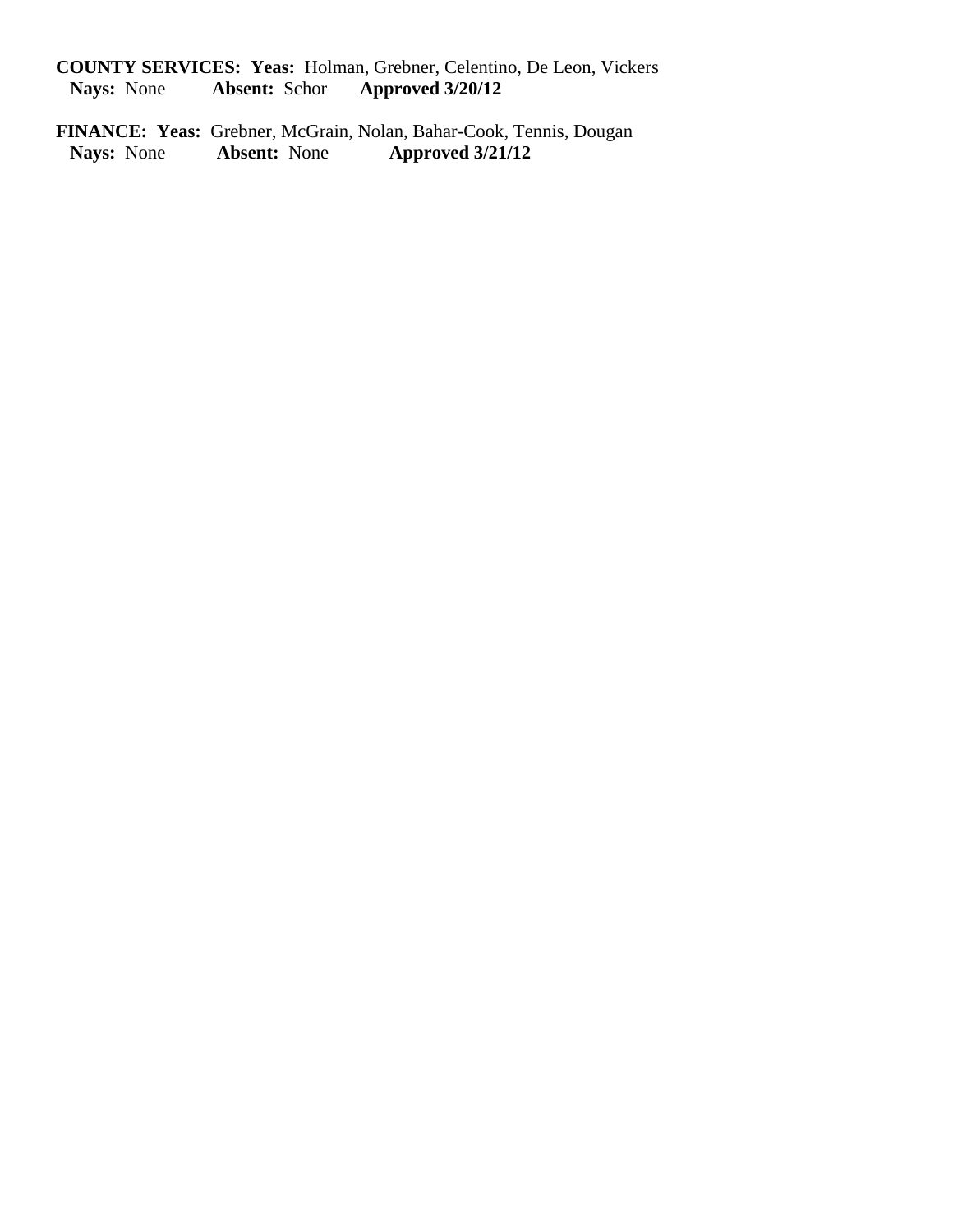Introduced by the Law Enforcement and Finance Committees of the:

## INGHAM COUNTY BOARD OF COMMISSIONERS

## **RESOLUTION AMENDING RESOLUTION #11-291 TO EXTEND CONTRACTS WITH LANSING AND EAST LANSING FOR THE 911 CENTER FY 2011/2012 OPERATIONS**

#### **RESOLUTION #12-**

WHEREAS, Resolution #11-291 established contracts with the City of Lansing and the City of East Lansing for FY 2011/2012 dispatch center operations through April 16, 2012; and

WHEREAS, the contracts authorized by Resolution #11-291 were based on a daily rate of \$15,135 per day for the Lansing dispatch center and \$4,386 per day for the East Lansing dispatch center; and

WHEREAS, it was anticipated that the new 911 Central Dispatch Center would be operational on April 17, 2012; and

WHEREAS, the new 911 Central Dispatch Center will not be operational on April 17, 2012, therefore an extension is necessary to continue operational funding for the Lansing and East Lansing centers until such time as the facility is operational.

THEREFORE BE IT RESOLVED, the Ingham County Board of Commissioners authorizes contract extensions with the City of Lansing and the City of East Lansing to fund FY 2011/2012 dispatch center operations through June 30, 2012, or the effective date of integration, whichever occurs first.

BE IT FURTHER RESOLVED, an appropriation from the 911 Emergency Telephone Dispatch Services Budget is approved to increase reimbursement of the City of Lansing's FY 2011/2012 operational budget in the amount of \$15,135 per day commencing on April 17, 2012, until the effective date of integration but in no case will it exceed \$5,524,250.

BE IT FURTHER RESOLVED, an appropriation from the 911 Emergency Telephone Dispatch Services Budget is approved to increase reimbursement of the City of Lansing's FY 2011/2012 operational budget in the amount of \$4,386 per day commencing on April 17, 2012, until the effective date of integration but in no case will it exceed \$1,600,802.

BE IT FURTHER RESOLVED, all other terms and conditions of the contracts authorized by Resolution #11- 291 remain unchanged.

BE IT FURTHER RESOLVED, that the County Clerk and the Chairperson of the Board of Commissioners are hereby authorized to sign any necessary contract documents on behalf of the County after approval as to form by the County Attorney.

**LAW ENFORCEMENT: Yeas:** Tsernoglou, De Leon, Celentino, Koenig, Dragonetti  **Nays:** None **Absent:** Schafer **Approved 3/15/12**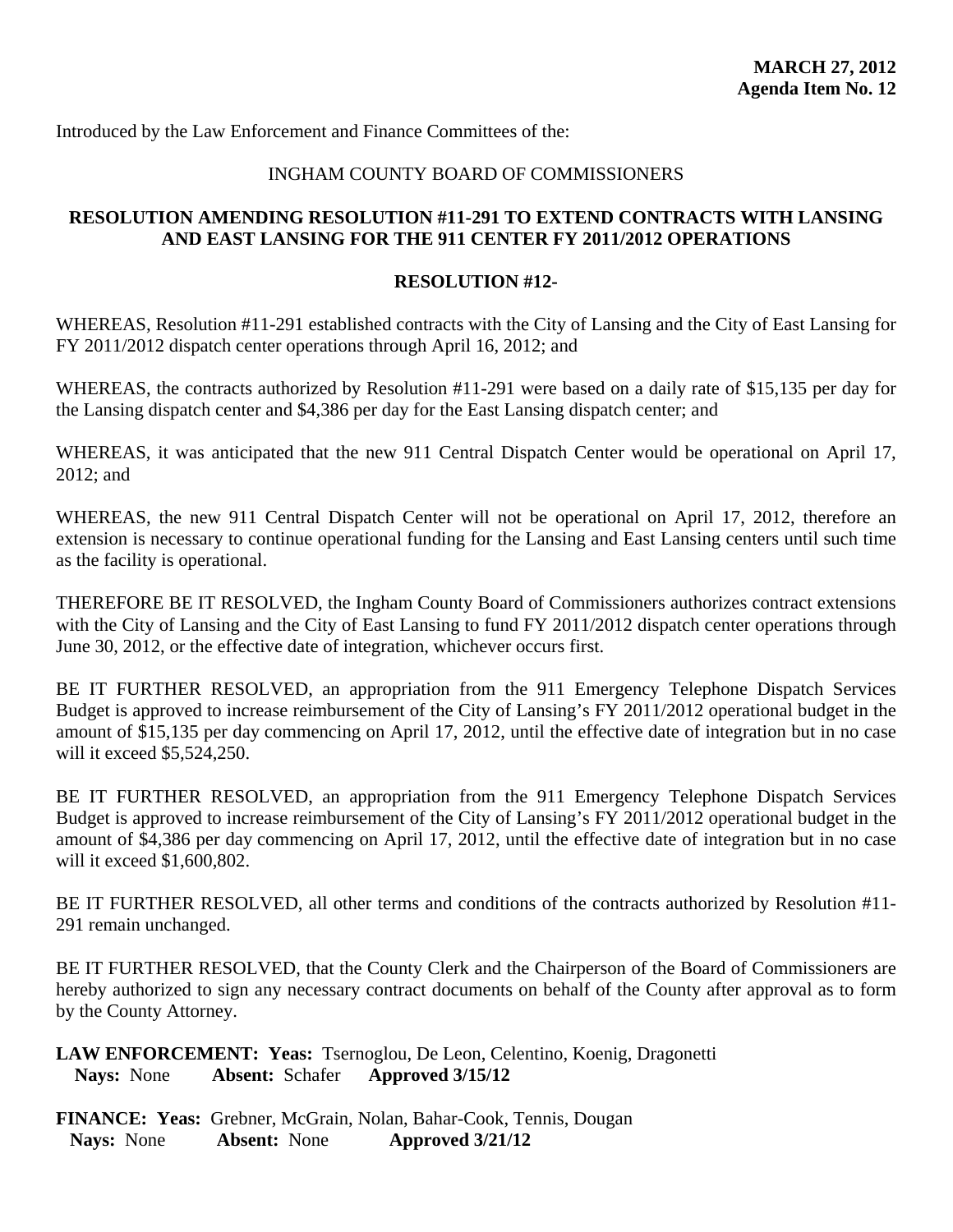Introduced by the Law Enforcement and Finance Committees of the:

#### INGHAM COUNTY BOARD OF COMMISSIONERS

## **RESOLUTION TO AMEND THE INGHAM COUNTY PUBLIC SAFETY RADIO SYSTEM COST PARTICIPATION POLICY**

#### **RESOLUTION #12-**

WHEREAS, the Ingham County Board of Commissioners established a 911 Advisory Committee to advise the Board on 911 Emergency Telephone Services matters; and

WHEREAS, the 911 Advisory Committee of the Ingham County Board of Commissioners, recommended an Ingham County Public Safety Radio System Cost Participation Policy for the Ingham County Board of Commissioners to adopt, to serve as a guideline for public safety agencies and other entities to clarify their responsibilities financially and programmatically for participation in the Ingham County Public Safety Radio System; and

WHEREAS, the Ingham County Board of Commissioners adopted the "Ingham County Public Safety Radio System Cost Participation Policy" as recommended by the 911 Advisory Committee, with respect to participating entities in the Ingham County Public Safety Radio System through Resolution #07-338 and later amended it through Resolution #08-179; and

WHEREAS, that the Ingham County Board of Commissioners have approved the Ingham County Consolidated 911 Central Dispatch Center Project which will necessitate an update to the Policy.

THEREFORE BE IT RESOLVED, that the Ingham County Board of Commissioners hereby adopts the amendments to the attached "Ingham County Public Safety Radio System Cost Participation Policy" with respect to participating entities in the Ingham County Public Safety Radio System.

BE IT FURTHER RESOLVED, that the County Clerk is hereby directed to send a copy of this resolution and policy to all clerks of governmental units in Ingham County as well as all current participating entities.

**LAW ENFORCEMENT: Yeas:** Tsernoglou, De Leon, Celentino, Koenig, Dragonetti  **Nays:** None **Absent:** Schafer **Approved 3/15/12**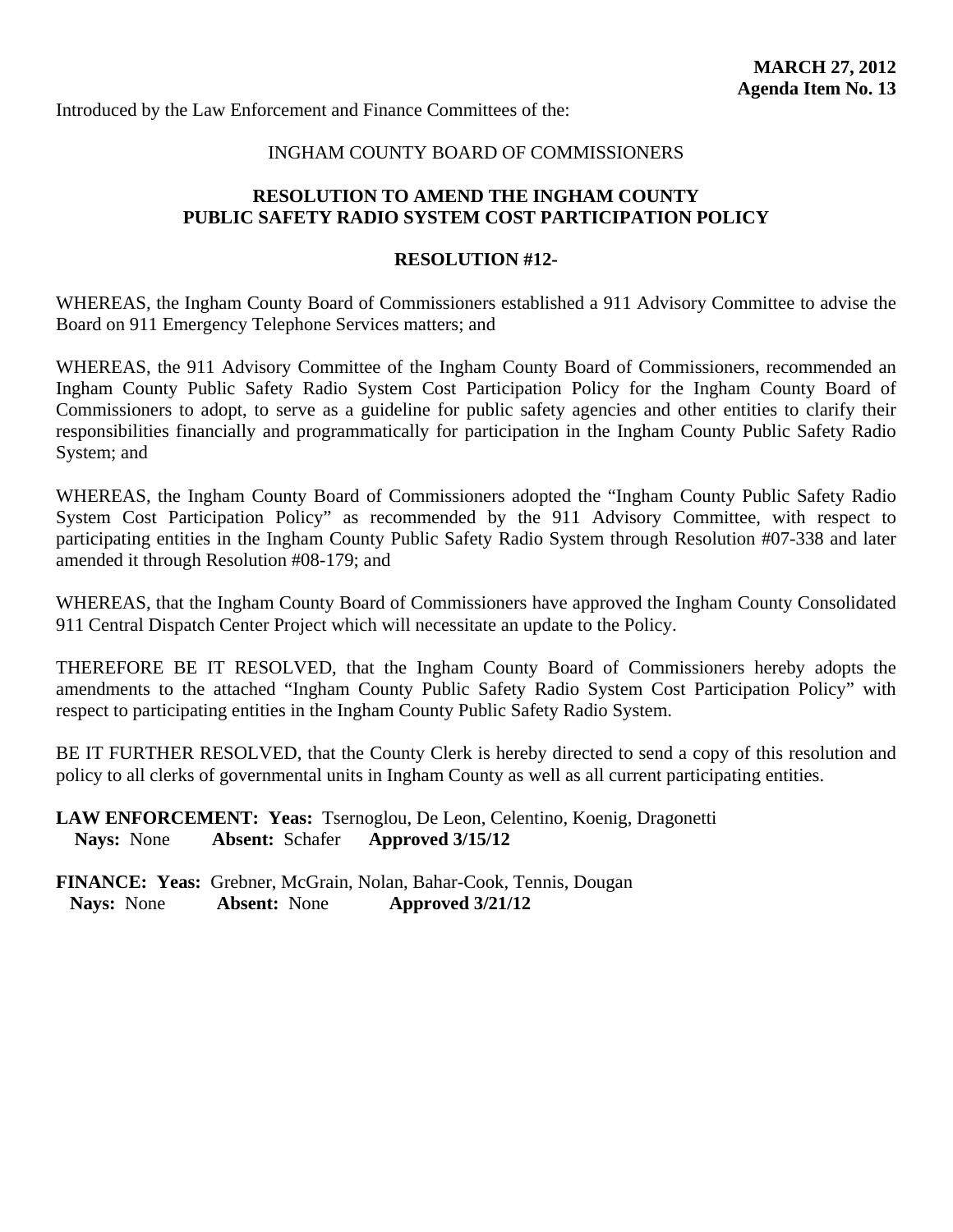## **INGHAM COUNTY PUBLIC SAFETY RADIO SYSTEM COST PARTICIPATION POLICY**

The Ingham County Board of Commissioners' policy on financial and programmatic responsibilities for public safety agencies and other entities participation in the Ingham County Public Safety Radio System shall be as follows:

Ingham County:

- 1. Will hold title to and maintain the system infrastructure. (Towers, antennas, cables, generators, site maintenance, transmitters, remote receivers, microwave system/T-1 lines, and other related items).
- 2. Ingham County will hold title to the frequencies and licenses for the system operation.
- 3. System enhancements must be presented to the 911 Director for their recommendation to the Ingham County Board of Commissioners.
- 4. Ingham County will maintain the system infrastructure and require an infrastructure cost sharing arrangement with the participating entities based on an annual fee prorated by the number of mobile and portable radios each agency has on the system. This fee shall be established by resolution of the Ingham County Board of Commissioners and may be changed from time to time by the County by resolution.
- 5. Maintenance must be performed by a certified/approved Harris service shop.

911 Director:

- 1. The 911 Director will make recommendations to the Ingham County Board of Commissioners for any proposed system enhancements.
- 2. The 911 Director will assure that any end user equipment to be purchased by participating entities is compatible to the system and is programmed properly according to established protocols prior to purchase.
- 3. The 911 Director will advise the Board of Commissioners on 911 emergency dispatch issues related to this "Ingham County Public Safety Radio System Cost Participation Policy" including the adjustment of the infrastructure cost-sharing arrangement based on an annual fee.

Participating Entity:

- 1. Each participating entity shall be responsible for the repair and installation of any County provided or future end user equipment purchased or moved from vehicle to vehicle.
- 2. Any repair work performed or maintenance contracts for end user equipment must be done by a repair shop approved by both Harris as to certification and the 911 Director.
- 3. Any additional end user equipment purchased is the cost responsibility of the participating entity.
- 4. The purchase of and programming of any new end user equipment should be approved by the 911 Director prior to purchase.
- 5. Each new participating entity shall sign a communication (Exhibit A) that acknowledges that the undersigned has received and read the Ingham County Public Safety Radio System Cost Participation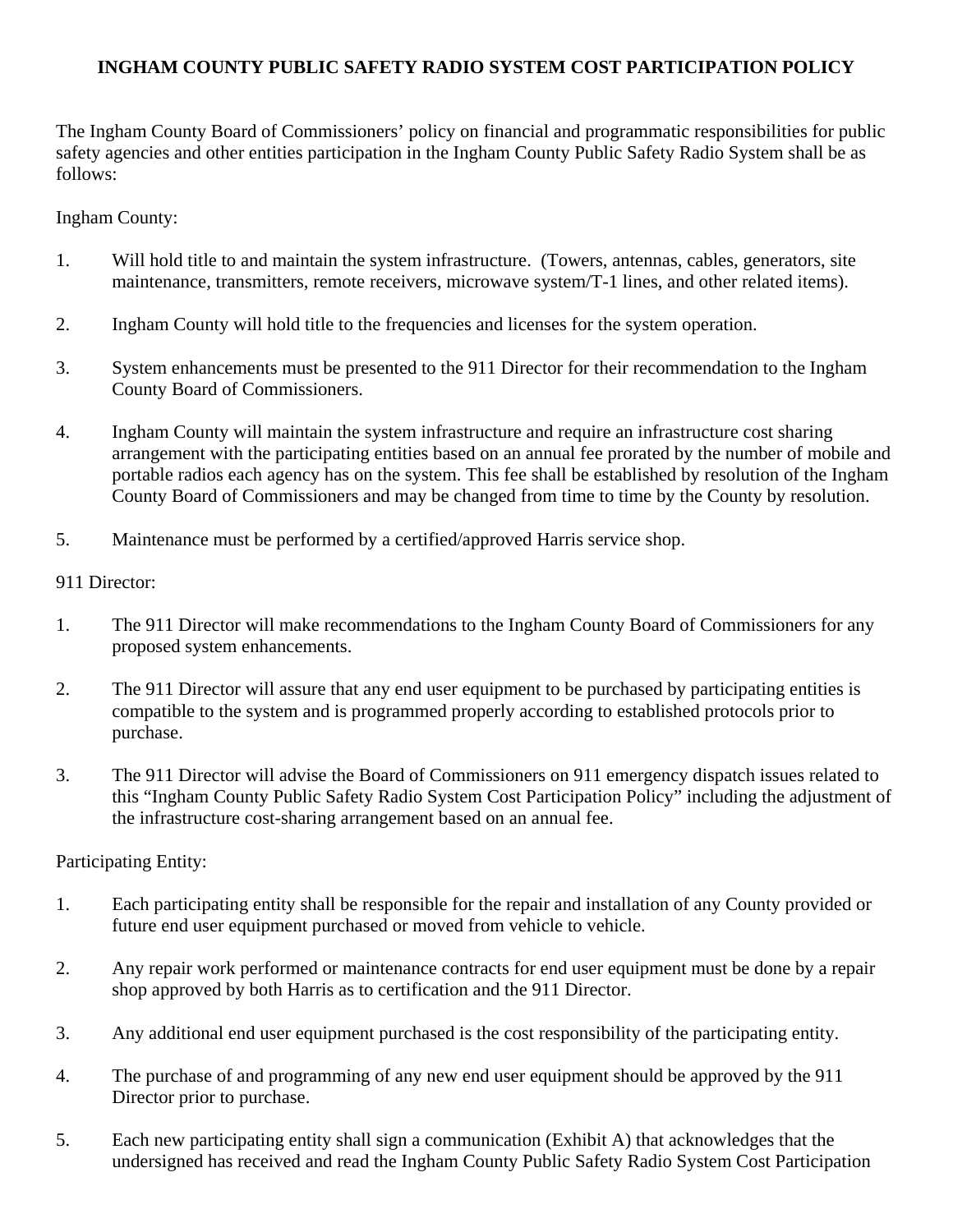Policy and agrees that the organization will abide by the terms of the Ingham County Public Safety Radio System Cost Participation Policy.

- 6. Participating entities shall remit their payment for the Ingham County Public Safety Radio System Cost Participation, within 60 days of receipt of an invoice from the County. Failure to submit payment shall result in removal of radio system services.
- 7. Agencies that do not provide primary 911 related services will pay 100% of the cost per radio with no offset by 911 Funds.

Waiving Radio System Fees:

- 1. The 911 Director will review any requests for waiving fees, on a case by case basis, and make recommendations to the Ingham County Board of Commissioners Law Enforcement and Finance Committees for approval to waive the fees.
- 2. The recommendation will take into consideration the balance of the participating entity's public safety mission, the use of the radios for day to day operations, and the principle that participating entity's should contribute towards the "Ingham County Public Safety Radio System Cost Participation Policy" infrastructure cost sharing arrangement.

Spare Radios Policy:

This section of the Public Safety Radio System Cost Participation Policy addresses the distribution and use of spare radios that may be loaned to other participating entities:

- 1. If there are spare radios within the Ingham County Public Safety Radio System inventory, spare radios may be distributed to participating entities with the permission of the current Public Safety Agency that has the spare radios.
- 2. It is expressly understood that these spare loaner radios must be returned to the Public Safety Agency that owns the radio(s) at any time that they request the return of these radios.
- 3. The LID and Serial #(s) will be recorded and kept by the Radio Systems Administrator.
- 4. The radio(s) will be reprogrammed for the borrowing agency, by the Radio Systems Administrator at no charge on a case by case basis, any cost for reprogramming by Harris will be borne by the borrowing agency.
- 5. The radio(s) shall be maintained in the same condition as when it was loaned and the borrowing agency shall be responsible for any repair and/or damage to the radio(s).
- 6. The borrowing agency/agencies will be responsible for the annual maintenance fee for each radio as long as they are using the radio(s).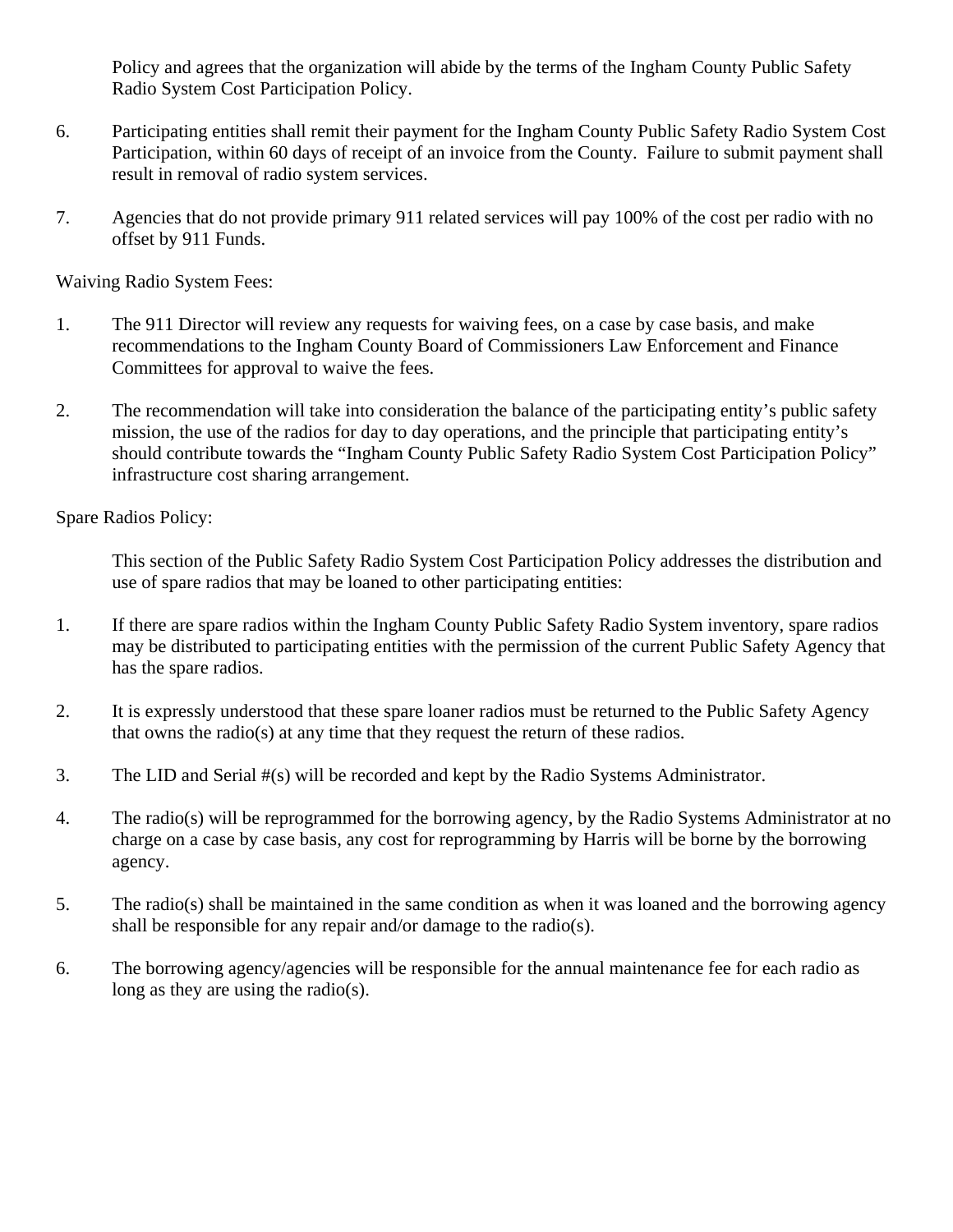## Exhibit A

To: Ingham County Controller's Office

From: \_\_\_\_\_\_\_\_\_\_\_\_\_\_\_\_\_\_\_\_\_, A Participating Entity

Re: Ingham County Public Safety Radio System Cost Participation Policy

This letter shall acknowledge that I the undersigned have received and read the Ingham County Public Safety Radio System Cost Participation Policy. By signing this communication, I agree that my organization will abide by the terms of the Ingham County Public Safety Radio System Cost Participation Policy. This includes our agreement to pay the local share of the annual maintenance fees as long as we are participants within the Ingham County Public Safety Radio System. I acknowledge that my organization will be responsible for paying its proportional share of the annual maintenance costs on the system with the amount to be invoiced to each public safety agency on a quarterly basis. Where applicable the number of radios for each agency is billed at 65% of the cost per radio with the 911 funds paying the remaining 35%. The cost per radio is determined by dividing the total number or radios on the system by the total amount of the annual maintenance contract. Agencies that do not provide primary 911 related services will pay 100% of the cost per radio with no offset by 911 Funds. The total number of radios on the system will be re calculated every year based on these factors.

These fees shall be established by resolution of the Ingham County Board of Commissioners and may be changed from time to time by the County by resolution

I further agree that the funding unit Public Safety unit that I represent shall purchase public safety radios (or will use spare loaner radios) to operate on Ingham County's Public Safety Radio System and will abide by the terms of the PUBLIC SAFETY RADIO SYSTEM COST PARTICIPATION POLICY including the following:

"Participating Entity:

- 1. Each participating entity shall be responsible for the repair and installation of any future end user equipment purchased or moved from vehicle to vehicle.
- 2. Any repair work performed or maintenance contracts for end user equipment must be done by a repair shop approved by both Harris as to certification and the 911 Director.
- 3. Any additional end user equipment purchased is the cost responsibility of the participating entity.
- 4. The purchase of and programming of any new end user equipment should be approved by the 911 Director prior to purchase.
- 5. Each new participating entity shall sign a communication (Exhibit A) that acknowledges that the undersigned has received and read the Ingham County Public Safety Radio System Cost Participation Policy and agrees that the organization will abide by the terms of the Ingham County Public Safety Radio System Cost Participation Policy.
- 6. Participating entities shall remit their payment for the Ingham County Public Safety Radio System Cost Participation, within 60 days of receipt of an invoice from the County. Failure to submit payment shall result in removal of radio system services.